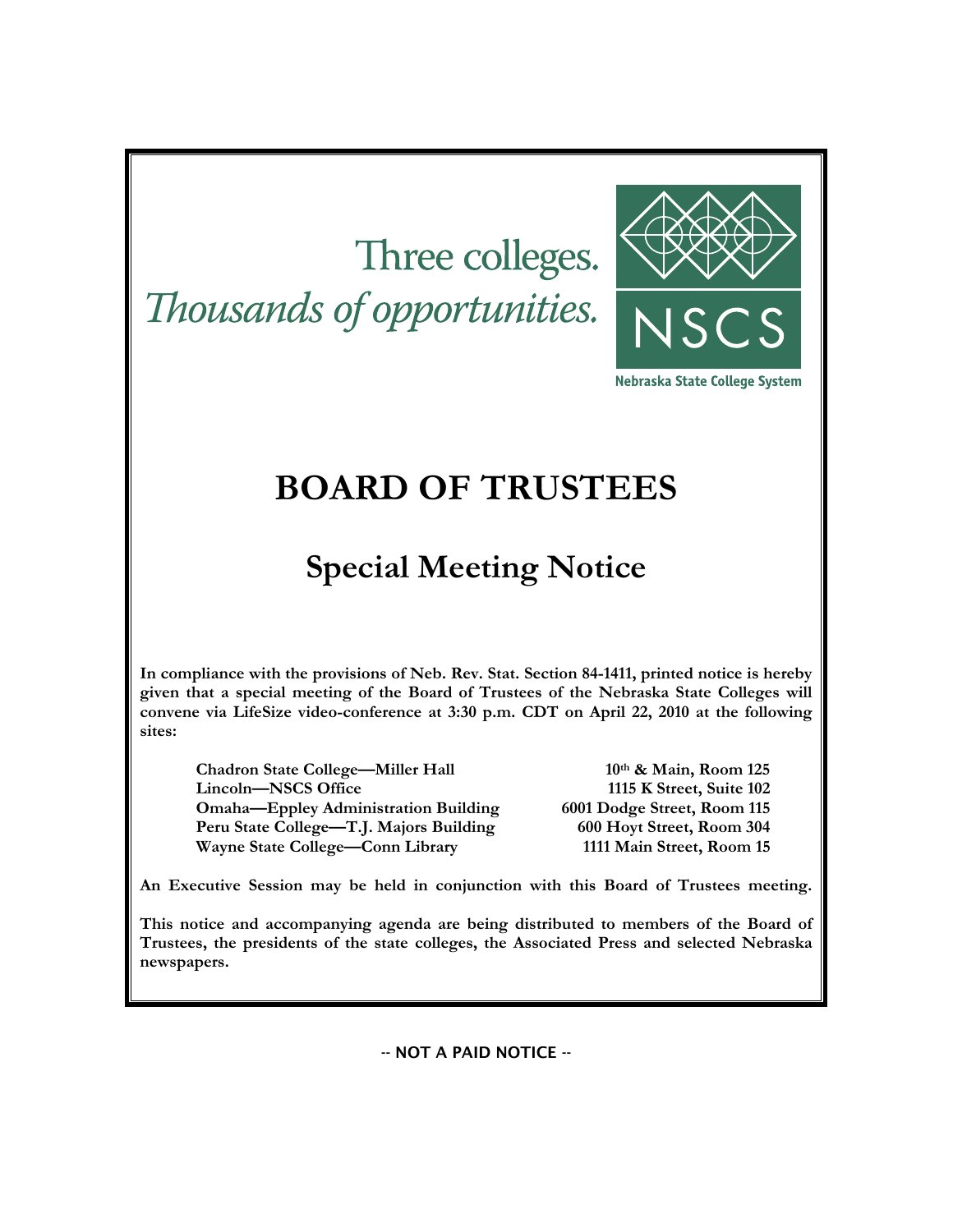## **BOARD OF TRUSTEES SPECIAL MEETING**

## **APRIL 22, 2010 LIFE SIZE VIDEOCONFERENCE 3:30 P.M. – 5:00 P.M. (CDT) 2:30 P.M. – 4:00 P.M. (MDT)**

#### **CALL TO ORDER**

#### **1. APPROVAL OF MEETING AGENDA**

#### **PUBLIC COMMENT**

#### **Presentation of Program Statement for Pile Hall Renovation at WSC Bahr Vermeer Haecker Associates**

#### **ITEMS FOR CONSENT AGENDA**

1.1 LB 309 Allocations and Retrievals

#### **ITEMS FOR DISCUSSION AND ACTION**

#### **2. ACADEMIC, PERSONNEL & STUDENT AFFAIRS**

- 2.1 Salary Policy
- 2.2 Approve Modification of Sports Management Degree to Sports Management & Exercise Science Degree – PSC
- 2.3 Approve Modification of K-6/7-12 Physical Education Degree to K-12 Health & Physical Education Degree – PSC
- 2.4 Approve Elimination of K-6 Physical Education, 7-12 Physical Education, K-6/7-12 Physical Education and Sports Management Degree Programs – PSC
- 2.5 Approve Addition of Educational Studies as New Program Option Offered by School of Education – PSC

#### **3. FISCAL, FACILITIES & AUDIT**

- 3.1 Approve 2010-2011 Tuition
- 3.2 Approve 2010-2011 Fees
- 3.3 Approve 2010-2011 Room & Board
- 3.4 Approve Distribution of Funds 2010-2011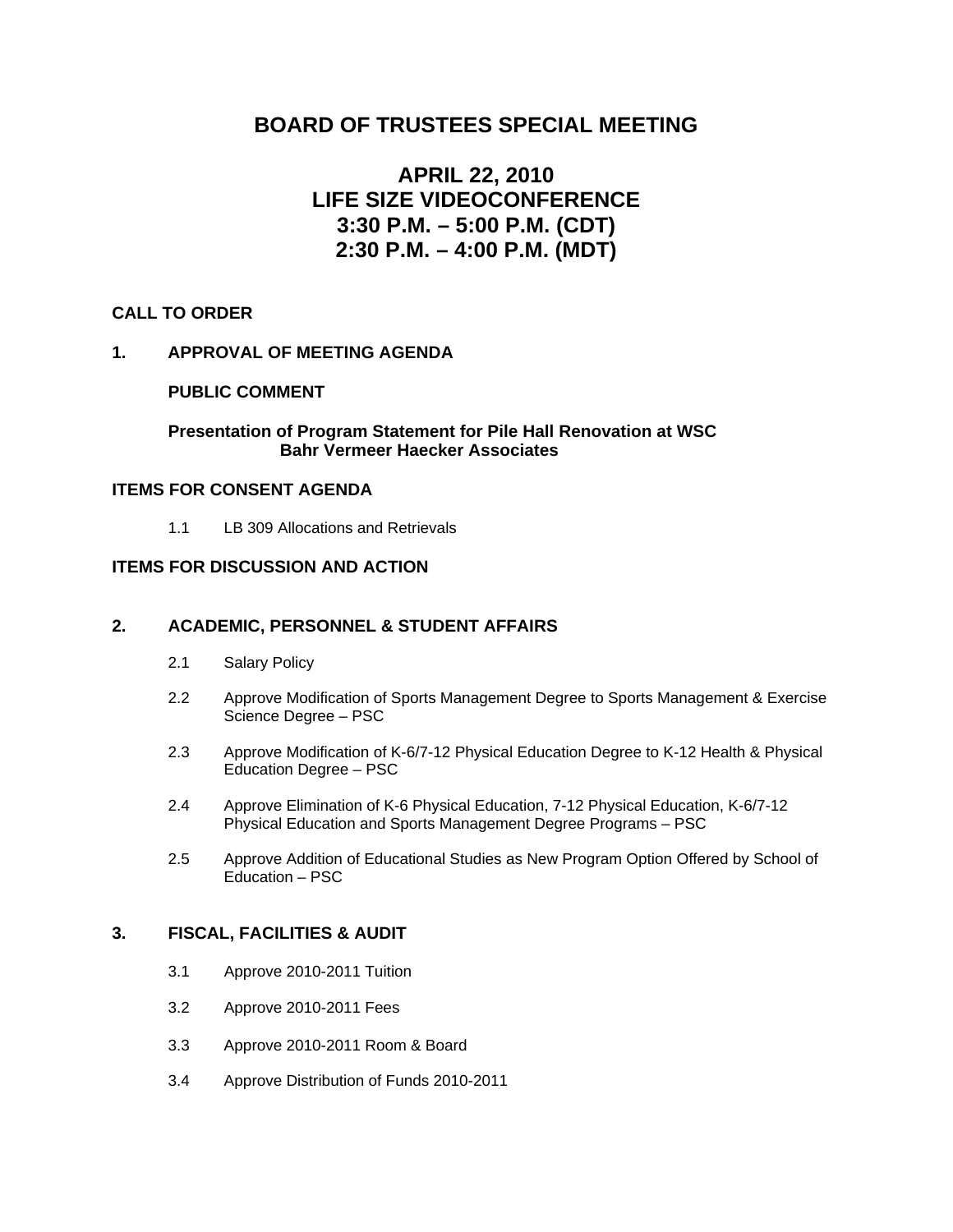- 3.5 Approve Pile Hall Renovation Program Statement WSC
- 3.6 Appoint Substantial Completion Committee for Carhart Science Building WSC
- 3.7 First & Final Round Approval of Changes to Board Policy 8064; Capital Construction; **Bids**
- 3.8 First & Final Round Approval of Changes to Board Policy 8066; Capital Construction; Contracts; Professional Consulting Services
- 3.9 First & Final Round Approval of Changes to Board Policy 8067; Capital Construction; Contracts; Works of Art
- 3.10 First & Final Round Approval of Changes to Board Policy 8068; Capital Construction; Contracts; Forms, Payments
- 3.11 Approve Grant Application PSC
- 3.12 Contracts and Change Orders for Approval
- 3.13 Approve Use of Un-Appropriated Cash Funds PSC

#### **ITEMS FOR INFORMATION AND DISCUSSION**

#### **4. ACADEMIC, PERSONNEL & STUDENT AFFAIRS**

- 4.1 Funding Request to CSC Foundation
- 4.2 Peru State Acceptance Into Heartland of America Athletic Conference

#### **5. FISCAL, FACILITIES & AUDIT**

5.1 Contracts & Change Orders for Information

#### **MISCELLANEOUS ACTION & INFORMATION ITEMS**

6.1 Futures Task Force

#### **ADJOURNMENT**

The next regularly scheduled meeting of the Board of Trustees of the Nebraska State Colleges will be held June 3, 2010, at Lincoln.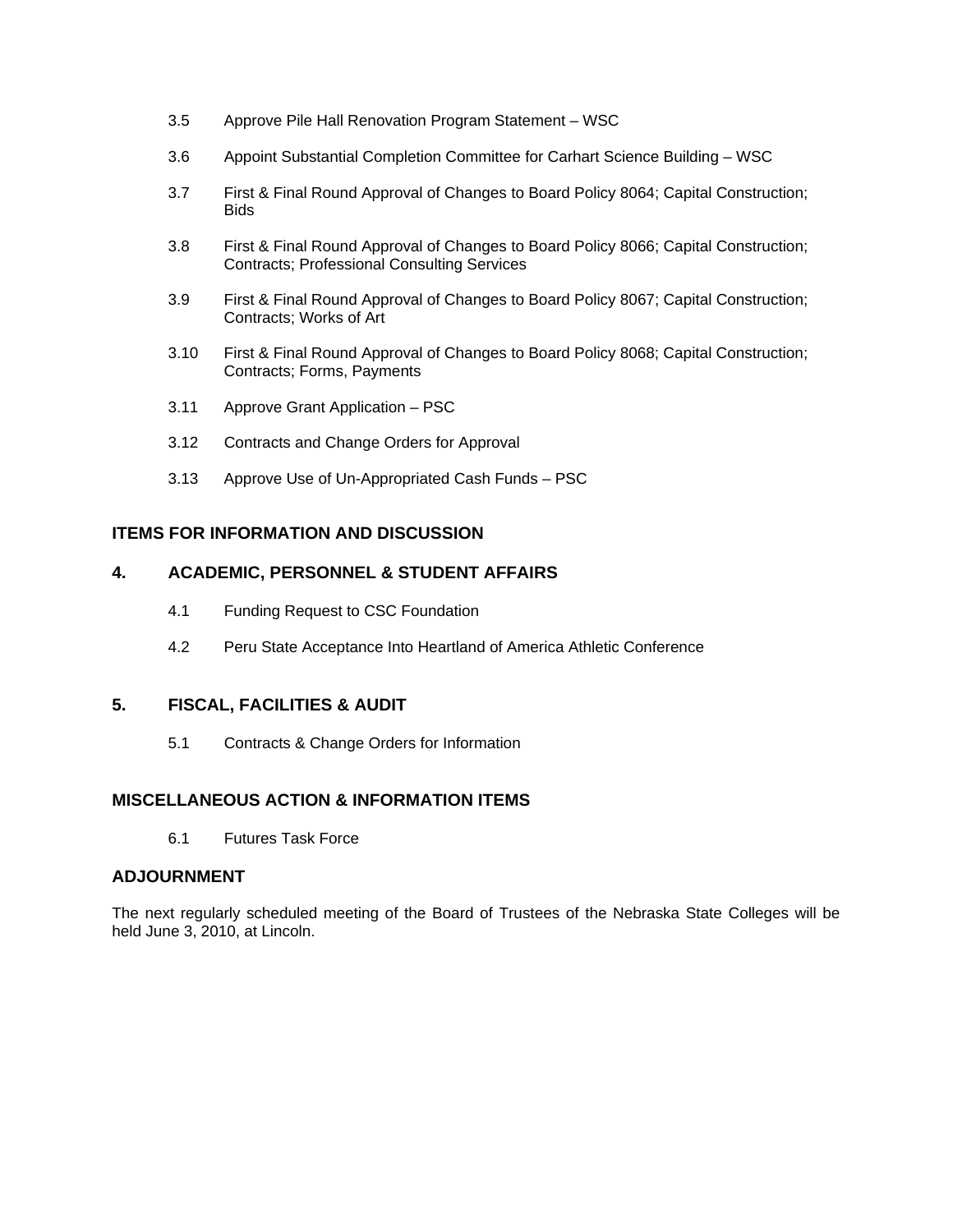*Cap Peterson, Chair Bill Roskens Doug Liewer* 

April 22, 2010

#### ACTION: **Approve the Acceptance of LB 309 Allocations**

Priority: Financial Strength of the System

Goals: 3. Strengthen fiscal, environmental, technological and physical resources

5. Secure public and private funding sources

Strategies: g. Continually find ways to stretch limited resources as far as possible

i. Ensure that plans for resource allocation support the system and institutional priorities

**\_\_\_\_\_\_\_\_\_\_\_\_\_\_\_\_\_\_\_\_\_\_\_\_\_\_\_\_\_\_\_\_\_\_\_\_\_\_\_\_\_\_\_\_\_\_\_\_\_\_\_\_\_\_\_\_\_\_\_\_\_\_\_\_\_\_\_\_\_\_\_\_\_\_\_\_** 

**\_\_\_\_\_\_\_\_\_\_\_\_\_\_\_\_\_\_\_\_\_\_\_\_\_\_\_\_\_\_\_\_\_\_\_\_\_\_\_\_\_\_\_\_\_\_\_\_\_\_\_\_\_\_\_\_\_\_\_\_\_\_\_\_\_\_\_\_\_\_\_\_\_\_\_\_** 

j. Maintain facilities and improve physical environment

The following items are submitted by the colleges for Board approval.

#### **Chadron**

| 1. | Retrieval of \$7,966.20 for ADA ramp for Nelson PAC |         |             |
|----|-----------------------------------------------------|---------|-------------|
|    | <b>Allocation Date/Amount</b>                       | 4/9/07  | \$64,600.00 |
|    | <b>Retrieval Date/Amount</b>                        | 3/30/10 | 7,966.20    |
|    | <b>Estimated Project Cost</b>                       |         | \$56,633.80 |

#### **Peru**

- 1. Retrieval of \$8,579,07for elevator upgrade in Administration building Allocation Date/Amount 6/11/09 \$110,000.00 Retrieval Date/Amount 3/30/10 8,759.07 Estimated Project Cost \$101,240.93
- 2. Retrieval of \$1,912.50for design of elevator upgrade in Administration building Allocation Date/Amount 5/14/08 \$8,500.00 Retrieval Date/Amount 3/30/10 1,912.50 Estimated Project Cost \$6,587.50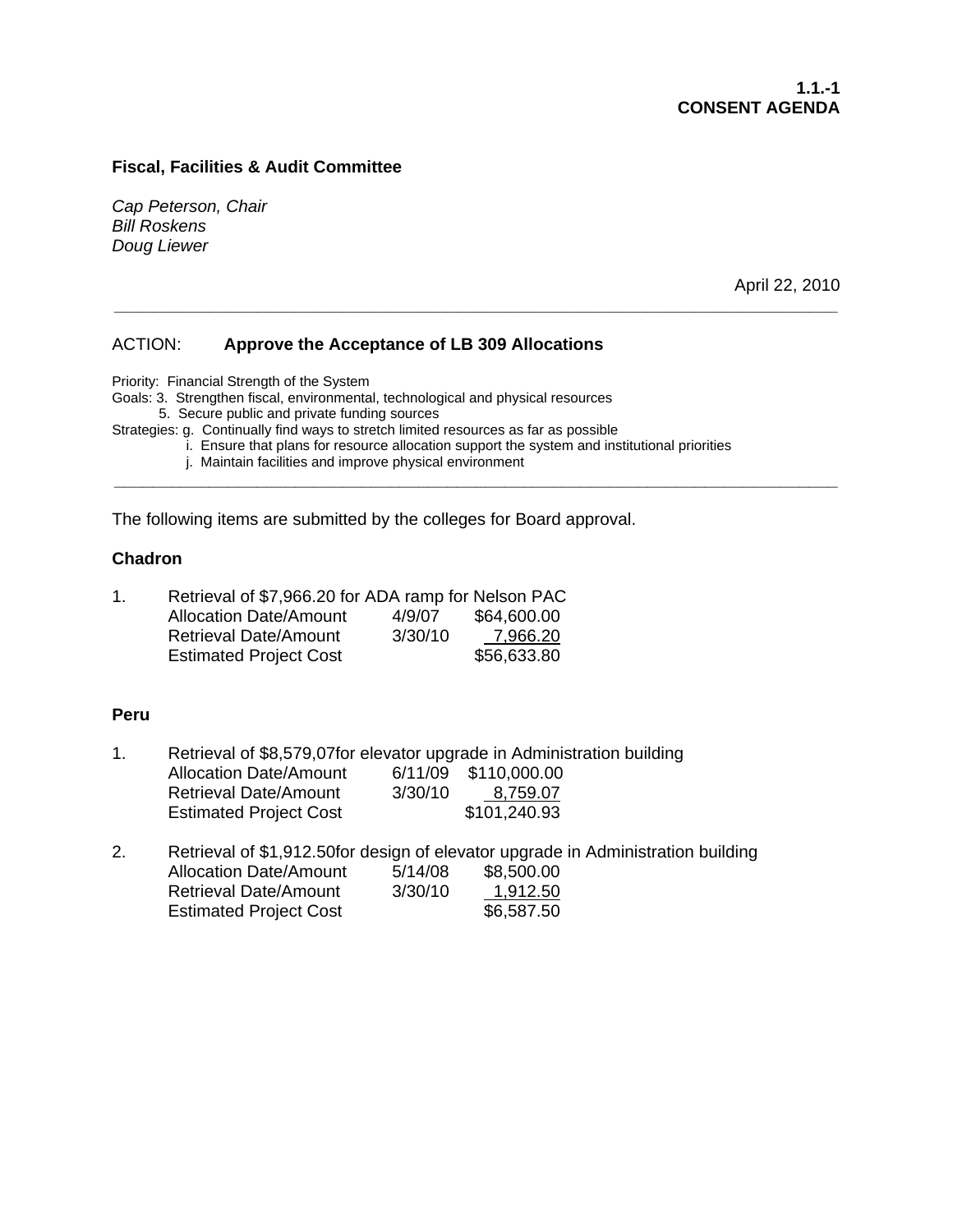#### **Wayne**

- 1. Approve the acceptance of \$70,000 for Art Gallery renovation in U.S. Conn Library Allocation Date/Amount 3/10/10 \$70,000.00 College Contributed Amount 00.00 Estimated Project Cost \$70,000.00 2. Retrieval of \$692 for emergency roof repair on Gardner Hall
- Allocation Date/Amount 11/18/09 \$7,500.00 Retrieval Date/Amount 3/30/10 692.00 Estimated Project Cost \$6,808.00
- 3. Retrieval of \$1,192.81 for lighting upgrade in Benthack Hall Allocation Date/Amount 12/17/09 \$11,000.00<br>Retrieval Date/Amount 3/30/10 1.192.81 Retrieval Date/Amount 3/30/10 1.192.81<br>Estimated Project Cost \$9,807.19 **Estimated Project Cost**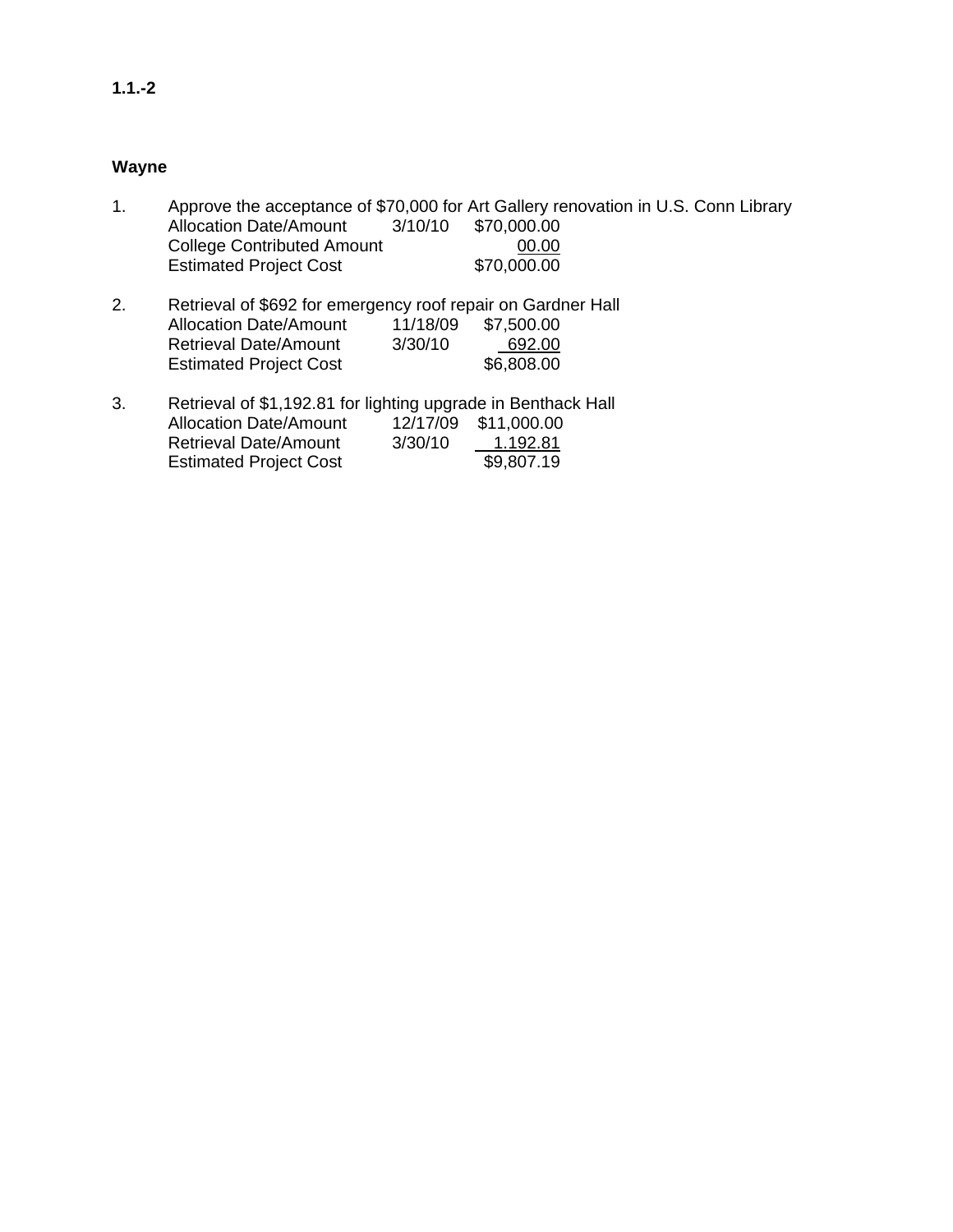*Gary Bieganski, Chair Roger Breed David Seger* 

April 22, 2010

#### ACTION: **Approve the 2010-2011 Salary Policy as Follows:**

**Non-Unionized Professional Staff.** On July 1, 2010, each College and the System Office is authorized to provide a 3.5% salary increase to each non-union professional staff employee with satisfactory performance.

**Non-Unionized Support Staff.** Each College and the System Office is authorized to provide a 3.1% salary increase to each non-union support staff employee with satisfactory performance. No service date salary adjustments will be provided.

Background Information:

**NAPE/AFSCME Support Staff Employees**. The NSCS-NAPE/AFSCME Bargaining Agreement was ratified by the NAPE/AFSCME membership in January of 2009. The Board approved the terms of the Agreement on February 27, 2009. The Agreement states that employees will receive a \$300 increase on July 1, 2010 and a \$200 increase on January 1, 2011. In addition, the Agreement provides for incremental salary adjustments based on five, ten, fifteen, and twenty years of service. The overall increase to the NAPE/AFSCME support staff salary pool is 3.1% for 2010-2011. This percentage is made up of a combination of the \$500 flat increase (\$300 – January 1, 2010 and \$200 – July 1, 2011) plus the longevity increases.

**NSCPA Professional Staff Employees.** All terms of the NSCS-NSCPA Bargaining Agreement were successfully negotiated with the exception of wages. The parties selected Peter Feuille to serve as the Special Master pursuant to Neb. Rev. Stat. §81-1380 and a hearing regarding wage offers was held on January 30, 2009. On February 17, 2009, the Special Master ruled in favor of the NSCPA wage offer providing for a 3.5% salary increase in each year of the biennium.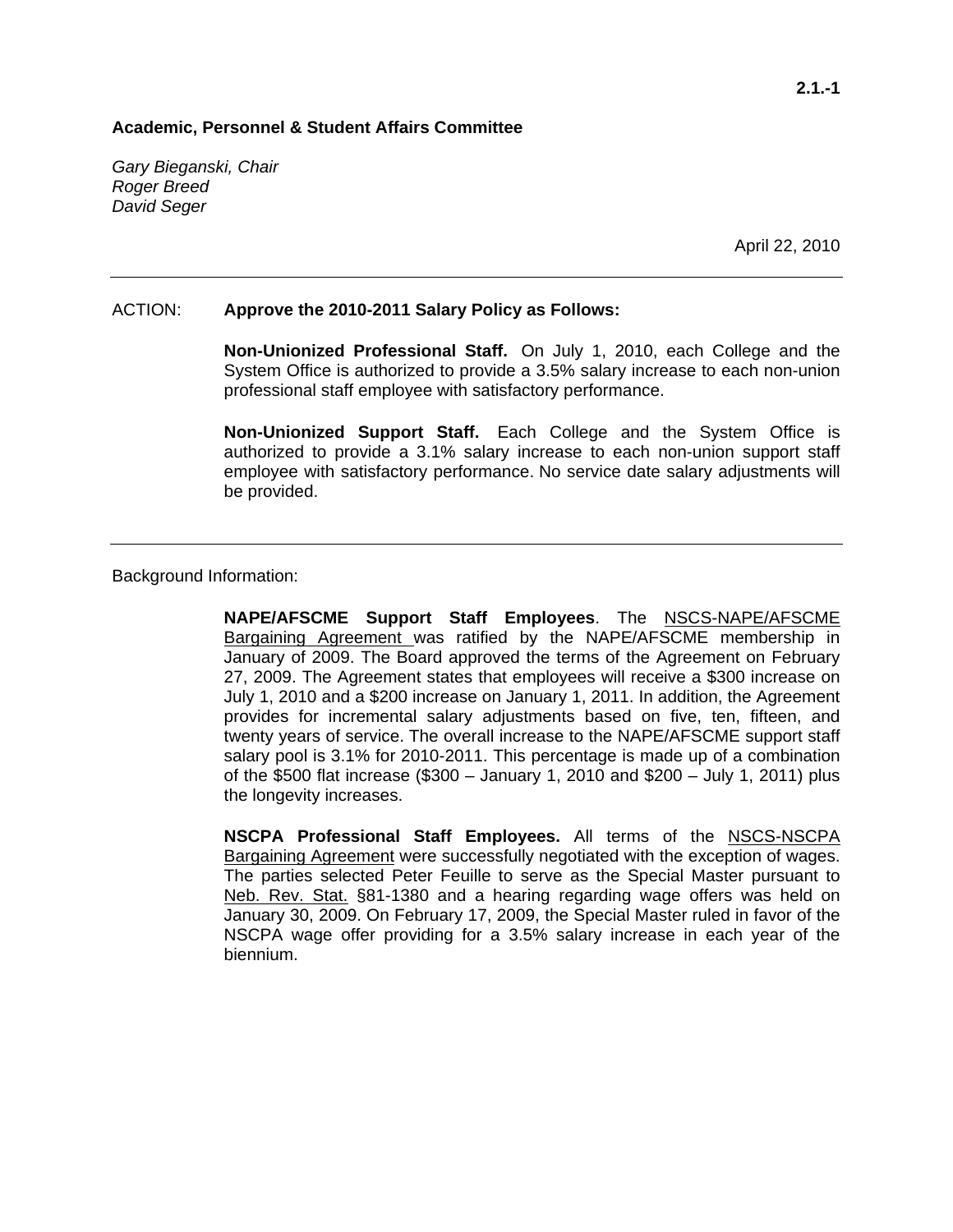*Gary Bieganski, Chair Roger Breed David Seger* 

April 22, 2010

#### ACTION: **Approve Modification of Sports Management Degree to Sports Management & Exercise Science Degree at Peru State**

Peru State College seeks approval to offer a new academic program that is a "reasonable and moderate extension" of an existing program currently offered by the School of Education. PSC currently offers *Sports Management*. The faculty members have modified the program by developing 3 (three) new courses and modifying existing courses. The proposed program, *Sport Management & Exercise Science*, includes an expanded focus on the exercise sciences. The proposal was approved by the Peru Faculty Senate March 2010. The program modification requires approval by the NSCS Board of Trustees but does not require approval by the Nebraska Coordinating Commission for Postsecondary Education.

The System Office recommends approval of the Sports Management & Exercise Science program at PSC.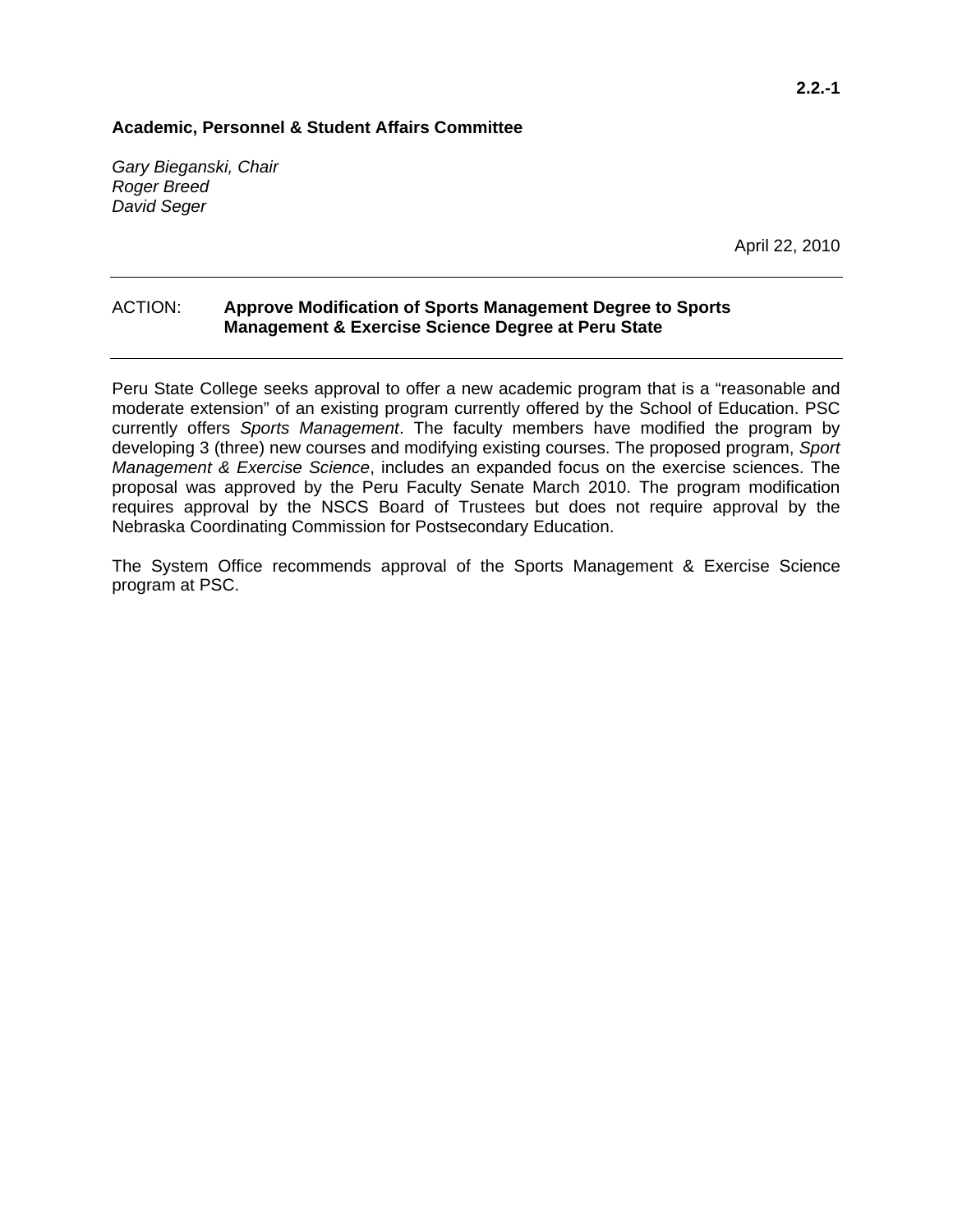*Gary Bieganski, Chair Roger Breed David Seger* 

April 22, 2010

#### ACTION: **Approve Modification of K-6/7-12 Physical Education Degree to K-12 Health & Physical Education Degree at Peru State**

Peru State College seeks approval to offer a new academic program that is a "reasonable and moderate extension" of existing programs offered by the School of Education. PSC currently offers two teaching endorsements in the area of physical education: a K-6 program and a 7-12 program. The faculty members have determined that graduates would be better served by earning a K-12 endorsement that includes a focus on health education. The proposed program includes 3 (three) new courses and modification to existing courses. The *Health and Physical Education K-12* program includes an expanded focus on health and physical education. The proposal was approved by the Peru Faculty Senate March 2010. The program modification requires approval by the NSCS Board of Trustees but does not require approval by the Nebraska Coordinating Commission for Postsecondary Education.

The System Office recommends approval of the Health and Physical Education K-12 program at PSC.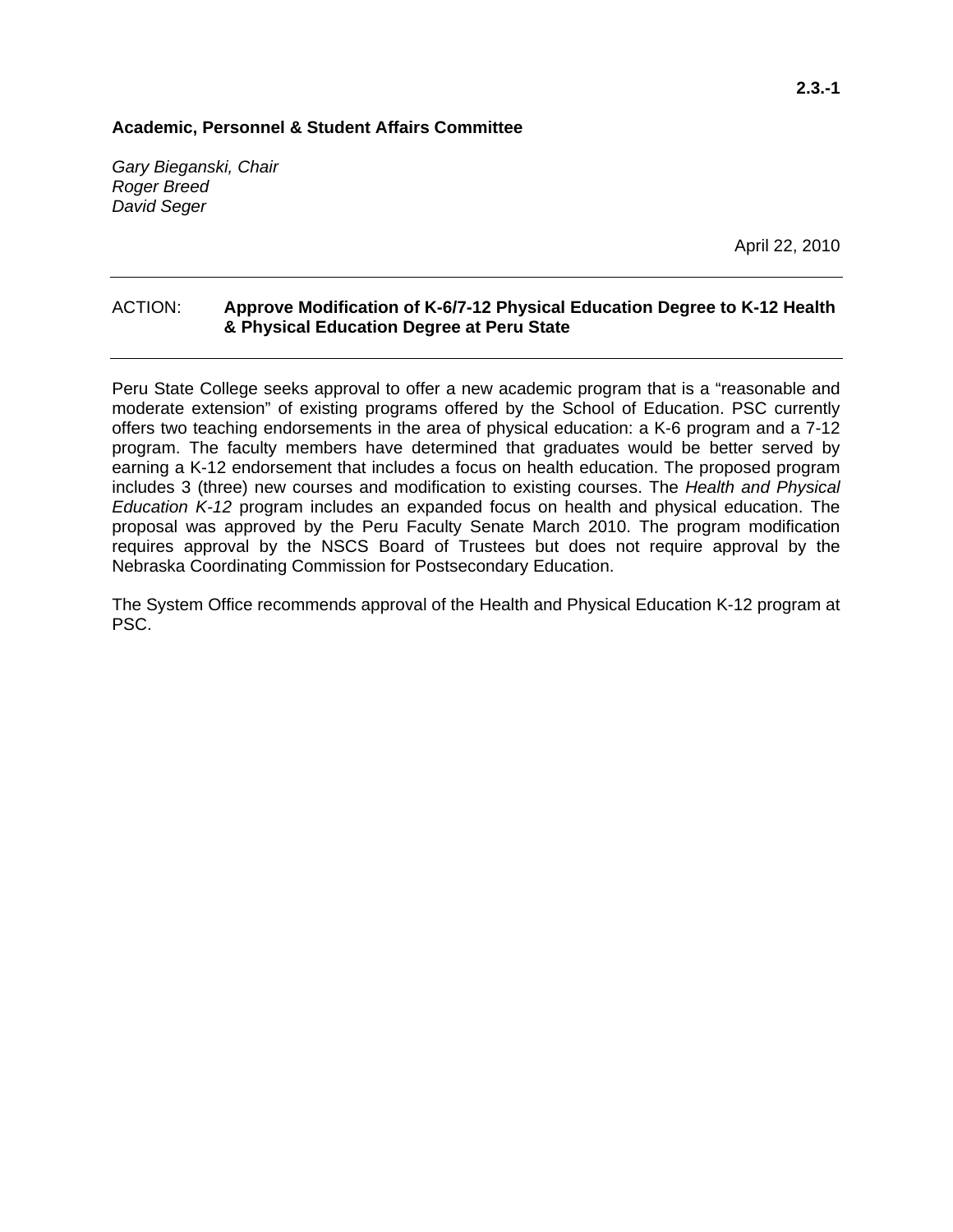*Gary Bieganski, Chair Roger Breed David Seger* 

April 22, 2010

#### ACTION: **Approve Elimination of K-6 Physical Education; 7-12 Physical Education; and K-6/7-12 Physical Education and Sport Management Programs at Peru State**

These programs will no longer be offered at Peru State College as they are being replaced by programs, with new titles, that are reasonable and moderate extensions of existing programs.

The System Office recommends approval of the elimination of the aforementioned programs currently offered at PSC.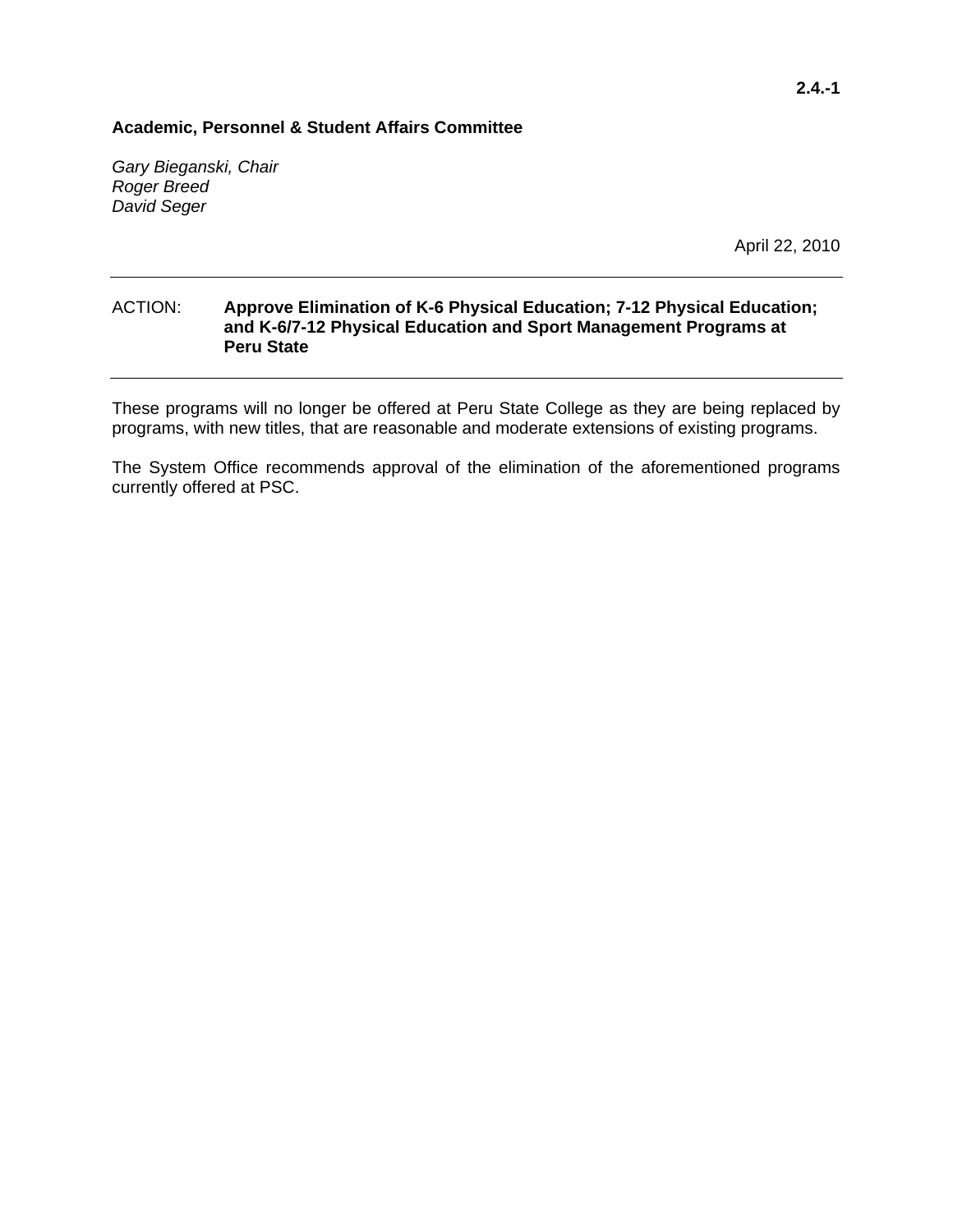*Gary Bieganski, Chair Roger Breed David Seger* 

April 22, 2010

#### ACTION: **Approve Addition of Educational Studies Program Option Offered By School of Education at Peru State**

Peru State College seeks approval to offer an *Educational Studies* option to be made available to students who are non-voluntarily withdrawn from Student Teaching. This option would be available as a final opportunity for students who fail to earn credit for their student teaching experience due to the inability to remediate and meet established requirements. This option does not lead to a teaching endorsement. Students will be required to meet all institutional graduation requirements, e.g., 125 credits for graduation.

The System Office recommends approval of the *Educational Studies* option at Peru State College.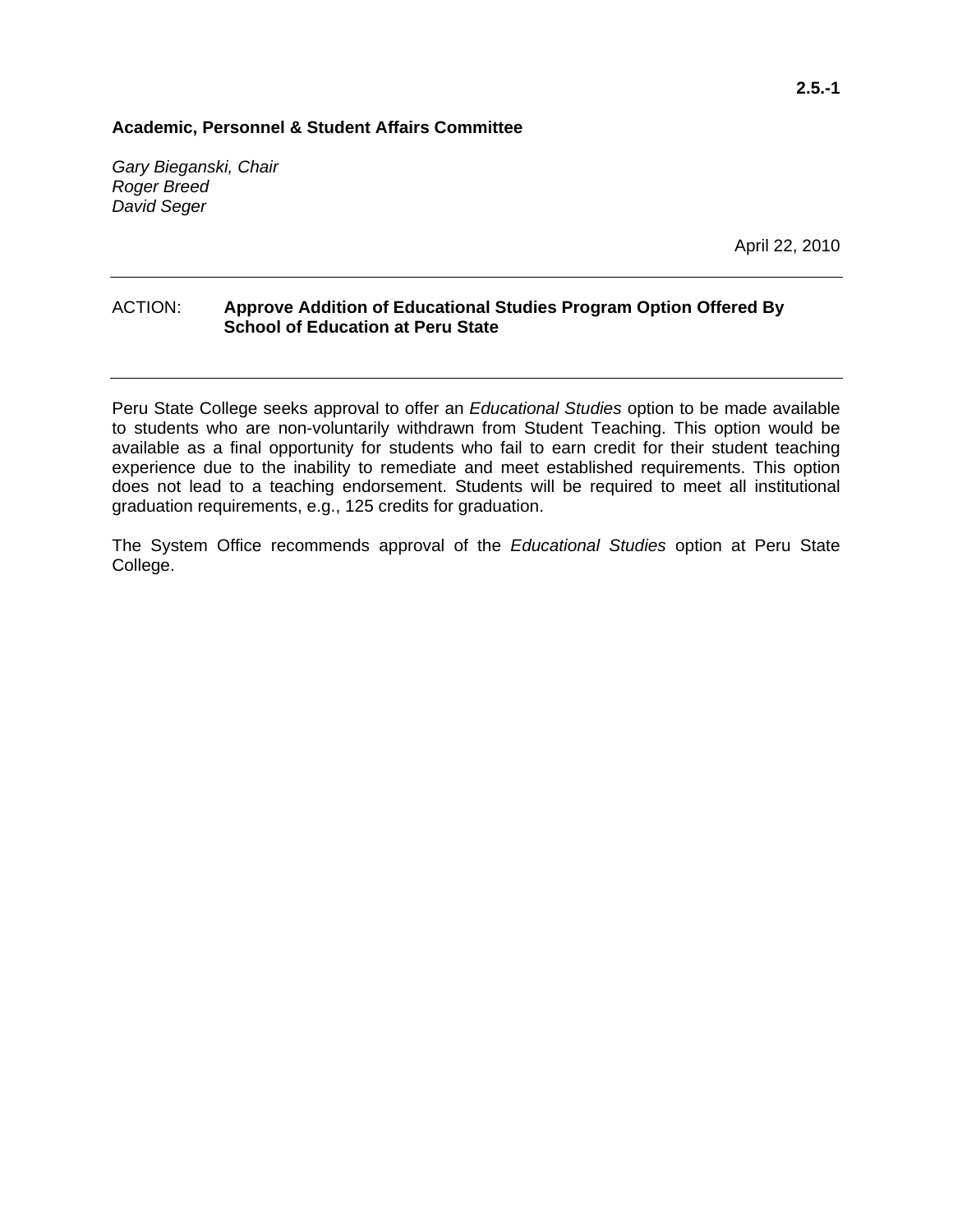. . . . . . . . .

*Cap Peterson, Chair Bill Roskens Doug Liewer* 

April 22, 2010

| <b>ACTION:</b> | Approve the Following Tuition Rates and Online Rates Per Credit Hour for |
|----------------|--------------------------------------------------------------------------|
|                | 2010-2011:                                                               |
|                |                                                                          |

**\_\_\_\_\_\_\_\_\_\_\_\_\_\_\_\_\_\_\_\_\_\_\_\_\_\_\_\_\_\_\_\_\_\_\_\_\_\_\_\_\_\_\_\_\_\_\_\_\_\_\_\_\_\_\_\_\_\_\_\_\_\_\_\_\_\_\_\_\_\_\_\_\_\_\_\_** 

| TULLION                     |          |
|-----------------------------|----------|
| Undergraduate, resident     | \$128.75 |
| <b>Graduate, resident</b>   | \$163.50 |
| Undergraduate, non-resident | \$257.50 |
| Graduate, non-resident      | \$327.00 |

| <b>PERU STATE NON-RESIDENT PILOT PROJECT</b> |          |
|----------------------------------------------|----------|
| Undergraduate, non-resident (on-site)        | \$129.75 |

| <b>ONLINE RATE</b>          |          |
|-----------------------------|----------|
| <b>Undergraduate Online</b> | \$190.00 |
| <b>Graduate Online</b>      | \$237.50 |

Mission Statement: The Nebraska State College System serves our students, communities and state by providing high quality, accessible educational opportunities.

Core Values: Assure financial, programmatic, and geographic access to NSCS institutions Maintain affordable tuition and fees

Priority: Financial Strength of the System

Goal: 2. Increase enrollment and retention

Strategy: f. Keep Board of Trustees informed on the financial status of the colleges and system

#### **TUITION**

Board policy states that undergraduate resident tuition rates will be established, and the graduate rate will be one hundred twenty-five percent (125%) of the undergraduate rate. Nonresident undergraduate rates will be established at no more than two hundred percent (200%) of resident undergraduate rates, and non-resident graduate rates will be established at one hundred twenty-five percent (125%) of the non-resident undergraduate rate. The rates for 2009- 2010 were as follows:

**\_\_\_\_\_\_\_\_\_\_\_\_\_\_\_\_\_\_\_\_\_\_\_\_\_\_\_\_\_\_\_\_\_\_\_\_\_\_\_\_\_\_\_\_\_\_\_\_\_\_\_\_\_\_\_\_\_\_\_\_\_\_\_\_\_\_\_\_\_\_\_\_\_\_\_\_** 

| <b>TUITION</b>              |          |
|-----------------------------|----------|
| Undergraduate, resident     | \$122.50 |
| Graduate, resident          | \$155.50 |
| Undergraduate, non-resident | \$245.00 |
| Graduate, non-resident      | \$311.00 |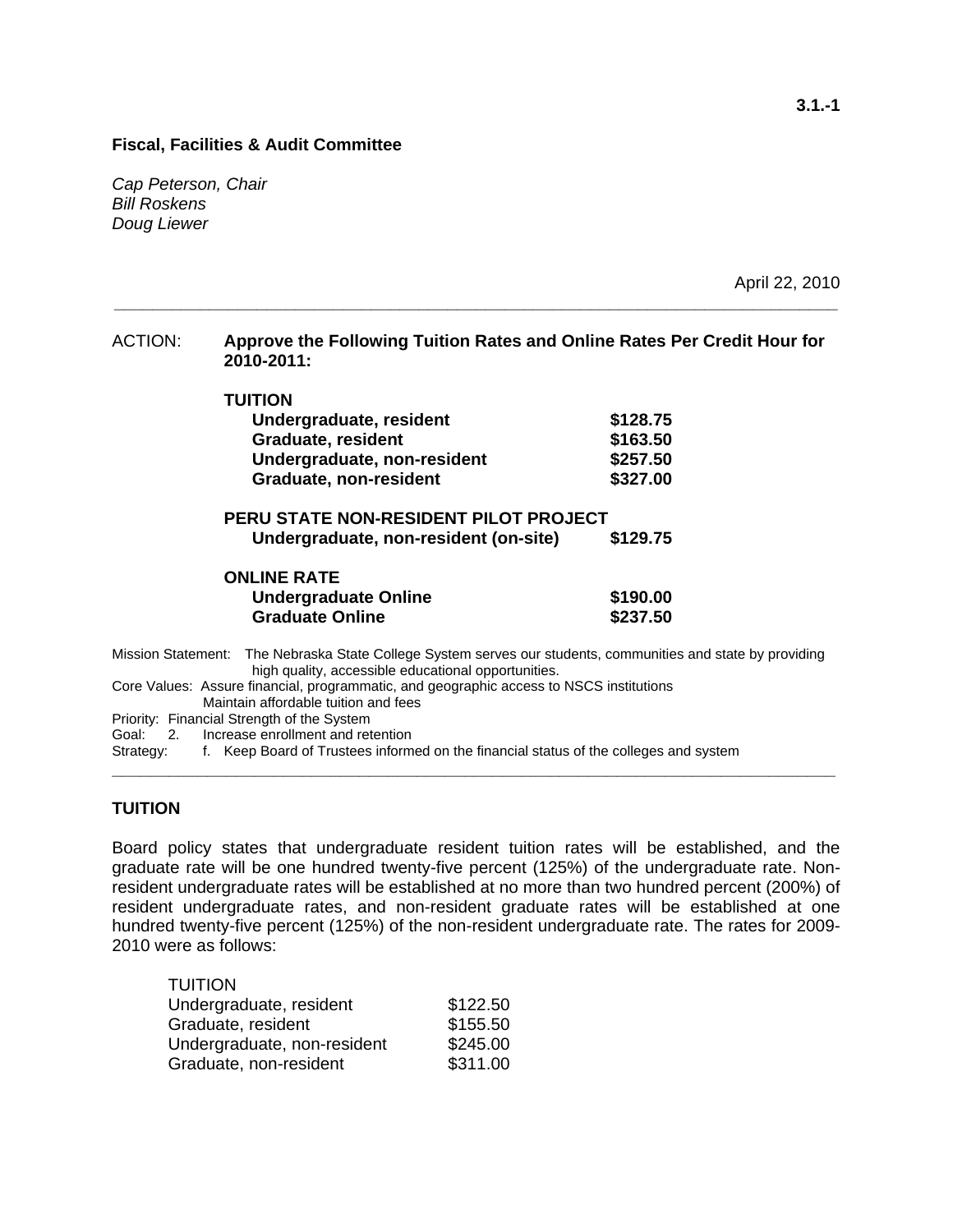### **3.1.-2**

The impact of the tuition increase to a full-time, undergraduate resident student is \$93.75 per semester. The increase takes into consideration the state appropriation level for Fiscal Year 2010-11 as well as the impact of anticipated increases in operational expenses. The tuition increase, while higher than the NSCS would like to see, does not close the gap between available funds and anticipated costs of maintaining existing operations. The NSCS has already implemented significant budget reductions, including elimination of vacant positions and lay-offs as well as some program eliminations.

#### **ONLINE RATE**

The online rates are inclusive of all tuition and fees. The 2009-2010 single, system-wide rates were:

| <b>ONLINE RATE</b>     |          |
|------------------------|----------|
| Undergraduate Online   | \$180.00 |
| <b>Graduate Online</b> | \$225.00 |

Each College will propose the distribution of these revenues generated by the online rate for approval by the Chancellor each year following the establishment of the rate.

|                                                                                                                                                 | <b>Current</b>  | <b>Proposed</b> |
|-------------------------------------------------------------------------------------------------------------------------------------------------|-----------------|-----------------|
| Undergraduate Resident                                                                                                                          | \$122.50        | \$128.75        |
| <b>Graduate Resident</b><br>(Rate at 125% of Proposed Undergraduate Resident<br>Rate)                                                           | \$155.50        | \$163.50        |
| Undergraduate Non-Resident<br>(Proposed rate is 200% of Proposed Undergraduate<br><b>Resident Rate)</b>                                         | \$245.00        | \$257.50        |
| Graduate Non-Resident<br>(Proposed rate is 125% of Proposed Undergraduate<br>Non-Resident Rate)                                                 | \$311.00        | \$327.00        |
|                                                                                                                                                 | \$ INC/CH       | ANNUAL \$ INC * |
| Undergraduate Resident                                                                                                                          | \$6.25          | \$187.50        |
| Graduate Resident                                                                                                                               | \$8.00          | \$192.00        |
| Undergraduate Non-Resident                                                                                                                      | \$12.50         | \$375.00        |
| Graduate Non-Resident                                                                                                                           | \$16.00         | \$384.00        |
| * Based on assumption that a full-time UG student will take 15 hrs. per semester and a full-time Grad student will<br>take 12 hrs. per semester |                 |                 |
| Net Increase Per Institution (Based on 2009-2010 Estimated Tuition Revenues)                                                                    |                 |                 |
| <b>CSC</b>                                                                                                                                      | \$<br>364,615   |                 |
| <b>PSC</b>                                                                                                                                      | \$<br>311,100   |                 |
| <b>WSC</b>                                                                                                                                      | \$<br>510,671   |                 |
| TOTAL                                                                                                                                           | \$<br>1,186,386 |                 |

#### **2010-2011 Tuition Increase**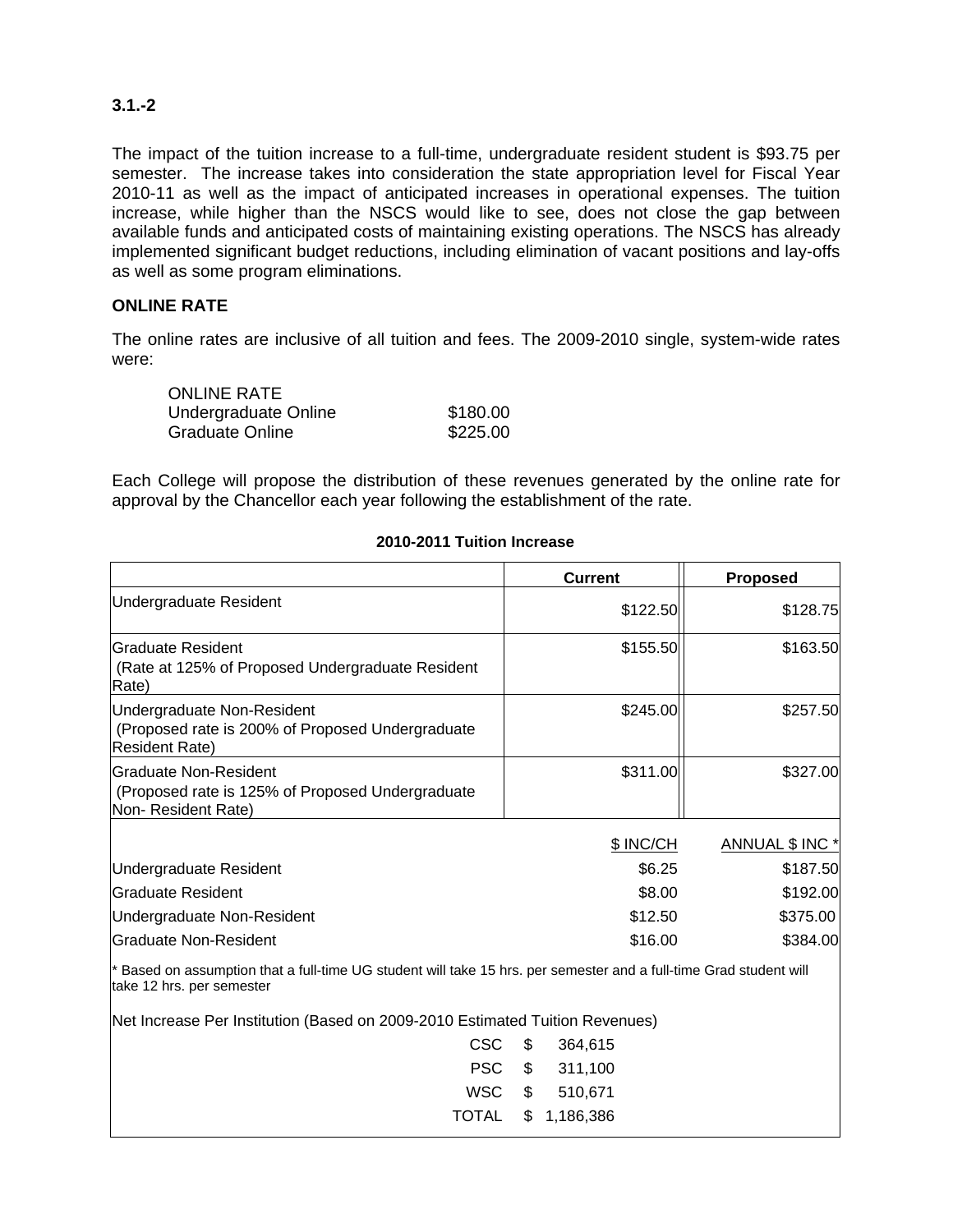*Cap Peterson, Chair Bill Roskens Doug Liewer* 

April 22, 2010

#### ACTION: **Approve the Proposed Fee Schedules for 2010-2011 as Submitted by the Colleges**

Priority: Financial Strength of the System

Goals: 2. Increase enrollment and retention

4. Improve efficiency of operations

Strategy: f. Keep Board of Trustees informed on the financial status of the colleges and system

The colleges have submitted the following proposed fee changes for FY 2010-2011. A summary of all student fees is found on the following pages.

**\_\_\_\_\_\_\_\_\_\_\_\_\_\_\_\_\_\_\_\_\_\_\_\_\_\_\_\_\_\_\_\_\_\_\_\_\_\_\_\_\_\_\_\_\_\_\_\_\_\_\_\_\_\_\_\_\_\_\_\_\_\_\_\_\_\_\_\_\_\_\_\_\_\_\_\_** 

**\_\_\_\_\_\_\_\_\_\_\_\_\_\_\_\_\_\_\_\_\_\_\_\_\_\_\_\_\_\_\_\_\_\_\_\_\_\_\_\_\_\_\_\_\_\_\_\_\_\_\_\_\_\_\_\_\_\_\_\_\_\_\_\_\_\_\_\_\_\_\_\_\_\_\_\_** 

| Institution | Fee Changes                            | Current<br>2009-2010 | Proposed<br>2010-2011 |
|-------------|----------------------------------------|----------------------|-----------------------|
| Chadron     | Event Fee:                             |                      |                       |
|             | 1-6 credit hours                       | \$18.50              | \$0.00                |
|             | 7+ credit hours                        | 37.00                | 0.00                  |
|             | Per credit hour                        | 0.00                 | 3.50                  |
|             | Max per semester                       | 37.00                | 42.00                 |
|             | <b>Facilities Fee:</b>                 |                      |                       |
|             | On-campus                              | 14.10/ $cr.$ hr.     | 14.50/cr. hr.         |
|             | Off-campus                             | 12.10/cr. hr.        | 12.50/cr. hr.         |
|             | Health Fee: (per semester)             |                      |                       |
|             | 0-11 credit hours                      | 3.80                 | 3.95                  |
|             | 11 credit hours or more                | 45.60                | 47.40                 |
|             | Max per semester                       | 45.60                | 47.40                 |
|             | Student Activity Fee (per credit hour) |                      |                       |
|             | 1-10 credit hours                      | 5.65                 | 5.80                  |
|             | 11+ credit hours                       | 67.80                | 69.60                 |
|             | Max per semester                       | 67.80                | 69.60                 |
|             | Technology Fee: (per credit hour)      | 4.40                 | 4.55                  |
|             |                                        |                      |                       |
| Peru        | Facilities Fee (per credit hour)       | \$8.00               | \$14.00               |
|             | Student Activity Fee (per credit hour) | 3.50                 | 4.00                  |
| Wayne       | Facilities Fee (per credit hour)       |                      |                       |
|             | 0-12 credit hours                      | 14.00                | \$17.25               |
|             | Max per semester                       | 168.00               | 207.00                |
|             |                                        |                      |                       |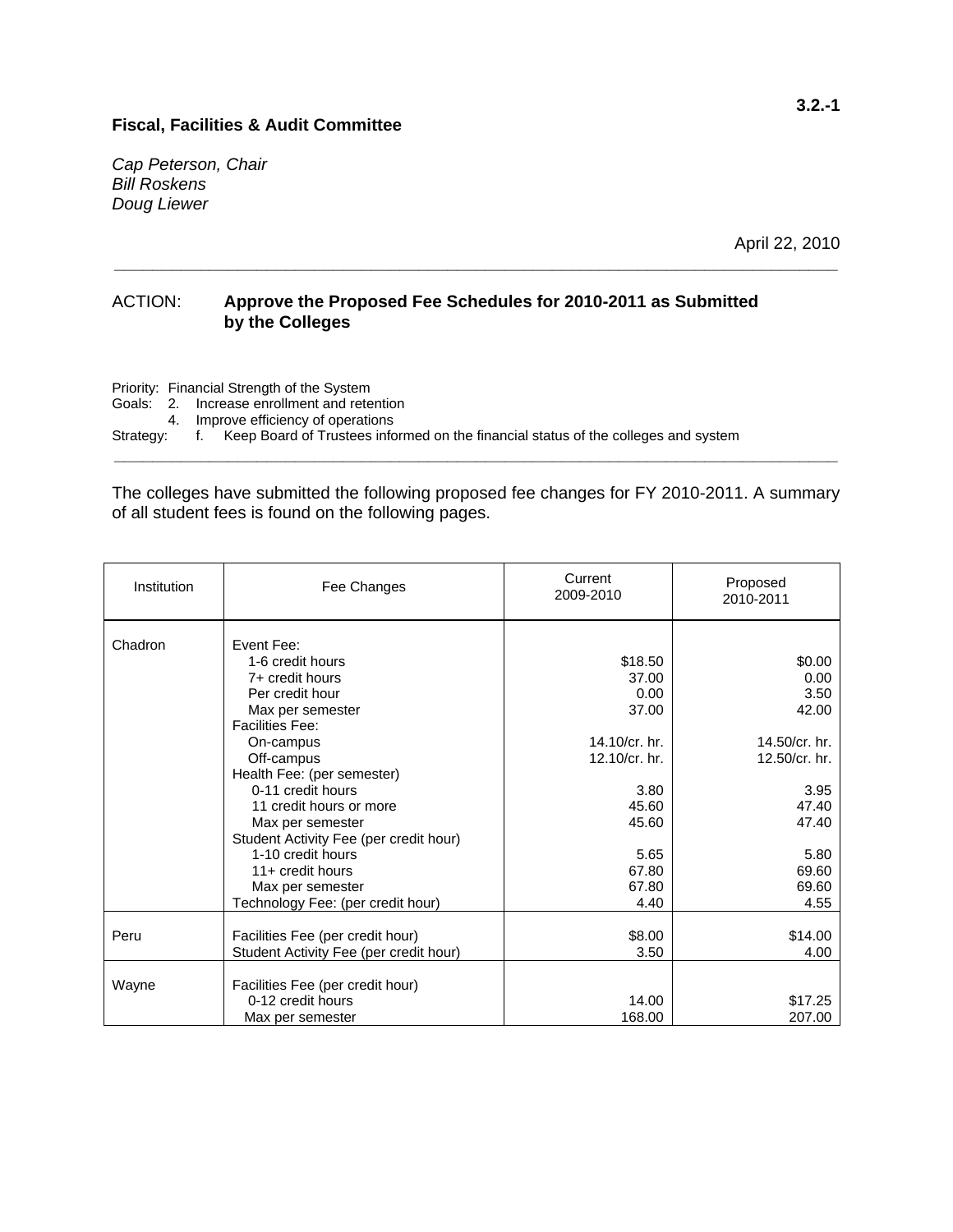| $3.2 - 2$                                                                                                       |          |                           |                |                         |                  |                         |           |           |
|-----------------------------------------------------------------------------------------------------------------|----------|---------------------------|----------------|-------------------------|------------------|-------------------------|-----------|-----------|
| <b>CHADRON STATE COLLEGE</b>                                                                                    |          |                           |                |                         |                  |                         |           |           |
| <b>Proposed Student Fee Schedule</b>                                                                            |          |                           |                |                         |                  |                         |           |           |
|                                                                                                                 |          |                           |                | Fiscal Year 2011        |                  |                         |           |           |
|                                                                                                                 |          |                           |                |                         |                  |                         |           |           |
|                                                                                                                 |          |                           |                |                         |                  | Proposed                |           |           |
|                                                                                                                 |          |                           | Fund           |                         | FY 2010          | FY 2011                 | Change    |           |
|                                                                                                                 |          |                           |                | $C^*$ $F^*$ $R^*$ $T^*$ | Rate             | Rate                    | Amount    | Percent   |
| <b>Mandatory Fees:</b>                                                                                          |          |                           |                |                         |                  |                         |           |           |
| Admission/Matriculation Fee (one time)                                                                          | x        |                           |                |                         | \$15.00          | \$15.00                 | \$0.00    | 0.0%      |
| Capital Improvement Fee (per credit hour)                                                                       |          |                           |                | x                       | \$10.00          | \$10.00                 | \$0.00    | 0.0%      |
| Event Fee (per credit hour)                                                                                     |          |                           |                |                         |                  |                         |           |           |
| 1-6 credit hours                                                                                                |          |                           |                | x                       | \$18.50          | \$0.00                  | $-$18.50$ | $-100.0%$ |
| 7+ credit hours                                                                                                 |          |                           |                | X                       | \$37.00          | \$0.00                  | $-$37.00$ | $-100.0%$ |
| Per Credit Hour &                                                                                               |          |                           |                | X                       |                  | \$3.50                  | \$3.50    | N/A       |
| Max per semester, if applicable                                                                                 |          |                           |                | X                       | \$37.00          | \$42.00                 | \$5.00    | 13.5%     |
| Facilities Fee (per credit hour)                                                                                |          |                           |                |                         |                  |                         |           |           |
| On-Campus *                                                                                                     | x        |                           | $\pmb{\times}$ |                         | \$14.10          | \$14.50                 | \$0.40    | 2.8%      |
| Off-Campus                                                                                                      | x        |                           | X              |                         | \$12.10          | \$12.50                 | \$0.40    | 3.3%      |
| Health Fee (per semester)                                                                                       |          |                           |                |                         |                  |                         |           |           |
| per credit hour, 0-11 hours                                                                                     | x        |                           |                |                         | \$3.80           | \$3.95                  | \$0.15    | 3.9%      |
| Max per semester, if applicable                                                                                 | <b>X</b> |                           |                |                         | \$45.60          | \$47.40                 | \$1.80    | 3.9%      |
| Student Activity Fee (per credit hour)                                                                          |          |                           |                |                         |                  |                         |           |           |
| 1-10 credit hours                                                                                               |          |                           |                | X                       | \$5.65           | \$5.80                  | \$0.15    | 2.7%      |
| 11+ credit hours                                                                                                |          |                           |                | X                       | \$67.80          | \$69.60                 | \$1.80    | 2.7%      |
| Max per semester, if applicable                                                                                 |          |                           |                | X                       | \$67.80          | \$69.60                 | \$1.80    | 2.7%      |
| Technology Fee (per credit hour) #                                                                              | X.       |                           |                |                         | \$4.40           | \$4.55                  | \$0.15    | 3.4%      |
|                                                                                                                 |          |                           |                |                         |                  |                         |           |           |
| Fees which vary from above for off-campus students:                                                             |          |                           |                |                         |                  |                         |           |           |
| See facilities fee                                                                                              |          |                           |                |                         |                  |                         |           |           |
|                                                                                                                 |          |                           |                |                         |                  |                         |           |           |
| <b>Other Fees:</b>                                                                                              |          |                           |                |                         |                  |                         |           |           |
| Course Lab Fees                                                                                                 |          | $\boldsymbol{\mathsf{x}}$ |                |                         | \$5-\$75         | \$5-\$75                | \$0.00    | 0.0%      |
| Degree/Graduation Fee:                                                                                          | x        |                           |                |                         | $\sqrt{$}$ 20.00 | $\mathfrak{s}$<br>20.00 | \$0.00    | 0.0%      |
| <b>Housing Deposit</b>                                                                                          |          |                           | X              |                         | \$100.00         | \$100.00                | \$0.00    | 0.0%      |
| Library Penalty (per day)                                                                                       |          | X                         |                |                         | \$0.05           | \$0.05                  | \$0.00    | 0.0%      |
| <b>New Student Orientation</b>                                                                                  |          | $\boldsymbol{\mathsf{x}}$ |                |                         | \$100.00         | \$100.00                | \$0.00    | 0.0%      |
| Parking                                                                                                         |          |                           |                |                         |                  |                         |           |           |
| <b>Employee Only</b>                                                                                            | x        |                           |                |                         | \$20.00          | \$20.00                 | \$0.00    | 0.0%      |
| Penalty                                                                                                         | x        |                           |                |                         | \$20.00          | \$20.00                 | \$0.00    | 0.0%      |
| Placement/Credential Fee                                                                                        | x        |                           |                |                         | \$30.00          | \$30.00                 | \$0.00    | 0.0%      |
| Student ID Card                                                                                                 |          |                           |                |                         |                  |                         |           |           |
| Duplicate ID Card/Old Card Exchanged                                                                            | x        |                           |                |                         | \$5.00           | \$5.00                  | \$0.00    | 0.0%      |
| Replacement ID Card                                                                                             | x        |                           |                |                         | \$5.00           | \$5.00                  | \$0.00    | 0.0%      |
| Transcript Fee (per transcript)                                                                                 | x        |                           |                |                         | \$5.00           | \$5.00                  | \$0.00    | 0.0%      |
|                                                                                                                 |          |                           |                |                         |                  |                         |           |           |
| Fees which vary from above for off-campus students:                                                             |          |                           |                |                         |                  |                         |           |           |
| None                                                                                                            |          |                           |                |                         |                  |                         |           |           |
|                                                                                                                 |          |                           |                |                         |                  |                         |           |           |
| $C^*$ = cash fund                                                                                               |          |                           |                |                         |                  |                         |           |           |
| $F^*$ = fund 49000                                                                                              |          |                           |                |                         |                  |                         |           |           |
| $R^*$ = revolving fund                                                                                          |          |                           |                |                         |                  |                         |           |           |
| $T^*$ = trust fund                                                                                              |          |                           |                |                         |                  |                         |           |           |
| - Two dollars of the on-campus facilities fee is deposited in fund 2501                                         |          |                           |                |                         |                  |                         |           |           |
| $#$ - Although technology fee is deposited entirely in the cash fund some funds are used for auxiliary expenses |          |                           |                |                         |                  |                         |           |           |
| & - Event fee was changed to a per credit hour fee to assist in the NeSIS implementation                        |          |                           |                |                         |                  |                         |           |           |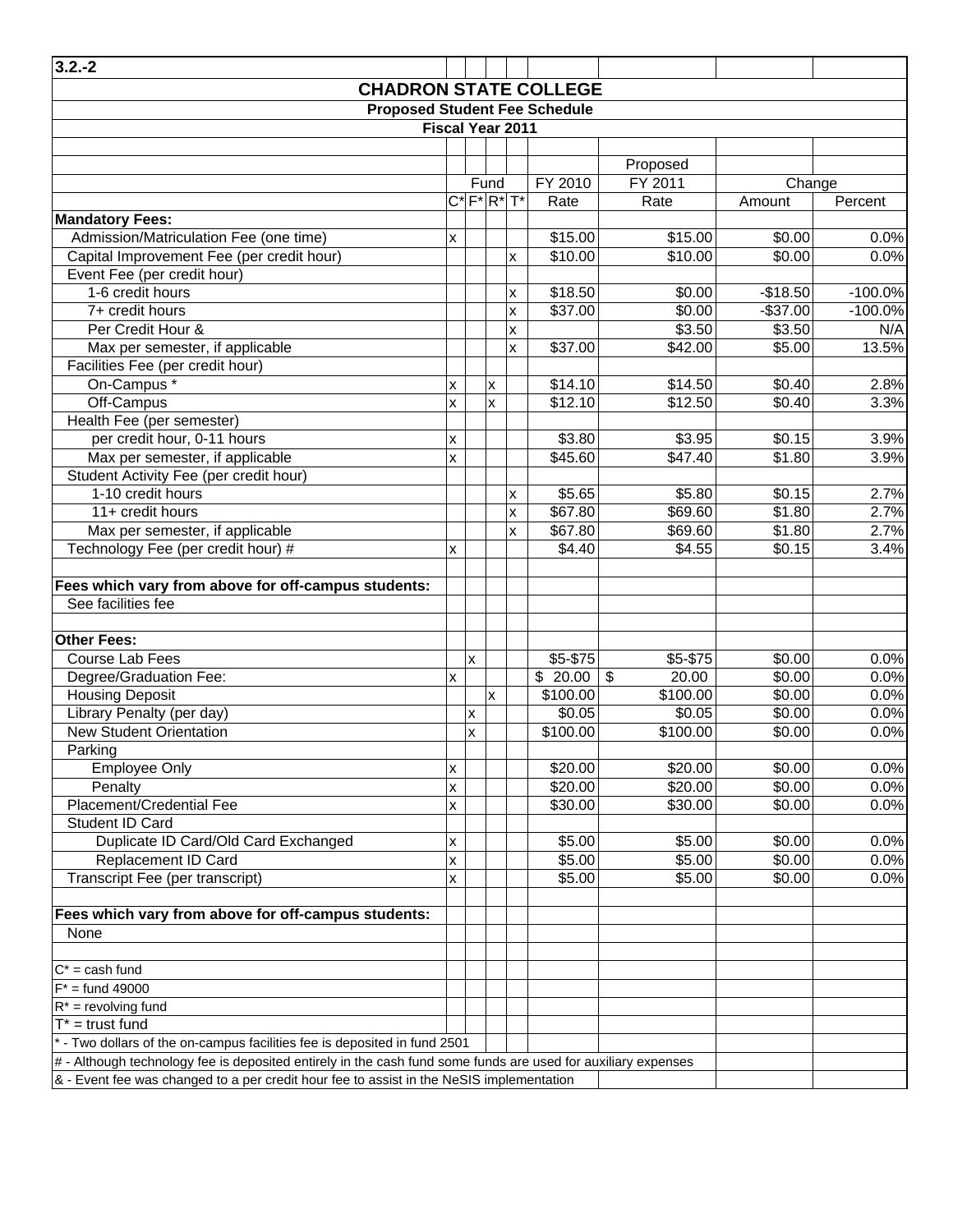| <b>PERU STATE COLLEGE</b><br><b>Proposed Student Fee Schedule</b><br>2010-11 Fiscal Year<br>Proposed<br>2009-10<br>2010-11<br>Change<br>Fund<br>$\overline{C^*}$<br>$R^*$<br>$\overline{T}^*$<br>Percent<br>Amount<br>Rate<br>Rate<br><b>Mandatory Fees:</b><br>C<br>Admission/Matriculation Fee (one time)<br>\$10.00<br>\$10.00<br>\$0.00<br>$\overline{R}$<br>\$10.00<br>Capital Improvement Fee (per credit hour)<br>\$10.00<br>\$0.00<br>Event Fee (per credit hour)<br>C<br>\$1.75<br>\$1.75<br>\$0.00 | 0.0%<br>0.0%<br>0.0%<br>75.0%<br>0.0%<br>14.3%<br>0.0% |
|--------------------------------------------------------------------------------------------------------------------------------------------------------------------------------------------------------------------------------------------------------------------------------------------------------------------------------------------------------------------------------------------------------------------------------------------------------------------------------------------------------------|--------------------------------------------------------|
|                                                                                                                                                                                                                                                                                                                                                                                                                                                                                                              |                                                        |
|                                                                                                                                                                                                                                                                                                                                                                                                                                                                                                              |                                                        |
|                                                                                                                                                                                                                                                                                                                                                                                                                                                                                                              |                                                        |
|                                                                                                                                                                                                                                                                                                                                                                                                                                                                                                              |                                                        |
|                                                                                                                                                                                                                                                                                                                                                                                                                                                                                                              |                                                        |
|                                                                                                                                                                                                                                                                                                                                                                                                                                                                                                              |                                                        |
|                                                                                                                                                                                                                                                                                                                                                                                                                                                                                                              |                                                        |
|                                                                                                                                                                                                                                                                                                                                                                                                                                                                                                              |                                                        |
|                                                                                                                                                                                                                                                                                                                                                                                                                                                                                                              |                                                        |
|                                                                                                                                                                                                                                                                                                                                                                                                                                                                                                              |                                                        |
|                                                                                                                                                                                                                                                                                                                                                                                                                                                                                                              |                                                        |
| $\overline{\text{c}}$<br>Facilities Fee (per cr hr)<br>$\mathsf{R}$<br>\$14.00<br>\$8.00<br>\$6.00                                                                                                                                                                                                                                                                                                                                                                                                           |                                                        |
| $\overline{\text{c}}$<br>Health Fee (per semester)<br>\$20.00<br>\$20.00<br>\$0.00                                                                                                                                                                                                                                                                                                                                                                                                                           |                                                        |
| Student Activity Fee (per credit hour)<br>\$3.50<br>\$0.50<br>Т<br>\$4.00                                                                                                                                                                                                                                                                                                                                                                                                                                    |                                                        |
| $\overline{\text{c}}$<br>\$3.50<br>\$3.50<br>Technology Fee (per credit hour)<br>\$0.00                                                                                                                                                                                                                                                                                                                                                                                                                      |                                                        |
| <b>Other Fees:</b>                                                                                                                                                                                                                                                                                                                                                                                                                                                                                           |                                                        |
| C<br><b>CATS Services Fee (Per Semester)</b><br>\$6.00<br>\$6.00<br>\$0.00                                                                                                                                                                                                                                                                                                                                                                                                                                   | 0.0%                                                   |
| $\overline{\text{c}}$<br><b>CLEP Test Administration Fee</b><br>Vary<br>Vary                                                                                                                                                                                                                                                                                                                                                                                                                                 |                                                        |
| $\overline{\text{c}}$<br>Vary<br>Vary<br><b>Course Lab Fees</b>                                                                                                                                                                                                                                                                                                                                                                                                                                              |                                                        |
| $\overline{\text{c}}$<br>$\overline{$}35.00$<br>Deferment Fee (Per Semester)<br>\$35.00<br>\$0.00                                                                                                                                                                                                                                                                                                                                                                                                            | 0.0%                                                   |
| Degree/Graduation Fee:                                                                                                                                                                                                                                                                                                                                                                                                                                                                                       |                                                        |
| C<br>Undergraduate/Baccalaureate<br>\$30.00<br>\$30.00<br>\$0.00                                                                                                                                                                                                                                                                                                                                                                                                                                             | 0.0%                                                   |
| $\overline{\text{c}}$<br>\$0.00<br>Graduate/Master's<br>\$40.00<br>\$40.00                                                                                                                                                                                                                                                                                                                                                                                                                                   | 0.0%                                                   |
| $\overline{\rm c}$<br>Distance Learning/Off-Campus/Ext Campus (per cr. hr.)<br>\$15.00<br>\$15.00<br>\$0.00                                                                                                                                                                                                                                                                                                                                                                                                  | 0.0%                                                   |
| $\mathsf{R}$<br>\$100.00<br>\$0.00<br><b>Housing Deposit</b><br>\$100.00                                                                                                                                                                                                                                                                                                                                                                                                                                     | 0.0%                                                   |
| \$0.00<br>\$0.00<br>\$0.00<br>International Student Admission Processing Fee                                                                                                                                                                                                                                                                                                                                                                                                                                 | 0.0%                                                   |
| C<br>Up To 10% of Unpaid Balance<br>Late Payment Fee                                                                                                                                                                                                                                                                                                                                                                                                                                                         |                                                        |
| $\overline{\text{c}}$<br>Late Registration/Enrollment Fee<br>\$10.00<br>\$10.00<br>\$0.00                                                                                                                                                                                                                                                                                                                                                                                                                    | 0.0%                                                   |
| $\overline{\text{c}}$<br><b>LEAP Fee (Per Semester)</b><br>\$6.00<br>\$6.00<br>\$0.00                                                                                                                                                                                                                                                                                                                                                                                                                        | 0.0%                                                   |
| $\overline{\text{c}}$<br>Library Penalty (per day)<br>\$0.10<br>\$0.10<br>\$0.00                                                                                                                                                                                                                                                                                                                                                                                                                             | 0.0%                                                   |
| Library User Fee (annual)<br>\$0.00<br>\$0.00<br>\$0.00                                                                                                                                                                                                                                                                                                                                                                                                                                                      | 0.0%                                                   |
| <b>Material Fee</b><br>\$0.00<br>\$0.00<br>\$0.00                                                                                                                                                                                                                                                                                                                                                                                                                                                            | 0.0%                                                   |
| $\overline{\text{C}}$<br>Music, Private Lessons (per credit hour)<br>\$90.00<br>\$90.00<br>\$0.00                                                                                                                                                                                                                                                                                                                                                                                                            | 0.0%                                                   |
| <b>New Student Registration Fee</b><br>\$0.00<br>\$0.00<br>\$0.00                                                                                                                                                                                                                                                                                                                                                                                                                                            | 0.0%                                                   |
| Parking                                                                                                                                                                                                                                                                                                                                                                                                                                                                                                      |                                                        |
| $\mathsf C$<br>\$20.00<br>\$20.00<br>\$0.00<br><b>Employee Only</b>                                                                                                                                                                                                                                                                                                                                                                                                                                          | 0.0%                                                   |
| $\overline{\text{c}}$<br>\$20.00<br>\$0.00<br>\$20.00<br>Annual                                                                                                                                                                                                                                                                                                                                                                                                                                              | 0.0%                                                   |
| $\overline{\text{C}}$<br>\$25.00<br>\$25.00<br>\$0.00<br>Penalty                                                                                                                                                                                                                                                                                                                                                                                                                                             | 0.0%                                                   |
| \$1.25<br><b>Publications Fee (Per Credit Hour)</b><br>Т<br>\$1.25<br>\$0.00                                                                                                                                                                                                                                                                                                                                                                                                                                 | 0.0%                                                   |
| $\overline{\mathrm{C}}$<br>\$20.00<br>\$20.00<br>\$0.00<br><b>Returned Check Charge</b>                                                                                                                                                                                                                                                                                                                                                                                                                      | 0.0%                                                   |
| $\overline{\text{c}}$<br>$\overline{$}2.00$<br>\$2.00<br>Student ID Card (Per Semester)<br>\$0.00                                                                                                                                                                                                                                                                                                                                                                                                            | 0.0%                                                   |
| $\overline{\text{C}}$<br>Replacement ID Card<br>\$3.00<br>\$3.00<br>\$0.00                                                                                                                                                                                                                                                                                                                                                                                                                                   | 0.0%                                                   |
| $C^*$ = cash fund                                                                                                                                                                                                                                                                                                                                                                                                                                                                                            |                                                        |
| $R^*$ = revolving fund                                                                                                                                                                                                                                                                                                                                                                                                                                                                                       |                                                        |
| $T^*$ = trust fund                                                                                                                                                                                                                                                                                                                                                                                                                                                                                           |                                                        |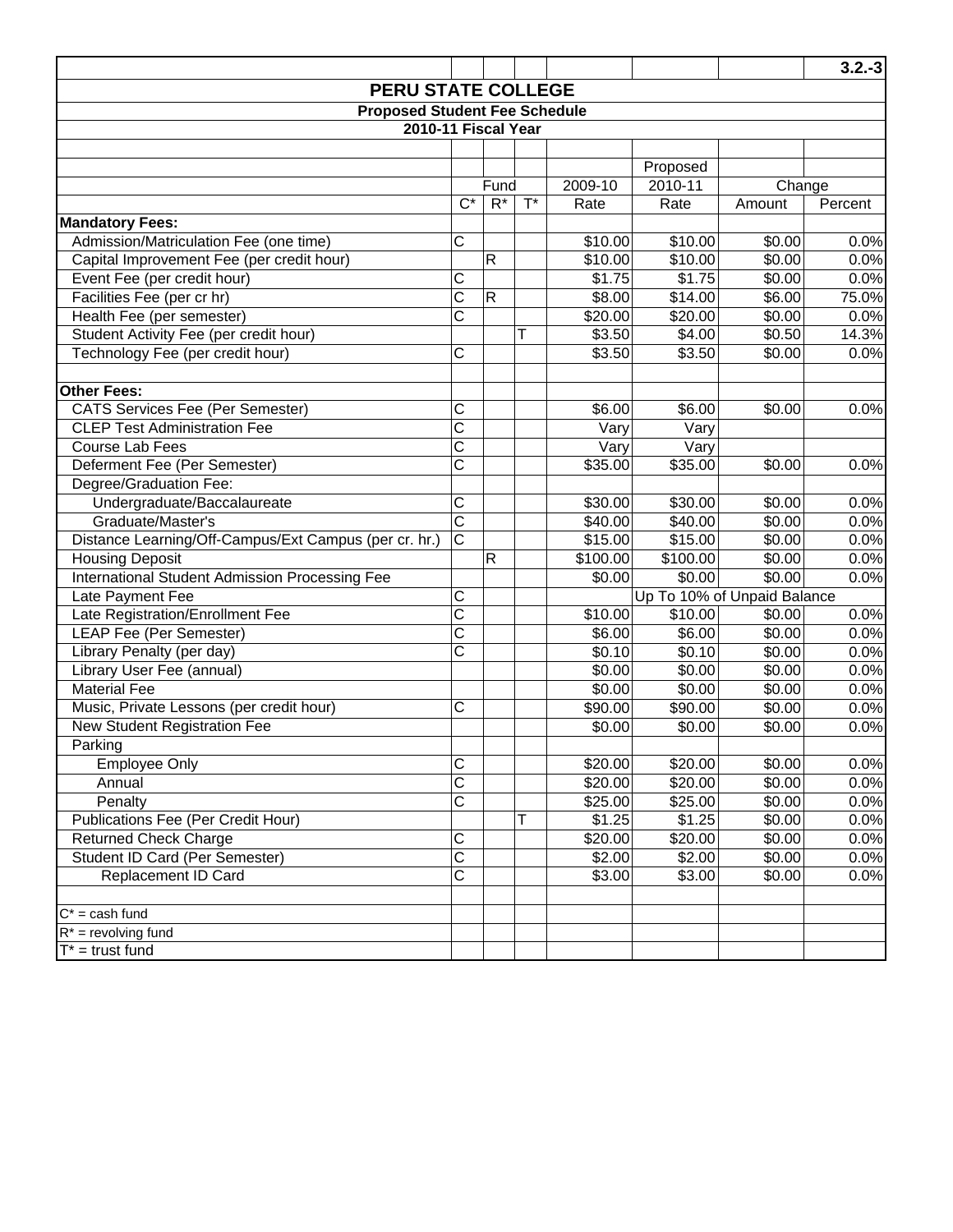| $3.2 - 4$                                                                             |                    |                  |       |                         |                                     |         |         |  |  |  |
|---------------------------------------------------------------------------------------|--------------------|------------------|-------|-------------------------|-------------------------------------|---------|---------|--|--|--|
| <b>WAYNE STATE COLLEGE</b>                                                            |                    |                  |       |                         |                                     |         |         |  |  |  |
| <b>Proposed Student Fee Schedule</b><br>2010-11 Fiscal Year                           |                    |                  |       |                         |                                     |         |         |  |  |  |
|                                                                                       |                    |                  |       |                         |                                     |         |         |  |  |  |
|                                                                                       |                    |                  |       |                         | Proposed                            |         |         |  |  |  |
|                                                                                       |                    | Fund             |       | 2009-10                 | 2010-11                             | Change  |         |  |  |  |
|                                                                                       | $C^*$              | $\overline{R^*}$ | $T^*$ | Rate                    | Rate                                | Amount  | Percent |  |  |  |
| <b>Mandatory Fees:</b>                                                                |                    |                  |       |                         |                                     |         |         |  |  |  |
| Admission/Matriculation Fee (one time)                                                | X                  |                  |       | \$30.00                 | \$30.00                             | \$0.00  | 0.0%    |  |  |  |
| Capital Improvement Fee (per credit hour)                                             |                    | x                |       | \$10.00                 | \$10.00                             | \$0.00  | 0.0%    |  |  |  |
| Event Fee (per credit hour)                                                           |                    |                  |       |                         |                                     |         |         |  |  |  |
| 1-6 credit hours                                                                      |                    |                  |       |                         |                                     |         |         |  |  |  |
| 7+ credit hours                                                                       |                    |                  |       |                         |                                     |         |         |  |  |  |
| 0-12 credit hours                                                                     | x                  |                  |       | \$7.50                  | \$7.50                              | \$0.00  | 0.0%    |  |  |  |
| 12 credit hours or more                                                               |                    |                  |       |                         |                                     |         |         |  |  |  |
| Max per semester, if applicable                                                       | x                  |                  |       | \$90.00                 | \$90.00                             | \$0.00  | 0.0%    |  |  |  |
| Facilities Fee (per credit hour)                                                      |                    |                  |       |                         |                                     |         |         |  |  |  |
| On-Campus<br>Off-Campus                                                               |                    |                  |       |                         |                                     |         |         |  |  |  |
| 0-12 credit hours                                                                     |                    |                  |       | \$14.00                 | \$17.25                             | \$3.25  | 23.2%   |  |  |  |
| 12 credit hours or more                                                               | x                  | x                |       |                         |                                     |         |         |  |  |  |
| Max per semester, if applicable                                                       | x                  | x                |       | \$168.00                | \$207.00                            | \$39.00 | 23.2%   |  |  |  |
| Health Fee (per semester)                                                             |                    |                  |       |                         |                                     |         |         |  |  |  |
| per credit hour, 0-12 hours                                                           | x                  |                  |       | \$3.50                  | \$3.50                              | \$0.00  | 0.0%    |  |  |  |
| Max per semester, if applicable                                                       | x                  |                  |       | \$42.00                 | \$42.00                             | \$0.00  | 0.0%    |  |  |  |
| Student Activity Fee (per credit hour)                                                |                    |                  |       |                         |                                     |         |         |  |  |  |
| 1-10 credit hours                                                                     |                    |                  |       |                         |                                     |         |         |  |  |  |
| 11+ credit hours                                                                      |                    |                  |       |                         |                                     |         |         |  |  |  |
| 1-6 credit hours                                                                      |                    |                  |       |                         |                                     |         |         |  |  |  |
| 7+ credit hours                                                                       |                    |                  |       |                         |                                     |         |         |  |  |  |
| 0-12 credit hours                                                                     |                    |                  | X     | \$2.75                  | \$2.75                              | \$0.00  | 0.0%    |  |  |  |
| 12 credit hours or more                                                               |                    |                  |       |                         |                                     |         |         |  |  |  |
| Max per semester, if applicable                                                       |                    |                  | x     | \$33.00                 | \$33.00                             | \$0.00  | 0.0%    |  |  |  |
| Student Record Fee (per credit hour)                                                  | X                  |                  |       | \$0.25                  | \$0.25                              | \$0.00  | 0.0%    |  |  |  |
| Technology Fee (per credit hour)                                                      | X                  |                  |       | \$6.50                  | \$6.50                              | \$0.00  | 0.0%    |  |  |  |
| 12 credit hours or more (on-campus) (per semester)<br>Max per semester, if applicable | x                  |                  |       | \$78.00                 | \$78.00                             | \$0.00  | 0.0%    |  |  |  |
| Fees which vary from above for off-campus students:                                   |                    |                  |       |                         |                                     |         |         |  |  |  |
| Extended Campus Fee (per credit hour)                                                 | $\pmb{\mathsf{x}}$ |                  |       | \$20.00                 | \$20.00                             | \$0.00  | 0.0%    |  |  |  |
| Technology Fee (extended campus per credit hour)                                      | x                  |                  |       | included in online rate |                                     |         |         |  |  |  |
|                                                                                       |                    |                  |       |                         |                                     |         |         |  |  |  |
| <b>Other Fees:</b>                                                                    |                    |                  |       |                         |                                     |         |         |  |  |  |
| <b>ARC Services Fee</b>                                                               |                    |                  |       |                         |                                     |         |         |  |  |  |
| <b>CLEP Test Administration Fee</b>                                                   |                    |                  |       |                         |                                     |         |         |  |  |  |
| Course Lab Fees (per course)                                                          | x                  |                  |       | as published            |                                     |         |         |  |  |  |
| <b>Deferment Fee</b>                                                                  |                    |                  |       |                         |                                     |         |         |  |  |  |
| Degree/Graduation Fee:                                                                |                    |                  |       |                         |                                     |         |         |  |  |  |
| Undergraduate/Baccalaureate                                                           | $\pmb{\mathsf{x}}$ |                  |       | \$35.00                 | \$35.00                             | \$0.00  | 0.0%    |  |  |  |
| Graduate/Master's                                                                     | X                  |                  |       | \$60.00                 | \$60.00                             | \$0.00  | 0.0%    |  |  |  |
| Distance Learning (per cr. hr.)<br>Failure to Pay Penalty                             |                    |                  |       | \$100.00                | included in online rate<br>\$100.00 | \$0.00  | 0.0%    |  |  |  |
| <b>Housing Deposit</b>                                                                | x                  | x                |       | \$100.00                | \$100.00                            | \$0.00  | 0.0%    |  |  |  |
| International Student Admission Processing Fee                                        | $\pmb{\mathsf{x}}$ |                  |       | \$0.00                  | $\overline{$}0.00$                  | \$0.00  | 0.0%    |  |  |  |
| Late Payment Fee (monthly on past due balance)                                        | x                  |                  |       | 2%                      | 2%                                  | \$0.00  | \$0.00  |  |  |  |
| Late Registration/Enrollment Fee                                                      | $\mathsf{x}$       |                  |       | \$15.00                 | \$15.00                             | \$0.00  | 0.0%    |  |  |  |
| LEAP Fee                                                                              |                    |                  |       |                         |                                     |         |         |  |  |  |
| Library Penalty (per item)                                                            | X                  |                  |       | varies                  | varies                              |         |         |  |  |  |
| Library User Fee (annual)                                                             | $\pmb{\times}$     |                  |       | \$5.00                  | \$5.00                              | \$0.00  | 0.0%    |  |  |  |
| <b>Material Fee</b>                                                                   | X                  |                  |       | At Cost                 | At Cost                             |         |         |  |  |  |
| Music, Private Lessons (per semester)                                                 | $\pmb{\times}$     |                  |       | \$0.00                  | \$0.00                              | \$0.00  | 0.0%    |  |  |  |
| Music, Locker Rental (per semester)                                                   | $\pmb{\times}$     |                  |       | \$10.00                 | \$10.00                             | \$0.00  | 0.0%    |  |  |  |
| Music, Instrument Rental Fee (per semester)                                           | X                  |                  |       | \$10.00                 | \$10.00                             | \$0.00  | 0.0%    |  |  |  |
| New Student Registration Fee                                                          |                    |                  |       |                         |                                     |         |         |  |  |  |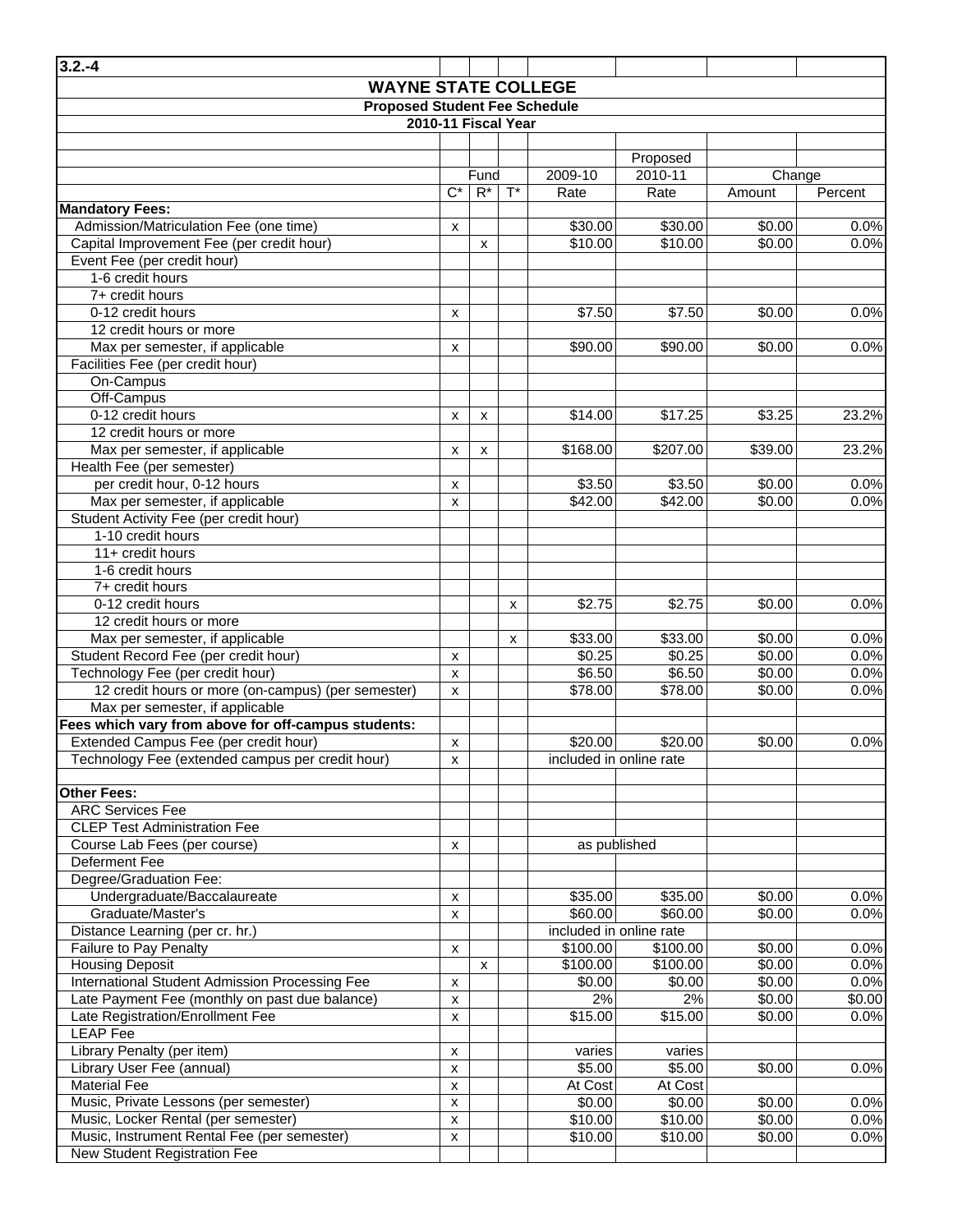|                                                         |   |   | <b>WAYNE STATE COLLEGE</b>           |          |        |           |  |  |
|---------------------------------------------------------|---|---|--------------------------------------|----------|--------|-----------|--|--|
|                                                         |   |   | <b>Proposed Student Fee Schedule</b> |          |        |           |  |  |
| 2010-11 Fiscal Year                                     |   |   |                                      |          |        |           |  |  |
|                                                         |   |   |                                      |          |        | $3.2 - 5$ |  |  |
| Parking                                                 |   |   |                                      |          |        |           |  |  |
| <b>Employee Only</b>                                    |   |   |                                      |          |        |           |  |  |
| Annual 1st Vehicle                                      | x | x | \$40.00                              | \$40.00  | \$0.00 | 0.0%      |  |  |
| Annual 2nd Vehicle                                      | x | X | \$20.00                              | \$20.00  | \$0.00 | 0.0%      |  |  |
| Annual Reserved in Hahn                                 | x | x | \$60.00                              | \$60.00  | \$0.00 | 0.0%      |  |  |
| One Semester                                            | x | X | \$24.00                              | \$24.00  | \$0.00 | 0.0%      |  |  |
| Summer Only                                             | x | X | \$13.00                              | \$13.00  | \$0.00 | 0.0%      |  |  |
| Penalty                                                 |   | X | varies                               | varies   | n/a    | n/a       |  |  |
| Placement/Credential Fee                                | x |   | \$30.00                              | \$30.00  | \$0.00 | 0.0%      |  |  |
| Credential Set-Up Fee                                   |   |   |                                      |          |        |           |  |  |
| <b>Publications Fee</b>                                 |   |   |                                      |          |        |           |  |  |
| Reinstatement after Administrative Withdrawal           | x |   | \$100.00                             | \$100.00 | \$0.00 | 0.0%      |  |  |
| <b>Returned Check Charge</b>                            | x |   | \$35.00                              | \$35.00  | \$0.00 | 0.0%      |  |  |
| Site Specific Fee                                       |   |   |                                      |          |        |           |  |  |
| Student ID Card                                         |   |   |                                      |          |        |           |  |  |
| Duplicate ID Card/Old Card Exchanged                    | x |   | \$0.00                               | \$0.00   | \$0.00 | 0.0%      |  |  |
| Replacement ID Card                                     | x |   | \$15.00                              | \$15.00  | \$0.00 | 0.0%      |  |  |
| Transcript Fee (per transcript after 25 free requested) | x |   | \$4.00                               | \$4.00   | \$0.00 | 0.0%      |  |  |
|                                                         |   |   |                                      |          |        |           |  |  |
|                                                         |   |   |                                      |          |        |           |  |  |
| $C^*$ = cash fund                                       |   |   |                                      |          |        |           |  |  |
| $R^*$ = revolving fund                                  |   |   |                                      |          |        |           |  |  |
| $T^*$ = trust fund                                      |   |   |                                      |          |        |           |  |  |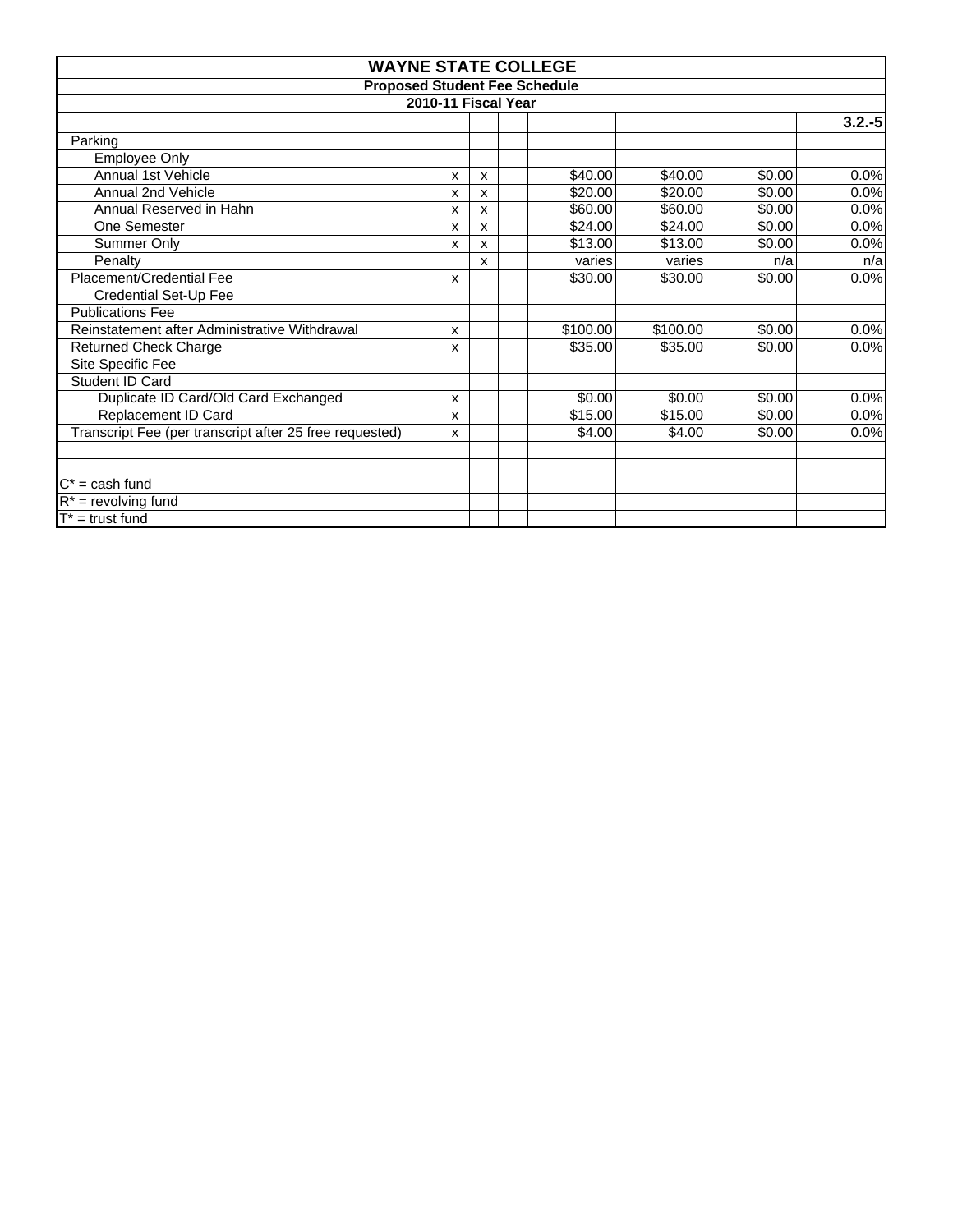*Cap Peterson, Chair Bill Roskens Doug Liewer* 

April 22, 2010

#### ACTION: **Approve the 2010-2011 Room and Board Rate Proposals as Submitted by the Colleges**

**\_\_\_\_\_\_\_\_\_\_\_\_\_\_\_\_\_\_\_\_\_\_\_\_\_\_\_\_\_\_\_\_\_\_\_\_\_\_\_\_\_\_\_\_\_\_\_\_\_\_\_\_\_\_\_\_\_\_\_\_\_\_\_\_\_\_\_\_\_\_\_\_\_\_\_\_** 

Priority: Financial Strength of the System

Goal: 2. Increase enrollment and retention

Strategies: b. Increase number of students in residential housing

f. Keep Board of Trustees informed on the financial status of the colleges and system

The Colleges have submitted proposals for their respective room and board rates for the 2010- 2011 fiscal year as follows. Detailed information is found on the following pages.

**\_\_\_\_\_\_\_\_\_\_\_\_\_\_\_\_\_\_\_\_\_\_\_\_\_\_\_\_\_\_\_\_\_\_\_\_\_\_\_\_\_\_\_\_\_\_\_\_\_\_\_\_\_\_\_\_\_\_\_\_\_\_\_\_\_\_\_\_\_\_\_\_\_\_\_\_** 

| 2010-2011 Proposals         | Chadron | Peru       | Wayne |
|-----------------------------|---------|------------|-------|
| Double Room Rate Increases  | 5.1%    | 5.0%       | 6.0%  |
| 19-Meal Plan Rate Increases | 3.6%    | N/A        | N/A   |
| +\$100/7 Day Plan           |         |            |       |
| 15-Meal Plan Rate Increases | N/A     | <b>New</b> | 4.0%  |
| +\$85/7 Day Plan            |         |            |       |
| 19-Meal Plan Rate Increases | N/A     | N/A        | 4.0%  |
| +\$50/7 Day Plan            |         |            |       |

| Double Room Rate Proposals | Chadron         | Peru            | Wayne   |
|----------------------------|-----------------|-----------------|---------|
| Double room rates/semester | \$1,205/\$1,326 | \$1,222/\$1,434 | \$1.330 |

| Meal Plan Proposals             | Chadron | Peru    | Wayne           |
|---------------------------------|---------|---------|-----------------|
| 14-meal + \$100/7<br>dav<br>per | \$1,217 | N/A     | N/A             |
| sem.                            |         |         |                 |
| 15-meal $+$ \$85/7 day per sem. | N/A     | \$1,170 | \$1,440         |
| 19-meal +\$100/7 day per sem.   | \$1,343 | N/A     | $$1,440$ (\$50) |
| Meal Plan with No Restrictions  | N/A     | \$1,350 | N/A             |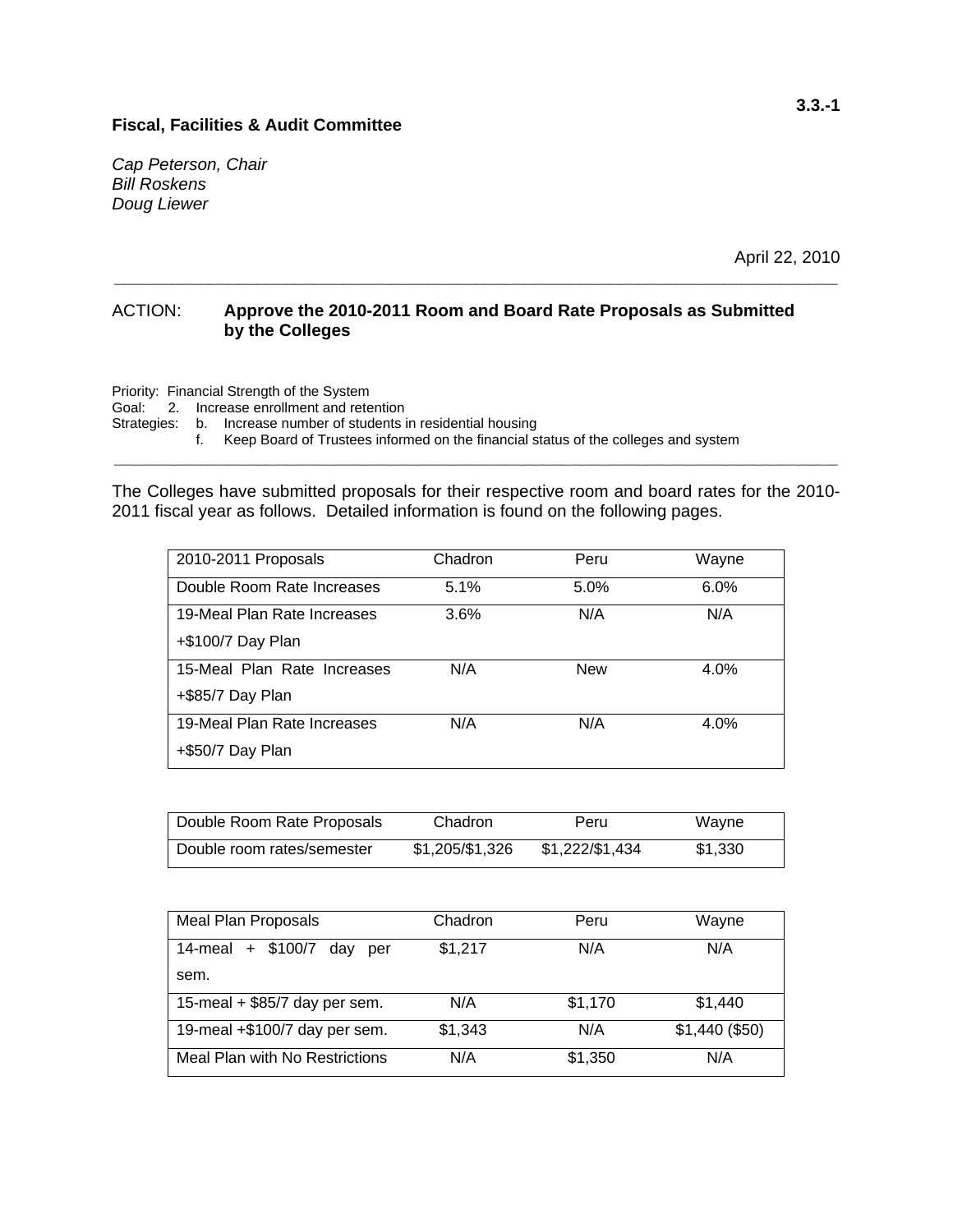#### Chadron State College Room and Board Rate Proposal 2010-11

|                               | <b>Board Rates</b> |                   |    |         |    |          |    |                   |         |
|-------------------------------|--------------------|-------------------|----|---------|----|----------|----|-------------------|---------|
|                               |                    | Actual            |    | Actual  |    | Proposed |    |                   | Percent |
|                               |                    | 2008-09           |    | 2009-10 |    | 2010-11  |    | Difference        | Change  |
| 19 Meal +\$100/7 Day Plan     | \$                 | 1,235             | \$ | 1,297   | \$ | 1,343    | \$ | 46                | 3.55%   |
| 14 Meal + \$100/7 Day Plan    | \$                 | 1,119             | \$ | 1,175   | \$ | 1,217    | \$ | 42                | 3.57%   |
| 9 Meal + \$100/7 Day Plan     | \$                 | 1,070             | \$ | 1,124   | \$ | 1,164    | \$ | 40                | 3.56%   |
| 5 Meal + \$250/7 Day Plan     | \$                 | 1,092             | \$ | 1,147   | \$ | 1,188    | \$ | 41                | 3.57%   |
| 135 Meal Block Plan + \$200   | \$                 | 1,032             | \$ | 1,084   | \$ | 1,122    | \$ | 38                | 3.51%   |
| 5 Meal Commuter Plan          | \$                 | 481               | \$ | 505     | \$ | 523      | \$ | 18                | 3.56%   |
|                               |                    |                   |    |         |    |          |    |                   |         |
|                               |                    | <b>Room Rates</b> |    |         |    |          |    |                   |         |
|                               |                    | Actual            |    | Actual  |    | Proposed |    |                   | Percent |
|                               |                    | 2008-09           |    | 2009-10 |    | 2010-11  |    | <b>Difference</b> | Change  |
| <b>Residence Halls *</b>      |                    |                   |    |         |    |          |    |                   |         |
| <b>Private Room</b>           | \$                 | 1,638             | \$ | 1,720   | \$ | 1,806    | \$ | 86                | 5.00%   |
| Private Room - Edna Hall      | \$                 | 1,806             | \$ | 1,897   | \$ | 1,992    | \$ | 95                | 5.01%   |
| Semi-Private Room             | \$                 | 1,092             | \$ | 1,147   | \$ | 1,205    | \$ | 58                | 5.06%   |
| Semi-Private Room - Edna Hall | \$                 | 1,202             | \$ | 1,262   | \$ | 1,326    | \$ | 64                | 5.07%   |
|                               |                    |                   |    |         |    |          |    |                   |         |
| <b>Family Housing **</b>      |                    |                   |    |         |    |          |    |                   |         |
| West Court 1-16, 32-47        | \$                 | 396               | \$ | 416     | \$ | 437      | \$ | 21                | 5.05%   |
| West Court 17-18, 24-31       | 430<br>\$          |                   | \$ | 452     | \$ | 475      | \$ | 23                | 5.09%   |
| West Court 19/20              | \$<br>481          |                   | \$ | 505     | \$ | 531      | \$ | 26                | 5.15%   |
| West Court 21-22              | \$<br>375          |                   | \$ | 394     | \$ | 414      | \$ | 20                | 5.08%   |
| <b>Brooks Apartments</b>      | \$                 | 352               | \$ | 370     | \$ | 389      | \$ | 19                | 5.14%   |
| Residence Hall Apartments     | \$                 | 305               |    | 320     | \$ | 336      | \$ | 16                | 5.00%   |

\*Per Semester \*\*Per Month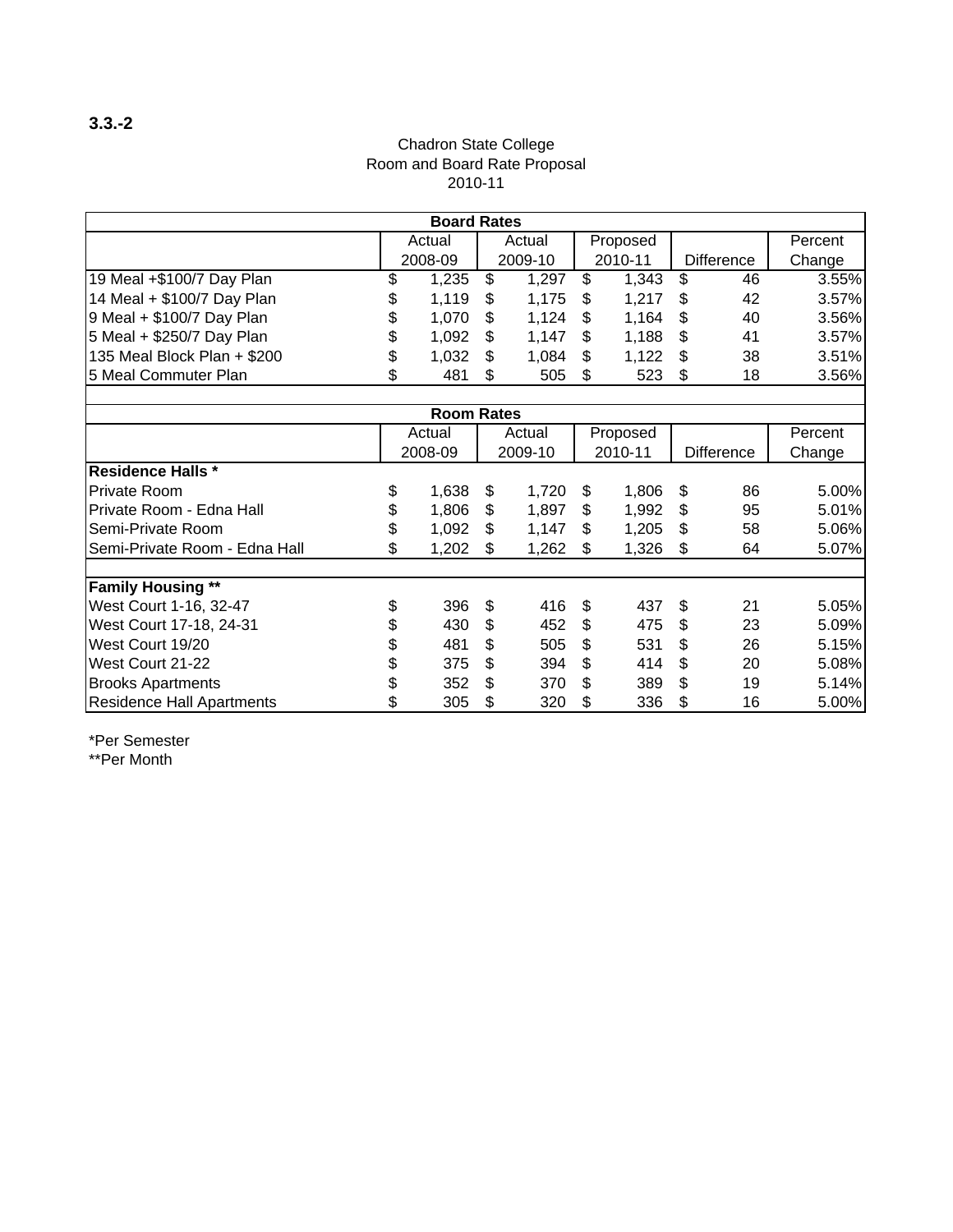#### Peru State College Room and Board Rate Proposal 2010-11

| <b>BOARD RATES</b>                                                               | 2008-09     | 2009-10     | <b>Proposed</b><br>2010-11 | <b>DIFFERENCE</b> | <b>PERCENT</b><br><b>INCREASE</b> |
|----------------------------------------------------------------------------------|-------------|-------------|----------------------------|-------------------|-----------------------------------|
| Meal Plan - 5 Meals/5 Days                                                       | N/A         | N/A         | \$400                      | N/A               | N/A                               |
| Meal Plan - 15 Meals/7 Days + \$85                                               | N/A         | N/A         | \$1,170                    | N/A               | N/A                               |
| <b>Meal Plan - No Restrictions</b>                                               | \$1,082     | \$1,115     | \$1,350                    | \$235             | 21.08%                            |
| <b>ROOM RATES</b>                                                                | 2008-09     | 2009-10     | <b>Proposed</b><br>2010-11 | <b>DIFFERENCE</b> | <b>PERCENT</b><br><b>INCREASE</b> |
| <b>DELZELL</b>                                                                   |             |             |                            |                   |                                   |
| Private Room                                                                     | \$1.696     | \$1,746     | \$1,833                    | \$87              | 4.98%                             |
| Semi-Private Room                                                                | \$1.130     | \$1,164     | \$1,222                    | \$58              | 4.98%                             |
| <b>MORGAN</b>                                                                    |             |             |                            |                   |                                   |
| Private Room (remodel no/ac)                                                     | \$1,696     | \$1,746     | \$1,833                    | \$87              | 4.98%                             |
| Semi-Private Room (remodel no/ac)                                                | \$1,130     | \$1,164     | \$1,222                    | \$58              | 4.98%                             |
| Private Room (new construction)                                                  | \$1,989     | \$2,049     | \$2,151                    | \$102             | 4.98%                             |
| Semi-Private Room (new construction)                                             | \$1,326     | \$1,366     | \$1,434                    | \$68              | 4.98%                             |
| <b>CENTENNIAL COMPLEX</b>                                                        |             |             |                            |                   |                                   |
| <b>Private Room</b>                                                              | \$1,989     | \$2,049     | \$2,151                    | \$102             | 4.98%                             |
| Semi-Private Room                                                                | \$1,326     | \$1,366     | \$1,434                    | \$68              | 4.98%                             |
| OAK HILL (APTS)/MONTH                                                            |             |             |                            |                   |                                   |
| ONE BEDROOM                                                                      | \$330       | \$342       | \$359                      | \$17              | 4.97%                             |
| TWO BEDROOM (price is per person)                                                | \$395       | \$407       | \$427                      | \$20              | 4.91%                             |
| (limit - two people)                                                             |             |             |                            |                   |                                   |
| Apartment rent does not include electricity or phone. Includes cable w/HBO.      |             |             |                            |                   |                                   |
| <b>FACULTY (APTS)/MONTH</b>                                                      |             |             |                            |                   |                                   |
| ONE BEDROOM                                                                      | \$350       | \$350       | \$368                      | \$18              | 5.14%                             |
| <b>TWO BEDROOM</b>                                                               | \$400       | \$400       | \$420                      | \$20              | 5.00%                             |
| <b>THREE BEDROOM</b>                                                             | \$425       | \$425       | \$447                      | \$22              | 5.18%                             |
| Apartment rent does not include electricity, gas or phone. Includes cable w/HBO. |             |             |                            |                   |                                   |
| <b>PRIVATE ROOM CHARGE</b>                                                       | 150%/Double | 150%/Double | 150%/Double                |                   |                                   |
| <b>ROOM DEPOSIT</b>                                                              | \$100       | \$100       | \$100                      | \$0               | 0.00%                             |
| <b>ROOM CHANGE FEE</b>                                                           | \$25        | \$25        | \$25                       | \$0               | 0.00%                             |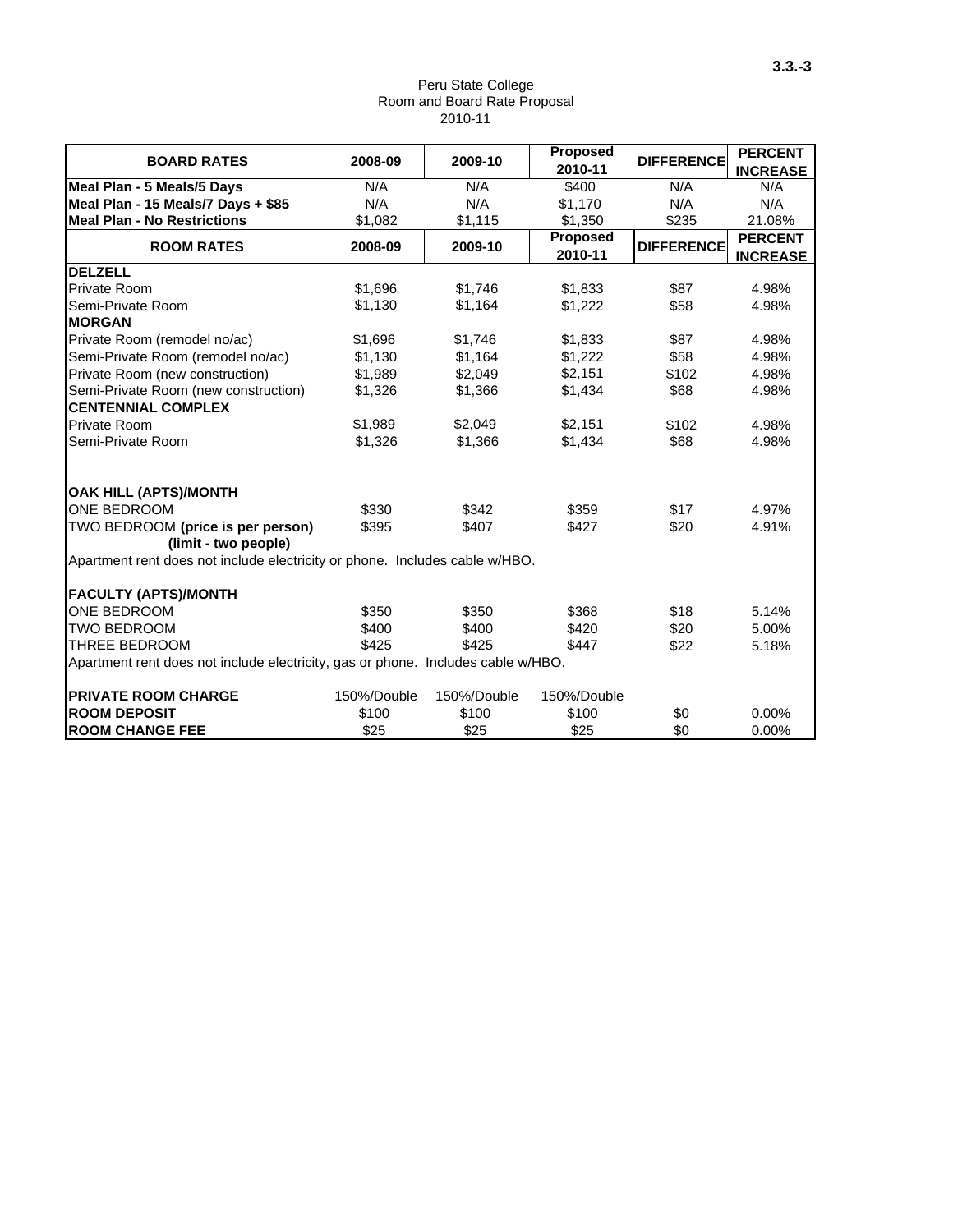#### Wayne State College 2010-11 Room and Board Rate Proposal

| <b>Board Rates</b>                                                                                                                                                |         |                   |          |                   |         |  |  |  |
|-------------------------------------------------------------------------------------------------------------------------------------------------------------------|---------|-------------------|----------|-------------------|---------|--|--|--|
|                                                                                                                                                                   | Actual  | Actual            | Proposed |                   | Percent |  |  |  |
|                                                                                                                                                                   | 2008-09 | 2009-10           | 2010-11  | <b>Difference</b> | Change  |  |  |  |
| 19 Meal +\$50/7 Day Plan                                                                                                                                          | \$1,332 | \$1,385           | \$1,440  | \$55              | 4.0%    |  |  |  |
| 15 Meal +\$85/7 Day Plan                                                                                                                                          | \$1.321 | \$1.385           | \$1,440  | \$55              | 4.0%    |  |  |  |
| 10 Meal +\$115/7 Day Plan                                                                                                                                         | \$1,305 | \$1,385           | \$1,440  | \$55              | 4.0%    |  |  |  |
| lCommuter Plans                                                                                                                                                   |         |                   |          |                   |         |  |  |  |
| 5-Meal/5 Day Plan                                                                                                                                                 | \$481   | \$507             | \$507    | \$0               | 0.0%    |  |  |  |
| 3-Meal + \$175/5 Day Plan                                                                                                                                         | \$481   | \$507             | \$507    | \$0               | 0.0%    |  |  |  |
| Residence Hall Board Rates for 2008-09 include Flex Dollars of \$50, \$75 and \$100; compared to 2009-10 and 2010-11 with Flex<br>Dollars of \$50, \$85 and \$115 |         |                   |          |                   |         |  |  |  |
|                                                                                                                                                                   |         | <b>Room Rates</b> |          |                   |         |  |  |  |
|                                                                                                                                                                   | ادین ۵  | Actual            | Proposed |                   | Parcant |  |  |  |

|                          | Actual  | Actual  | Proposed |            | Percent |
|--------------------------|---------|---------|----------|------------|---------|
|                          | 2008-09 | 2009-10 | 2010-11  | Difference | Change  |
| <b>IResidence Halls*</b> |         |         |          |            |         |
| Standard Room            | \$1.195 | \$1.255 | \$1,330  | \$75       | 6.0%    |
| Premium Room             | \$2,090 | \$2,196 | \$2,330  | \$134      | 6.1%    |

Room Charge includes telephone, cable tv, and computer network access.

Room Charge for 2009-10 and 2010-11 includes residence hall activity fee, telephone, cable tv, and computer network access

\*Per Semester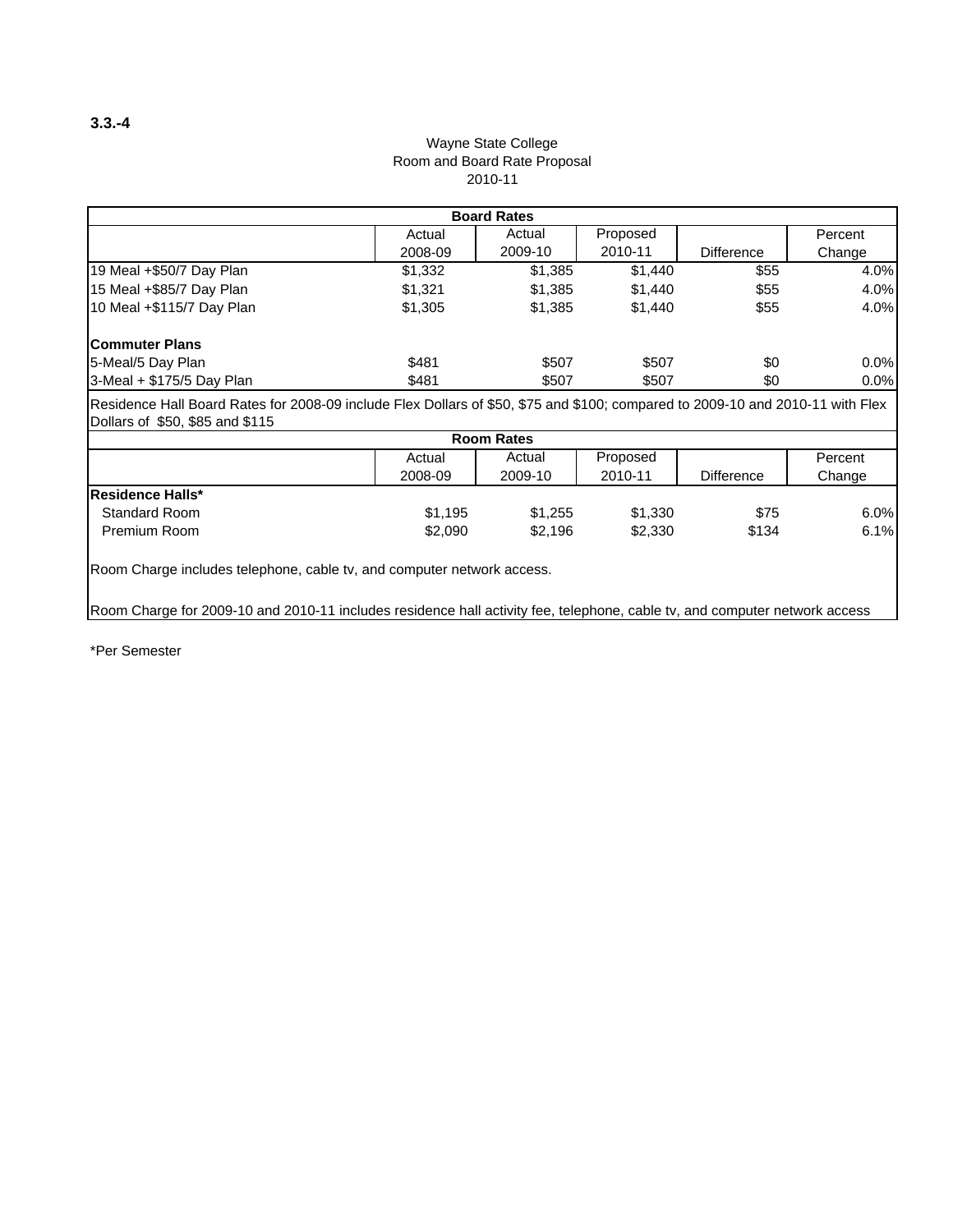*Cap Peterson, Chair Bill Roskens Doug Liewer* 

April 22, 2010

#### ACTION: **Approve Distribution of Operations Appropriations for Fiscal Year 2010-2011**

Priority: Financial Strength Strategy: 1 **\_\_\_\_\_\_\_\_\_\_\_\_\_\_\_\_\_\_\_\_\_\_\_\_\_\_\_\_\_\_\_\_\_\_\_\_\_\_\_\_\_\_\_\_\_\_\_\_\_\_\_\_\_\_\_\_\_\_\_\_\_\_\_\_\_\_\_\_\_\_\_\_\_\_\_** 

The General Fund appropriation for FY 2010-11 is \$45,335,219, which is contained in LB 1 (2009 special session). This appropriation reflects the budget reductions from the November, 2009 special session of the Legislature.

**\_\_\_\_\_\_\_\_\_\_\_\_\_\_\_\_\_\_\_\_\_\_\_\_\_\_\_\_\_\_\_\_\_\_\_\_\_\_\_\_\_\_\_\_\_\_\_\_\_\_\_\_\_\_\_\_\_\_\_\_\_\_\_\_\_\_\_\_\_\_\_\_\_\_\_\_** 

The Cash Fund appropriations displayed are adjusted for the proposed FY 2010-11 tuition increase. Any additional cash fund adjustments recommended will be brought forward separately.

The General and Cash Fund appropriations are spread among the three Colleges and the System Office so that each will receive an equal percentage share (32%) of its core operating needs increases for FY 2010-11.

The Revenue Bond appropriation reflects the level contained in LB 1 (2009 special session). Additional adjustments will be made based on Revised and Preliminary Revenue Bond budgets that will be provided for approval at the June meeting.

The Federal Fund appropriation reflects the amount contained in LB 1 (2009 special session) and is adjusted throughout the year as needed by the colleges.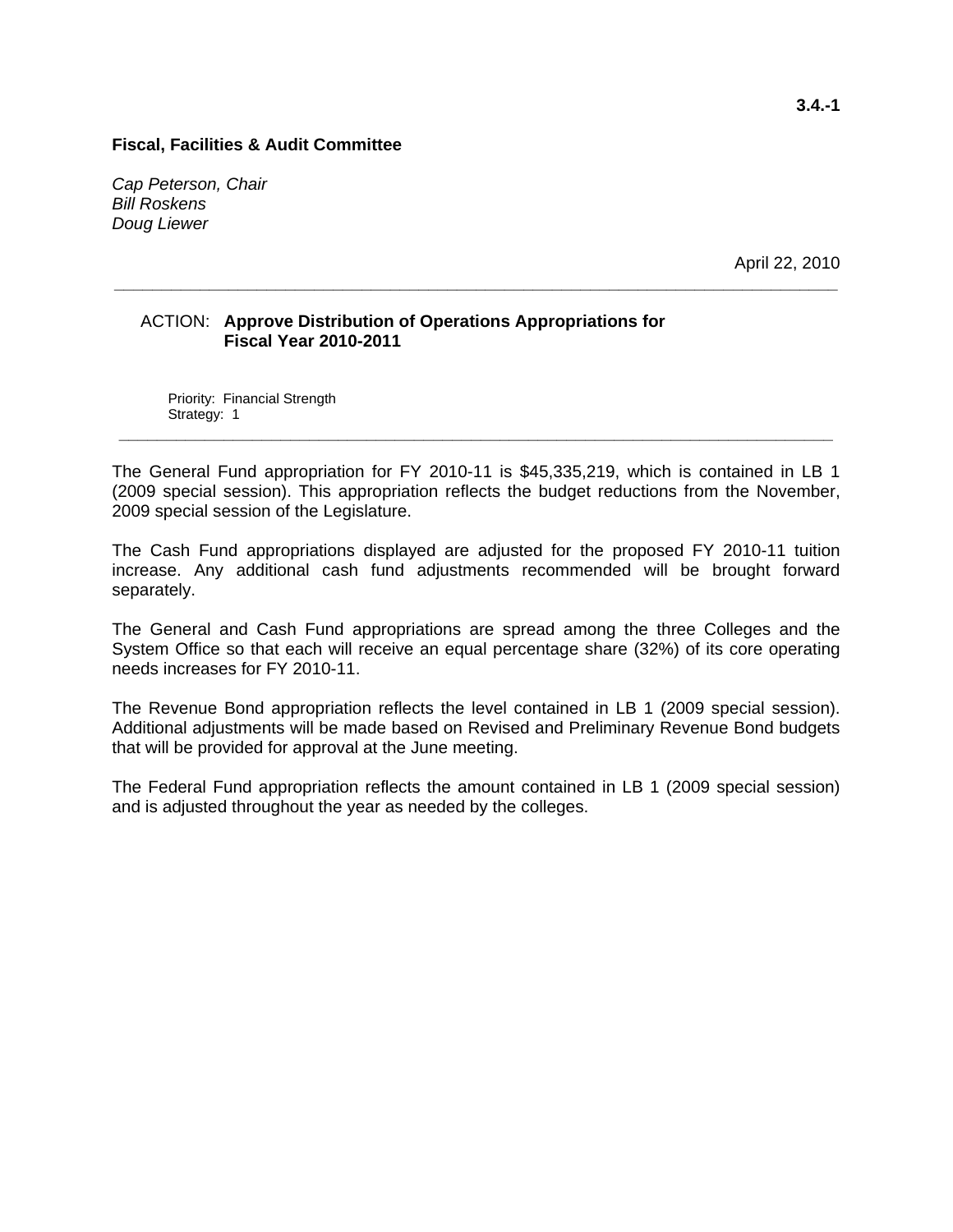#### **2010-11 April 22, 2010 Proposed Distribution of Funds**

|                                                                                                                                                                                         | <b>CSC</b>                                      | <b>PSC</b>                                        | <b>WSC</b>                                           | <b>SO</b>                              | <b>TOTAL</b>                                              |
|-----------------------------------------------------------------------------------------------------------------------------------------------------------------------------------------|-------------------------------------------------|---------------------------------------------------|------------------------------------------------------|----------------------------------------|-----------------------------------------------------------|
| <b>DISTRIBUTION 2009-10</b>                                                                                                                                                             |                                                 |                                                   |                                                      |                                        |                                                           |
| General Fund                                                                                                                                                                            | 15,996,660                                      | 8,979,434                                         | 19,834,557                                           | 1,363,448                              | 46,174,099                                                |
| Less Special Session Reductions (LB 1 Nov 2009)                                                                                                                                         | (272, 468)                                      | (176, 584)                                        | (374, 057)                                           | (15, 771)                              | (838, 880)                                                |
| <b>Total Revised General Funds</b>                                                                                                                                                      | 15,724,192                                      | 8,802,850                                         | 19.460.500                                           | 1,347,677                              | 45,335,219                                                |
| Cash Funds (est.)                                                                                                                                                                       | 7,536,112                                       | 6,265,789                                         | 12,463,273                                           | 0                                      | 26,265,174                                                |
| Board Approved Adjustments (9/11/2009)                                                                                                                                                  | 0                                               | 199,013                                           | 250,000                                              | 0                                      | 449,013                                                   |
| Total Revised Cash Funds (est.)                                                                                                                                                         | 7,536,112                                       | 6,464,802                                         | 12,713,273                                           | 0                                      | 26,714,187                                                |
| <b>Subtotal General and Cash</b>                                                                                                                                                        | 23,260,304                                      | 15,267,652                                        | 32, 173, 773                                         | 1,347,677                              | 72,049,406                                                |
| Federal Funds (est.)                                                                                                                                                                    | 9,000,000                                       | 4,866,090                                         | 4,225,000                                            | $\mathbf 0$                            | 18,091,090                                                |
| Revolving Funds (est.)                                                                                                                                                                  | 2,375,601                                       | 804,183                                           | 4,111,564                                            | $\mathbf 0$                            | 7,291,348                                                 |
| Board Approved Adjustment (6/19/2009)                                                                                                                                                   | 274,399                                         | 27,430                                            | 160,292                                              | 0                                      | 462,121                                                   |
| Total Revised Revolving Funds (est.)                                                                                                                                                    | 2,650,000                                       | 831,613                                           | 4,271,856                                            |                                        | 7,753,469                                                 |
| 2009-10 All Funds Total                                                                                                                                                                 | 34,910,304                                      | 20,965,355                                        | 40,670,629                                           | 1,347,677                              | 97,893,965                                                |
| Gen. Fund - LB 1 (Nov 2009) Operations<br>Gen. Fund - LB 1 (Nov 2009) College Center SSC Oper.<br><b>Total Gen. Fund adjustments</b><br>Cash Fund<br><b>Total Cash Fund adjustments</b> | (14,908)<br>0<br>(14,908)<br>364,615<br>364.615 | (80, 308)<br>0<br>(80, 308)<br>311,100<br>311,100 | (35,506)<br>150,000<br>114,494<br>510,671<br>510,671 | 15,475<br>0<br>15,475<br>0<br>$\Omega$ | (115, 247)<br>150,000<br>34,753<br>1,186,386<br>1,186,386 |
| Total 2010-11 Gen./Cash Adjustments                                                                                                                                                     | 349,707                                         | 230,792                                           | 625,165                                              | 15,475                                 | 1,221,139                                                 |
| <b>DISTRIBUTION 2010-11</b><br>Gen. Fund                                                                                                                                                | 15,709,284                                      | 8,722,542                                         | 19,574,994                                           | 1,363,152                              | 45,369,972                                                |
| Cash Funds (est.)*                                                                                                                                                                      | 7,900,727                                       | 6,775,902                                         | 13,223,944                                           | 0                                      | 27,900,573                                                |
| <b>Subtotal General and Cash</b>                                                                                                                                                        | 23,610,011                                      | 15,498,444                                        | 32,798,938                                           | 1,363,152                              | 73,270,545                                                |
| Federal Funds (est.)**                                                                                                                                                                  | 9,000,000                                       | 4,866,090                                         | 4,225,000                                            | 0                                      | 18,091,090                                                |
| Revolving Funds (est.)***                                                                                                                                                               | 2,650,000                                       | 831,613                                           | 4,271,856                                            | $\mathbf 0$                            | 7,753,469                                                 |
| 2010-11 All Funds Total                                                                                                                                                                 | 35,260,011                                      | 21,196,147                                        | 41,295,794                                           | 1,363,152                              | 99,115,104                                                |

\*Tuition income is net of remissions and refunds -- Tuition rate \$128.75/cr. hr. (undergraduate, resident)

\*\*Federal Funds for 2010-11 are estimates based on LB 1 (Nov 2009). Adjustments are made as needed by the colleges.

\*\*\*Revolving Funds for 2010-11 are estimates based on LB 1 (Nov 2009). Adjustments are made when approved by the Board.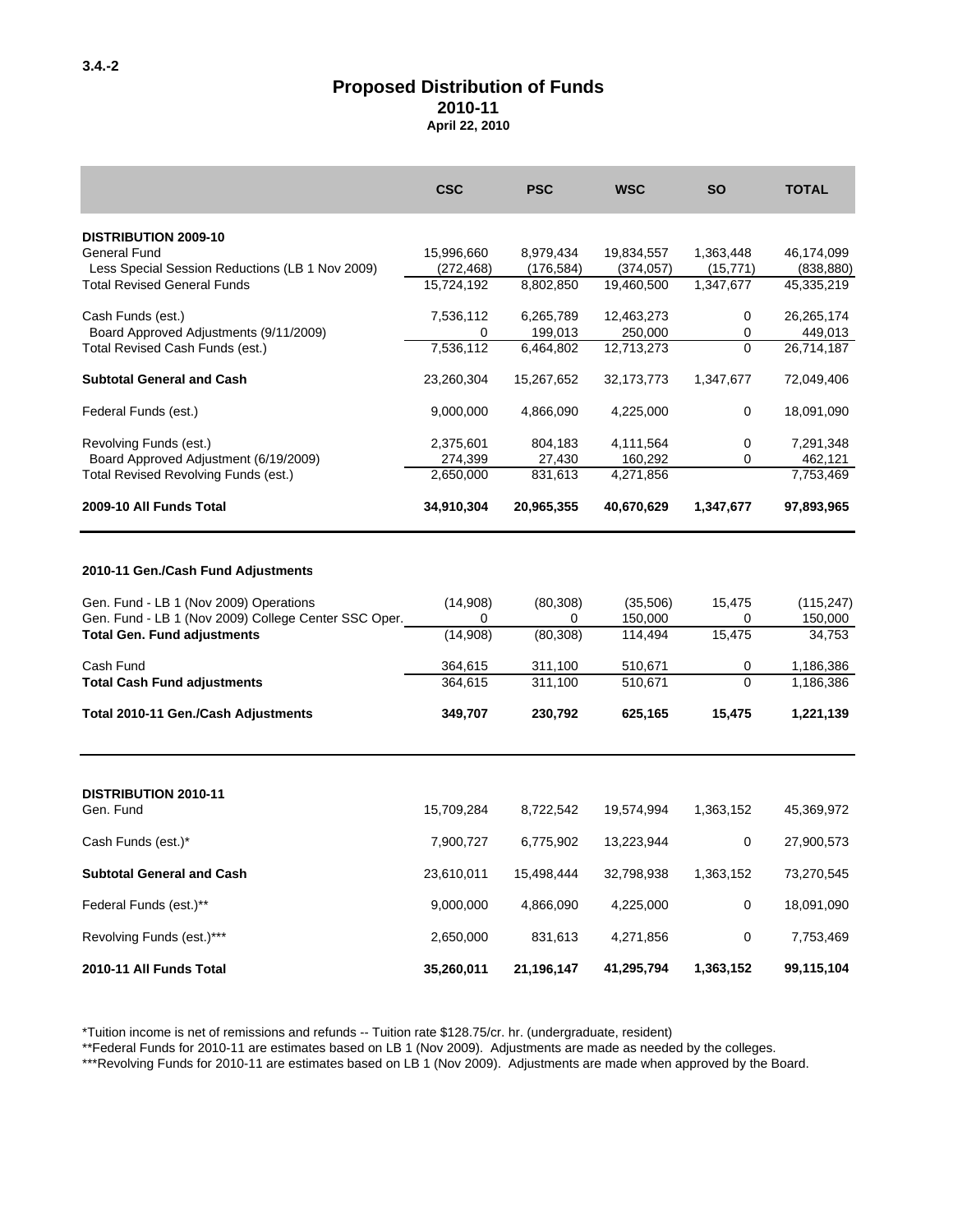*Cap Peterson, Chair Bill Roskens Doug Liewer* 

April 22, 2010

#### **ACTION: Approve Program Statement for Pile Hall Renovation at Wayne State**

Priority: Financial Strength of the System Goal: 5. Strengthen fiscal, environmental, technological and physical resources Strategy: j. Maintain facilities and improve physical environment

A formal presentation of the program statement for the Pile Hall renovation project will be provided by Bahr Vermeer Haecker (BVH) at the Board meeting at 3:30 p.m. April 22. BVH and Wayne State will answer any questions on the document at that time. The Board will be asked to approve the program statement.

**\_\_\_\_\_\_\_\_\_\_\_\_\_\_\_\_\_\_\_\_\_\_\_\_\_\_\_\_\_\_\_\_\_\_\_\_\_\_\_\_\_\_\_\_\_\_\_\_\_\_\_\_\_\_\_\_\_\_\_\_\_\_\_\_\_\_\_\_\_\_\_\_\_\_\_\_\_\_** 

**\_\_\_\_\_\_\_\_\_\_\_\_\_\_\_\_\_\_\_\_\_\_\_\_\_\_\_\_\_\_\_\_\_\_\_\_\_\_\_\_\_\_\_\_\_\_\_\_\_\_\_\_\_\_\_\_\_\_\_\_\_\_\_\_\_\_\_\_\_\_\_\_\_\_\_\_**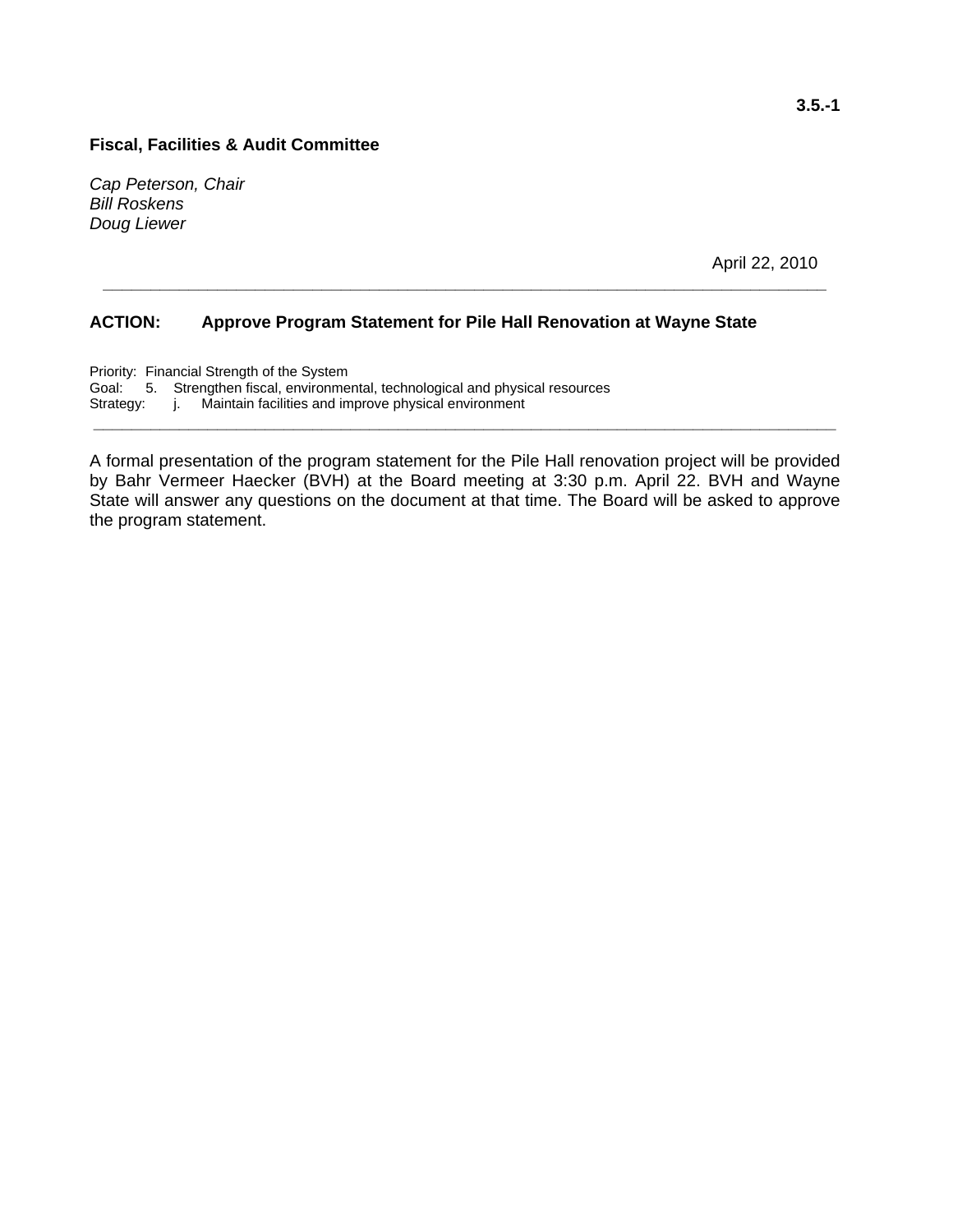*Cap Peterson, Chair Bill Roskens Doug Liewer* 

April 22, 2010

#### **ACTION: Appoint Substantial Completion Committee for Phase I Carhart Science Building Renovation at Wayne State**

**\_\_\_\_\_\_\_\_\_\_\_\_\_\_\_\_\_\_\_\_\_\_\_\_\_\_\_\_\_\_\_\_\_\_\_\_\_\_\_\_\_\_\_\_\_\_\_\_\_\_\_\_\_\_\_\_\_\_\_\_\_\_\_\_\_\_\_\_\_\_\_\_\_\_\_\_** 

Priority: Financial Strength of the System Goal: 5. Strengthen fiscal, environmental, technological and physical resources Strategy: *j. Maintain facilities and improve physical environment* **\_\_\_\_\_\_\_\_\_\_\_\_\_\_\_\_\_\_\_\_\_\_\_\_\_\_\_\_\_\_\_\_\_\_\_\_\_\_\_\_\_\_\_\_\_\_\_\_\_\_\_\_\_\_\_\_\_\_\_\_\_\_\_\_\_\_\_\_\_\_\_\_\_\_\_\_\_\_** 

Phase I Renovation of the Carhart Science Building is nearing completion. The System Office and Wayne State recommend the following individuals to participate in the Substantial Completion walk-through anticipated to occur in May, 2010.

Cap Peterson, Chair, Fiscal, Facilities & Audit Committee, Board of Trustees Bill Roskens, Member, Fiscal, Facilities & Audit Committee, Board of Trustees Ed Hoffman, Vice Chancellor for Facilities, Planning & Information Technology, NSCS Office Carolyn Murphy, Vice Chancellor for Finance & Administration, NSCS Office Rick Collings, President, WSC Mac Taylor, Vice President for Administration & Finance, WSC Bob McCue, Vice President for Academic Affairs, WSC Chad Altwine, Director of Facilities Services, WSC Nick Hanna, The Clark Enersen Partners Representative from Beckenhauer Construction Representative from the State Building Division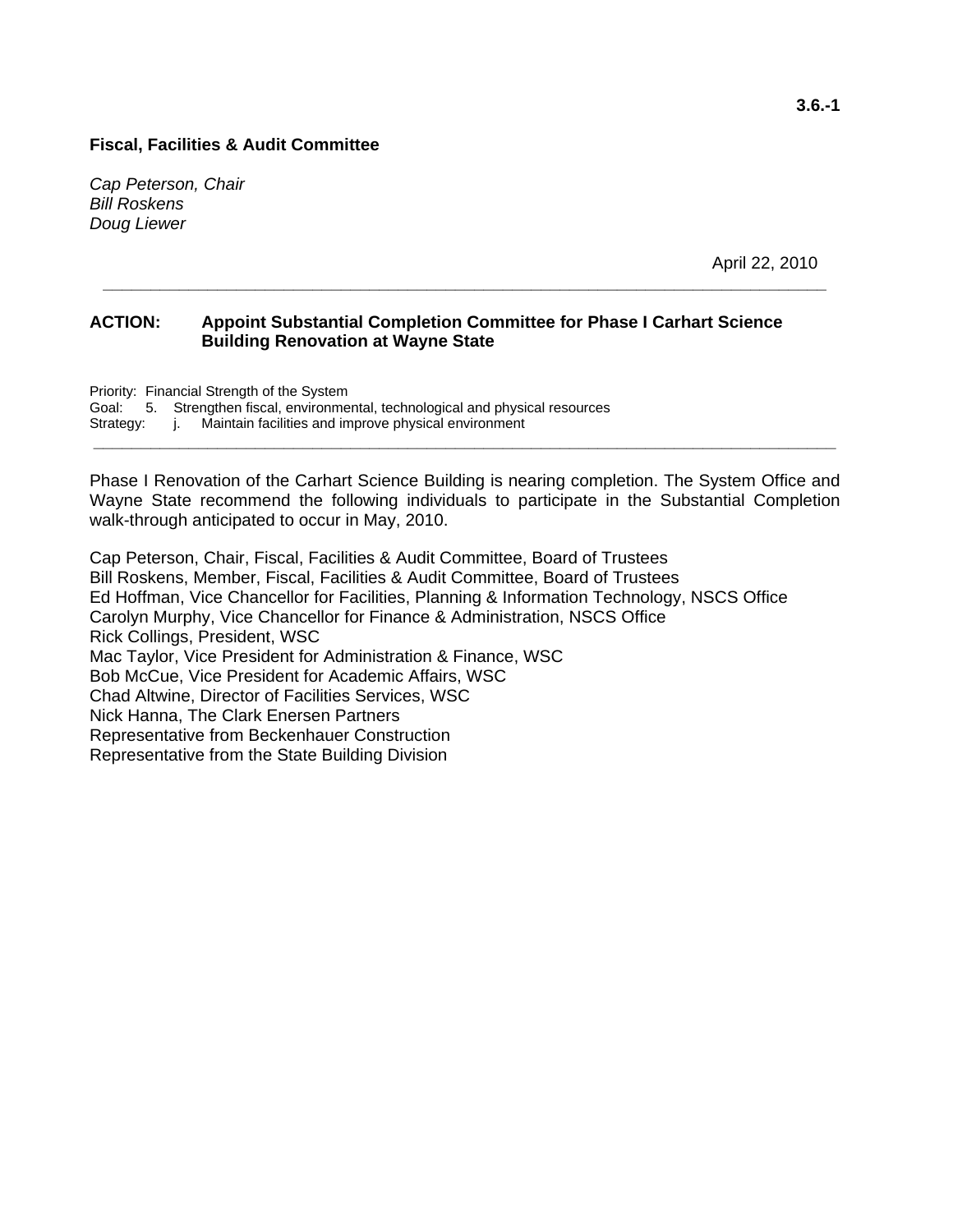*Cap Peterson, Chair Bill Roskens Doug Liewer* 

April 22, 2010

#### ACTION: **First & Final Round Approval of Changes to Board Policy 8064; Capital Construction; Bids**

**\_\_\_\_\_\_\_\_\_\_\_\_\_\_\_\_\_\_\_\_\_\_\_\_\_\_\_\_\_\_\_\_\_\_\_\_\_\_\_\_\_\_\_\_\_\_\_\_\_\_\_\_\_\_\_\_\_\_\_\_\_\_\_\_\_\_\_\_\_\_\_\_\_\_\_\_** 

**\_\_\_\_\_\_\_\_\_\_\_\_\_\_\_\_\_\_\_\_\_\_\_\_\_\_\_\_\_\_\_\_\_\_\_\_\_\_\_\_\_\_\_\_\_\_\_\_\_\_\_\_\_\_\_\_\_\_\_\_\_\_\_\_\_\_\_\_\_\_\_\_\_\_\_\_\_** 

The System Office recommends approval of the changes to Board Policy 8064. Several changes are proposed to clarify the thresholds for which various categories of assets are capitalized. These asset categories have been included in policy, but were not clearly delineated in the section that discusses thresholds. In only one case is an existing threshold changed, and that relates to fences and moving the threshold from \$10,000 to \$50,000 to be more in line with other landscaping improvements. The proposed changes are all on pages 3 and 4 of the policy.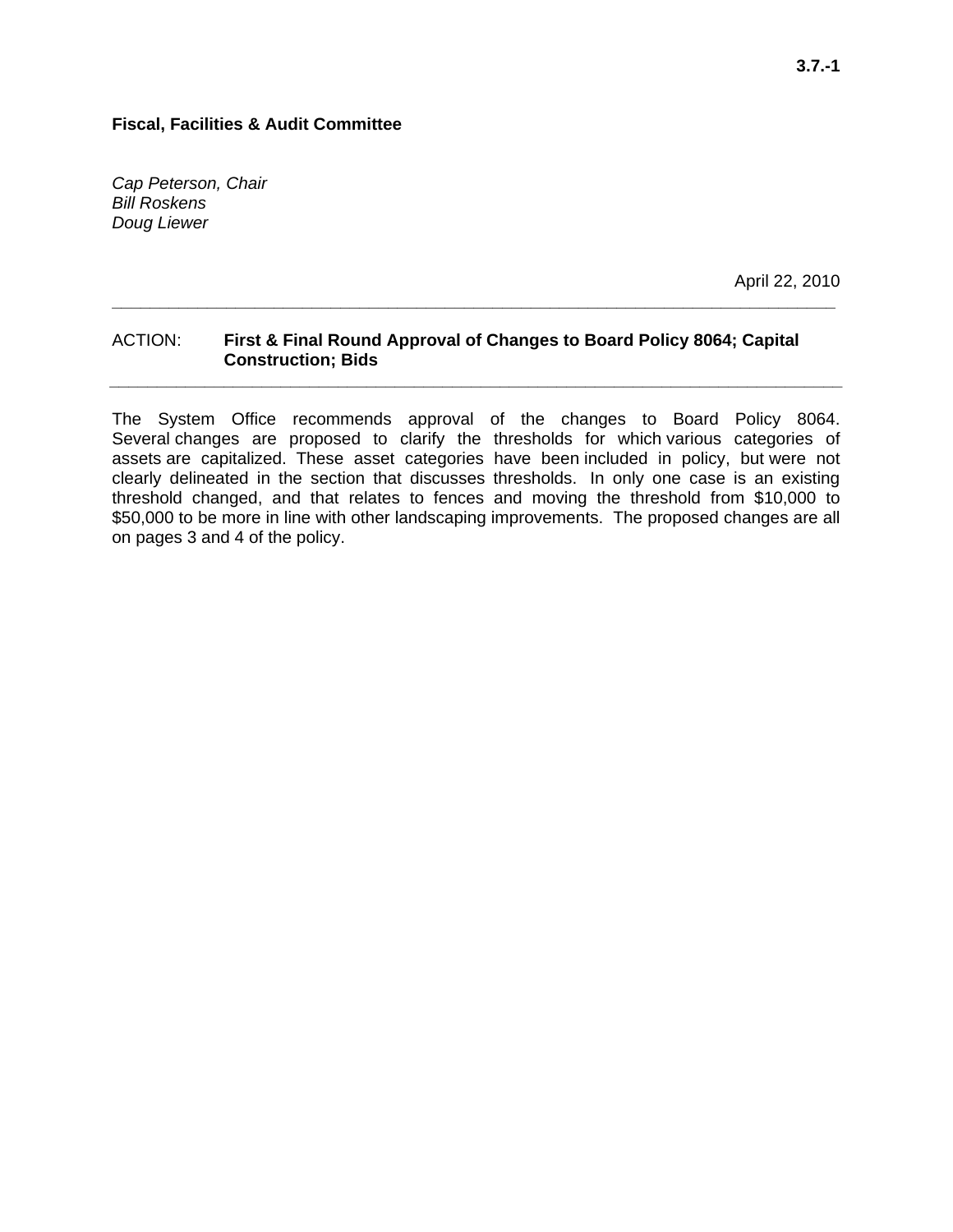#### **3.7.-2**

#### **FACILITIES, NEBRASKA STATE COLLEGE SYSTEM**

| <b>POLICY:</b> | 8064 | <b>Capital Construction; Bids</b> | Page 1 of 4 |
|----------------|------|-----------------------------------|-------------|
|                |      |                                   |             |

#### **BOARD POLICY**

The Board shall, within the limits prescribed by law, prepare specifications, advertise projects, evaluate and award all bids for capital construction projects in the State College System.

No State College employee or Board member shall furnish or cause to be furnished any technical information, or solicit proposals and/or prices or take any type of action, which would or could be construed to give a direct or indirect advantage or disadvantage to a potential bidder for a State College Project.

No person shall attempt to influence in any way or participate or assume responsibility in the evaluation of proposals and selection of contractors when participation constitutes a conflict of interest.

#### **FORMAL PROCEDURE**

#### **Construction projects exceeding fifty thousand dollars (\$50,000) shall observe the following bidding procedures:**

- 1. Specifications: All specifications and plans for buildings to be renovated or constructed, where the estimated project cost exceeds eighty thousand dollars (\$80,000) or amount adjusted by State Building Division for inflation, are to be prepared by professional architects and/or engineers. The specifications and plans shall be prepared in such a manner that the completed building, landscaping and parking facilities, including the cost of equipment and fixtures necessary for the project, or the completed renovation cost shall not exceed the amount authorized for that purpose.
- 2. Advertising project: The public notice shall appear once a week for three (3) consecutive weeks in a publication based in or near the locality of the project and in other widely circulated publications as deemed necessary by the State College. The notice shall not appear on a weekend or holiday. A minimum of fifteen (15) calendar days shall elapse between the time formal bids are first advertised or called for and the time of their opening.

The notice shall include, at a minimum, the following information:

- a) Name of Board of Trustees/College
- b) Description of project
- c) Date, place and time when bids must be received
- d) Person to contact for information
- e) Locations where bid documents can be viewed/obtained

A copy of the advertisement shall be filed in the System Office.

3. Bid Opening: Bids shall be submitted in a sealed envelope with notation of the project on the front. Bids shall be opened on the date, time and place as advertised. The bid opening shall be conducted in public so that all bidders and interested parties may be present. No bids are to be received after the specified time and are to be returned unopened. The bidder's envelope is to be attached to the back of the bid form. The professional consultant shall be responsible for opening and reading aloud the bids. Bid documents shall be considered public information after they have been opened. The following requirements shall be noted at the time of opening the bid: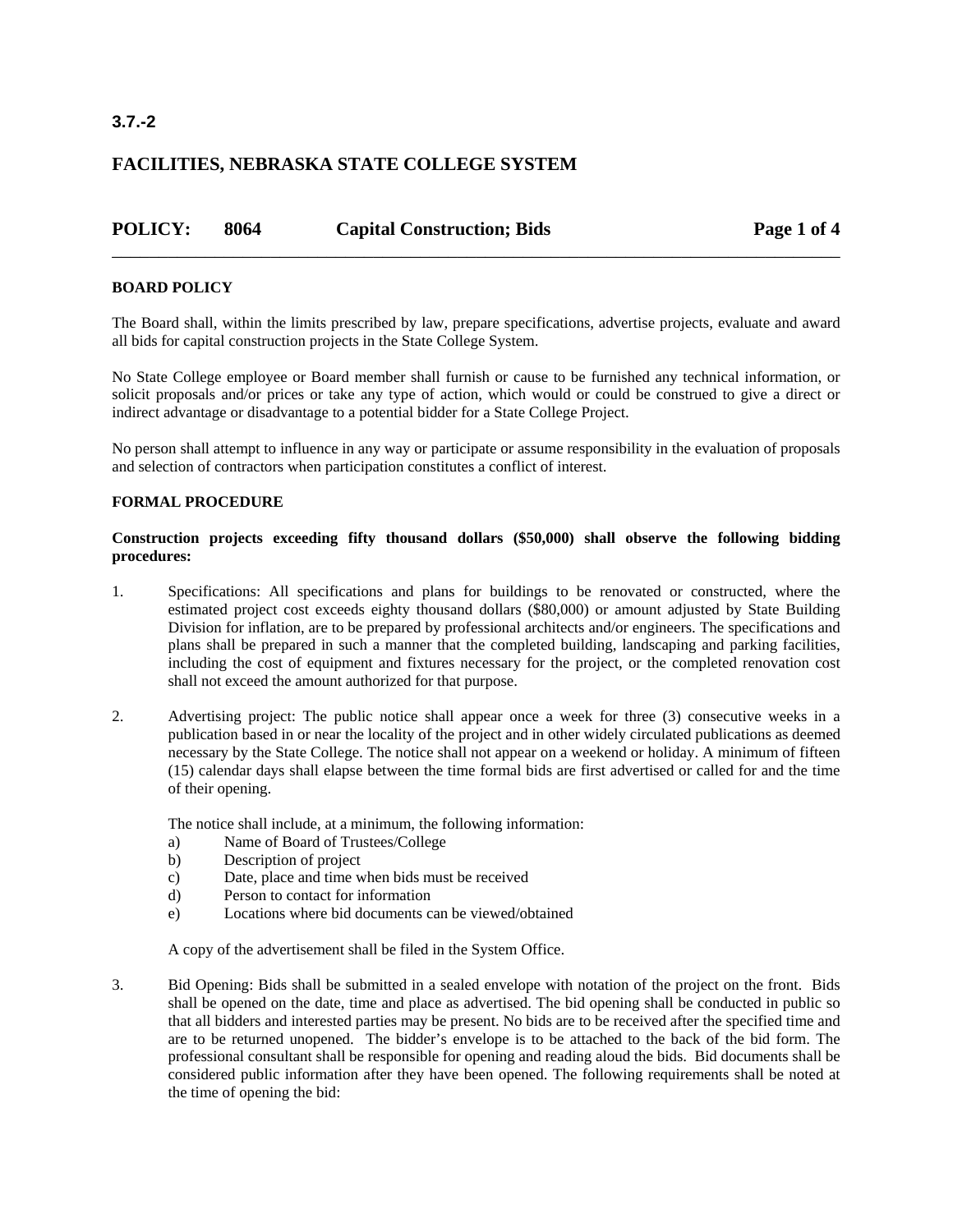| <b>POLICY:</b> | 8064 | <b>Capital Construction; Bids</b> | Page 2 of 4 |
|----------------|------|-----------------------------------|-------------|
|                |      |                                   |             |

- a) Conformance with bidding instructions
- b) Use of proper bid forms
- c) Accompanied by bid bond or certified check
- d) Acknowledgment of any addendum
- e) Bid is signed

4. Bid Evaluation: When bids for construction are received, publicly opened and read, the contractors shall not be notified of the final decision until a later date so that adequate study and analysis can be made of the bids received. The professional consultant shall evaluate the bids received and make a recommendation to the college. Awarding of the contracts shall be based on competitive bidding with award to the lowest responsible bidder, taking into consideration the best interests of the State of Nebraska and the State College System, the quality or performance of the firm and the materials to be supplied, their conformity with specifications, and the times of completion. In determining the lowest responsible bidder, in addition to price, the following elements shall be given consideration:

- a) The ability, capacity, and skill of the bidder to perform the contract required;
- b) The character, integrity, reputation, judgment, experience, and efficiency of the bidder;
- c) Whether the bidder can perform the contract within the time specified;
- d) The quality of performance of previous contracts;
- e) The previous and existing compliance by the bidder with laws relating to the contract;
- f) The life-cost of the article or property in relation to the purchase price and the specific use of the item;
- g) The performance of the article or property, taking into consideration any commonly accepted tests and standards of product usability and user requirements;
- h) Energy efficiency ratio as stated by the bidder for alternative choices of appliances or equipment;
- I) Such other information as may be secured having a bearing on the decision to award the contract.

When a public contract is to be awarded to the lowest responsible bidder, a resident bidder shall be allowed a preference over a nonresident bidder from a state which gives or requires a preference to bidders from that state.

A capital construction contract may be conditioned upon later refinements in scope and price and may permit the College in agreement with the contractor to make changes in the project without invalidating the contract. Later refinements shall not exceed the scope of the program statement contained in the request for proposals.

All bidders on State College projects must file a statement that they are complying with, and will continue to comply with, fair labor standards in the pursuit of their business and in the execution of the contract on which they are bidding. All bidders must also comply with the State of Nebraska's Drug-Free Workplace requirement. The proposal form used to bid projects shall contain a clause which, when the proposal is signed by the bidder, certifies that the firm has a drug-free workplace policy in accordance with State requirements.

The contractor must specifically agree not to discriminate against any recipient of services on the basis of race, color, sex, religion, creed, age, marital status, physical or mental disability, political affiliation, national origin or ancestry, and not to discriminate against any employees or applicant for employment on the basis of race, color, sex, religion, creed, age, marital status, physical or mental disability, political affiliation, national origin or ancestry.

All contracts will contain equal opportunity statements to ensure compliance with Federal Government requirements associated with Title VI and Title VII of the Civil Rights Act of 1964, and other appropriate equal opportunity procurement policies.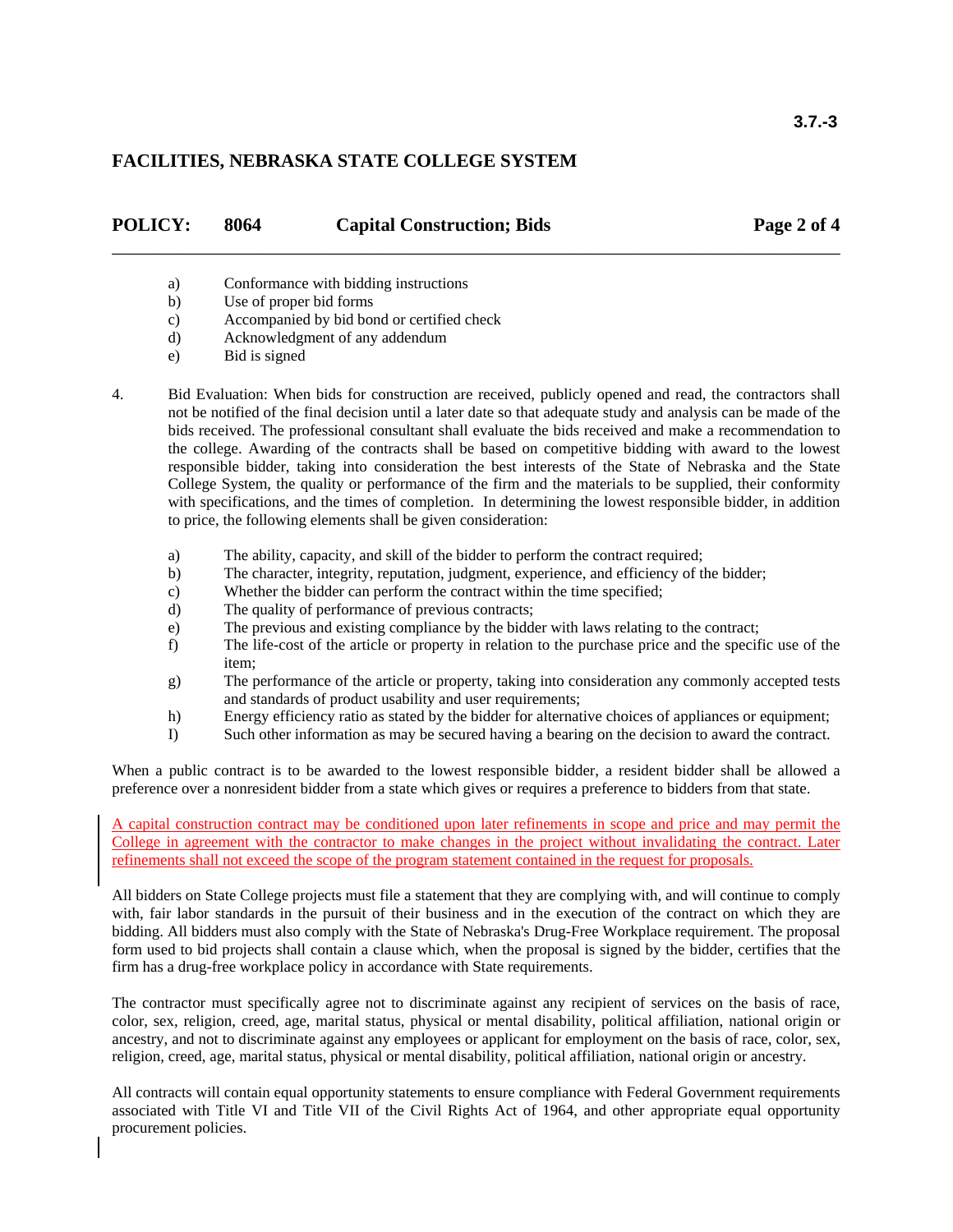#### **3.7.-4**

#### **FACILITIES, NEBRASKA STATE COLLEGE SYSTEM**

| <b>POLICY:</b> | 8064 | <b>Capital Construction; Bids</b> | Page 3 of 4 |
|----------------|------|-----------------------------------|-------------|
|                |      |                                   |             |

The recommendation, bid tab sheet and other applicable materials shall be provided to the System Office for approval by the Chancellor. All actions shall be reported to the Board at the first Board meeting following System Office action.

For any project that has a total cost of more than fifty thousand dollars (\$50,000), the successful bidder for the project shall be required to furnish a Performance Bond and a Labor Material Payment Bond, each in the amount of 100% of the contract sum, written by a Surety licensed to do business in the State of Nebraska.

If the recommendation is to reject the lowest bid for any one or more of the reasons stated above, the recommendation must include the reason(s) for the rejection. The Board always reserves the right to reject any or all bids.

#### **INFORMAL PROCEDURE**

Construction projects with a total project cost between \$15,000 and \$50,000 shall observe the following bidding procedure:

- 1. Three or more quotations for the project shall be solicited from responsible bidders. Original quotations may be obtained in writing or verbally. Any verbal quotations must be followed up with a written or faxed confirmation for project files.
- 2. A fixed bid receipt date or public opening is not required.
- 3. A formal contract shall be executed for the project after negotiating a price that is reasonable and within budget. The contract may be the State College System's short form for construction projects or a letter of agreement.

A capital construction contract may be conditioned upon later refinements in scope and price and may permit the College in agreement with the contractor to make changes in the project without invalidating the contract. Later refinements shall not exceed the scope of the program statement contained in the request for proposals.

- 4. All resulting quotations or refusals to quote shall be documented by the State College for reference.
- 5. Information on these construction contracts shall be reported to the Board of Trustees at the first Board meeting following campus acceptance of the contract.

#### **OPEN SOLICITATION**

Construction projects with a total cost of less than \$15,000 shall follow the open solicitation process, as follows:

- 1. Competitive bidding is not required.
- 2. The State College may contract directly with a responsible contractor after negotiating a contract price that is reasonable and within budget.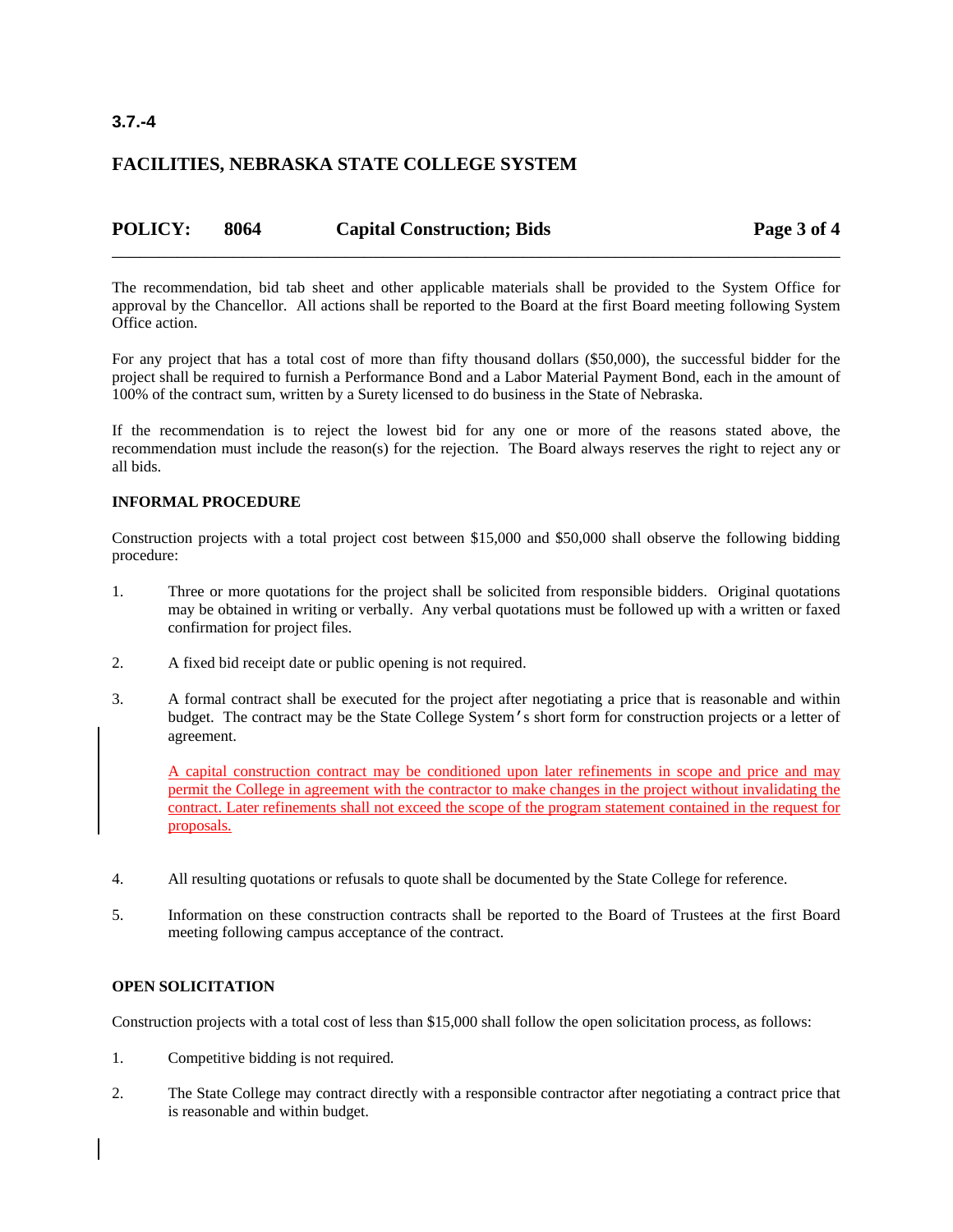| <b>POLICY:</b> | 8064 | <b>Capital Construction; Bids</b> | Page 4 of 4 |
|----------------|------|-----------------------------------|-------------|
|                |      |                                   |             |

#### **Special Situations**

- 1. Emergencies -- Emergencies are defined as situations where a clear and foreseeable danger will exist without the State College taking appropriate measures to reduce or remove the danger. In such cases, the College President, after consulting with the Chancellor, shall be responsible for making whatever modifications to the bidding processes are deemed most appropriate to obtain the needed services within the required time frame.
- 2. Sole Source -- In the event that the requirements of a project require that it be supplied by a single firm or other unique circumstances preclude the opportunity to receive competitive bids, the College President and Chancellor may negotiate a price for the project with a single qualified contractor. Documentation justifying the sole source process shall be included in the project file for possible future reference. Prior to the award of a sole source contract in excess of \$50,000, a Request for Proposal form shall be made public for fifteen (15) days to assure public awareness of the project.
- 3. Fewer than Three Bids -- In the event that the prescribed procedures for competitive bidding are carried out and the resulting bids received number less than three (3), the agency may award the project based upon the bids submitted, or rebid the project. Documentation shall be provided to the Chancellor and placed in the college's project file to show compliance with the appropriate bidding procedures and show that it is in the Board/College's best interest to enter into an agreement with the selected bidder.

A capital construction contract may be conditioned upon later refinements in scope and price and may permit the College in agreement with the contractor to make changes in the project without invalidating the contract. Later refinements shall not exceed the scope of the program statement contained in the request for proposals.

| Legal Reference:       | RRS 72-802        | Public buildings; plans and specifications; limitations; bids; appropriations; limits                                              |
|------------------------|-------------------|------------------------------------------------------------------------------------------------------------------------------------|
|                        | RRS 72-803        | Public buildings; construction; improvement and repair; contracts; bidding;                                                        |
|                        |                   | procedure; exceptions                                                                                                              |
|                        | RRS 73-101.01     | Public lettings; resident bidder; defined; preference                                                                              |
|                        | RRS 73-102        | Fair Labor Standards, statement of compliance required.                                                                            |
|                        | <b>RRS 81-161</b> | Competitive bids; award to lowest responsible bidder; elements considered                                                          |
|                        | RRS 81-161.01     | Competitive bids; time required to elapse between notice and opening of bids                                                       |
|                        | <b>RRS 81-855</b> | Engineers and architects; public works; supervision by registered engineer or<br>architect required; exception – repealed in 1997. |
|                        | RRS 81-1108.43    | Capital construction project; prohibited acts; exceptions; warrant; when issues                                                    |
|                        | RRS 81-1114       | Department of Administrative Services; building division; powers, duties, and<br>responsibilities                                  |
|                        | RRS 85-304        | Board of Trustees; powers; enumerated                                                                                              |
|                        | RRS 81-3449       | Practice of architecture; exempted activities                                                                                      |
|                        | RRS 81-3453       | Practice of engineering; exempted activities                                                                                       |
| Policy Adopted:        | 3/11/94           |                                                                                                                                    |
| Policy Revised:        | 8/29/97           |                                                                                                                                    |
| Policy Revised:        | 10/29/97          |                                                                                                                                    |
| Policy Revised:        | 9/10/02           |                                                                                                                                    |
| Policy Revised:        | 2/12/04           |                                                                                                                                    |
| Policy Revised:        | 9/15/06           |                                                                                                                                    |
| Policy Revised:        | 9/14/07           |                                                                                                                                    |
| Policy Revised:        | 9/11/09           |                                                                                                                                    |
| <b>Policy Revised:</b> | 4/22/10           |                                                                                                                                    |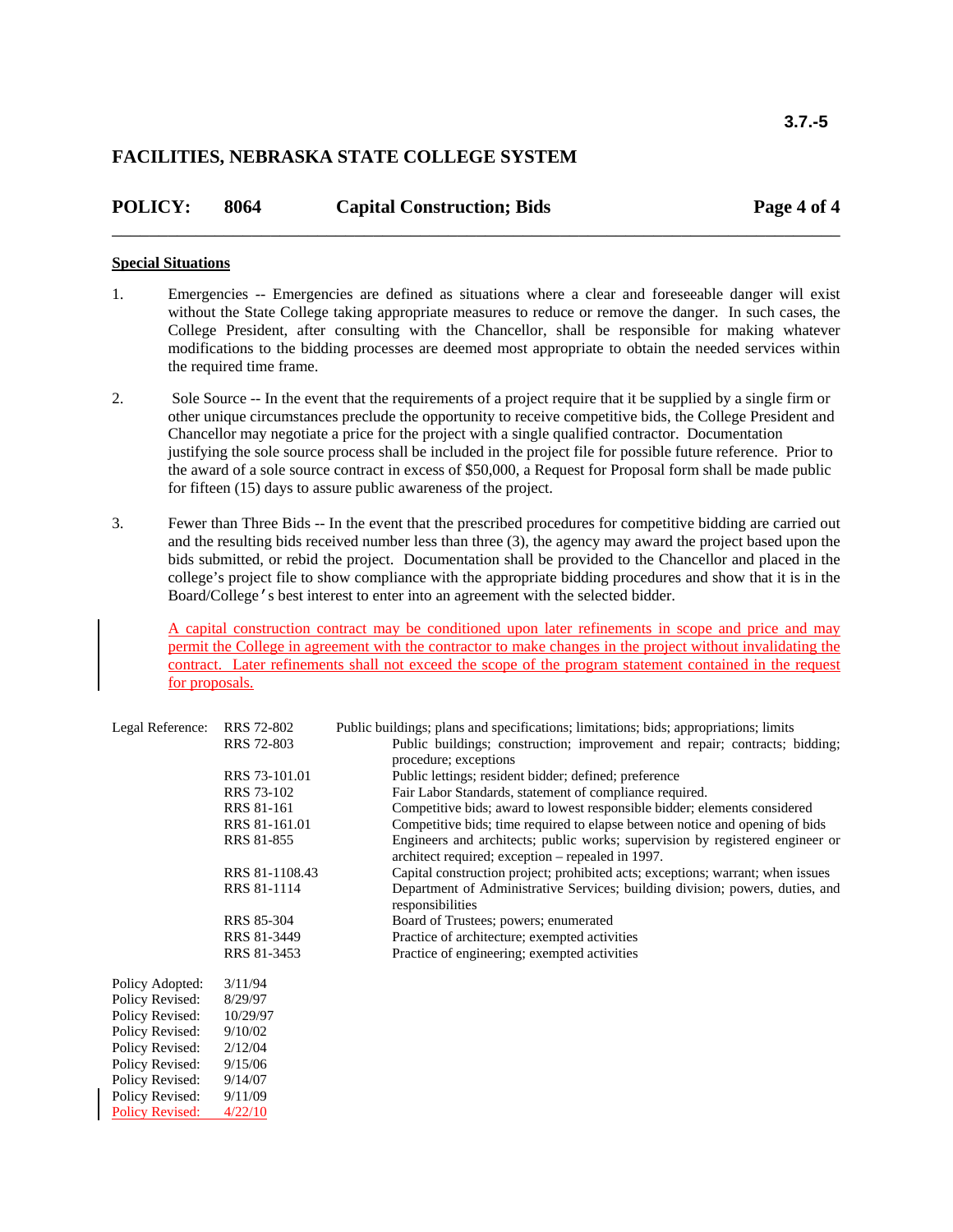*Cap Peterson, Chair Bill Roskens Doug Liewer* 

April 22, 2010

#### ACTION: **First & Final Round Approval of Changes to Board Policy 8066; Capital Construction; Contracts; Professional Consulting Services**

**\_\_\_\_\_\_\_\_\_\_\_\_\_\_\_\_\_\_\_\_\_\_\_\_\_\_\_\_\_\_\_\_\_\_\_\_\_\_\_\_\_\_\_\_\_\_\_\_\_\_\_\_\_\_\_\_\_\_\_\_\_\_\_\_\_\_\_\_\_\_\_\_\_\_\_\_** 

**\_\_\_\_\_\_\_\_\_\_\_\_\_\_\_\_\_\_\_\_\_\_\_\_\_\_\_\_\_\_\_\_\_\_\_\_\_\_\_\_\_\_\_\_\_\_\_\_\_\_\_\_\_\_\_\_\_\_\_\_\_\_\_\_\_\_\_\_\_\_\_\_\_\_\_\_\_** 

The System Office recommends approval of the changes to Board Policy 8066. Several changes are proposed to clarify the thresholds for which various categories of assets are capitalized. These asset categories have been included in policy, but were not clearly delineated in the section that discusses thresholds. In only one case is an existing threshold changed, and that relates to fences and moving the threshold from \$10,000 to \$50,000 to be more in line with other landscaping improvements. The proposed changes are all on pages 3 and 4 of the policy.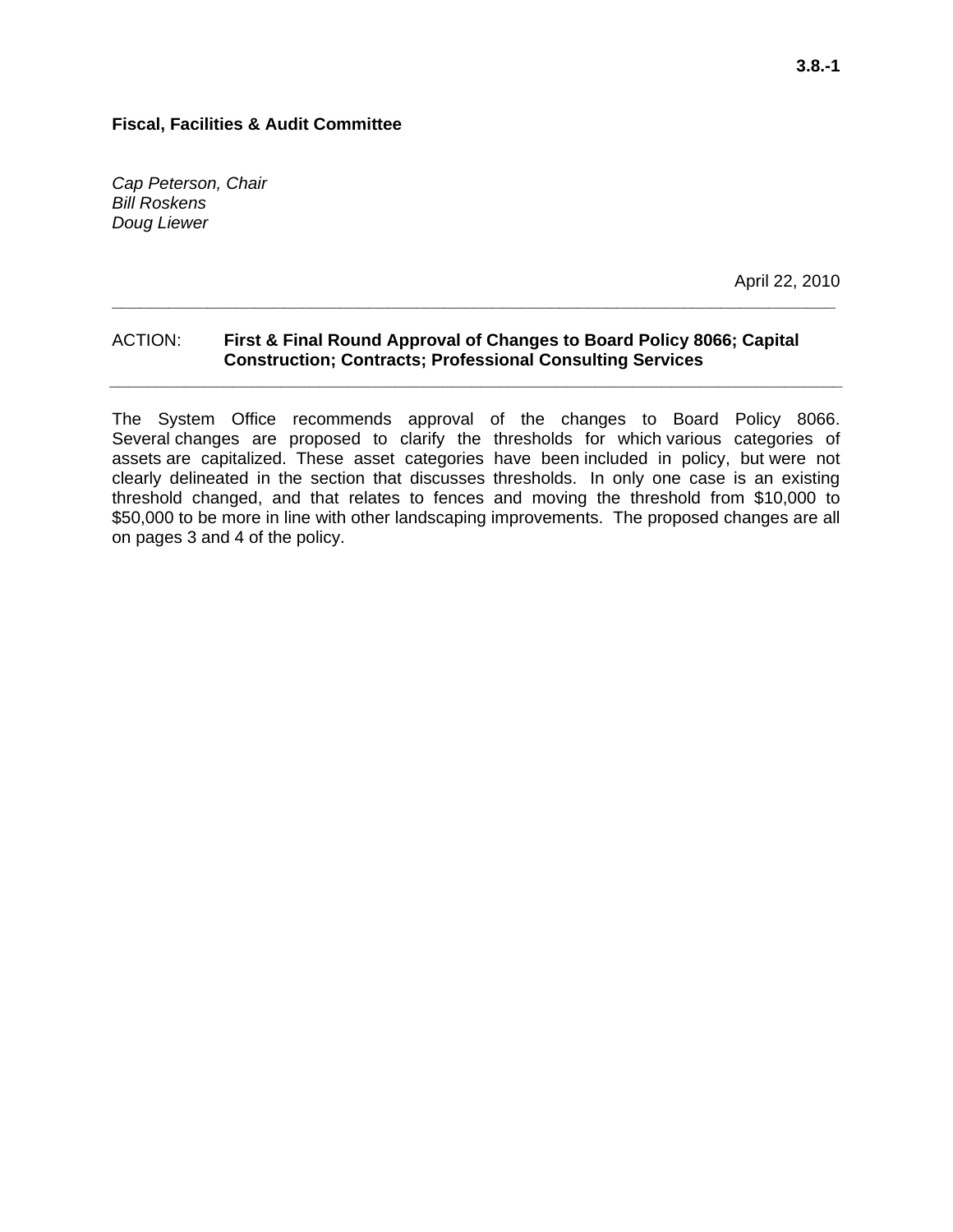| <b>POLICY:</b> | 8066 | <b>Capital Construction; Contracts;</b> |              |  |  |
|----------------|------|-----------------------------------------|--------------|--|--|
|                |      | <b>Professional Consulting Services</b> | Page 1 of 23 |  |  |

\_\_\_\_\_\_\_\_\_\_\_\_\_\_\_\_\_\_\_\_\_\_\_\_\_\_\_\_\_\_\_\_\_\_\_\_\_\_\_\_\_\_\_\_\_\_\_\_\_\_\_\_\_\_\_\_\_\_\_\_\_\_\_\_\_\_\_\_\_\_\_\_\_\_\_\_\_\_

#### **BOARD POLICY**

For consulting services related to construction projects, the State College System will follow the procedures established by the Nebraska Consultant's Competitive Negotiation Act (RRS 81-1701 through 81-1721) in their selection of professionals needed for capital construction projects.

#### **PROCEDURE**

For projects whose basic construction costs are estimated to be more than four hundred fifty thousand dollars (\$450,000) and the estimated fee is anticipated to exceed forty-five thousand dollars (\$45,000), except in cases of public emergencies so certified by the College President, the following procedures shall be followed:

- 1. A Request for Proposal advertisement for the project shall be drafted by the college and reviewed by System Office staff before publication. The advertisement shall include a general description of the project and the name of the person at the college to contact for additional information. This advertisement must be published once a week (weekdays only) for three consecutive weeks in a publication based in or near the locality of the project and in other widely circulated publications as deemed necessary by the college. A timeline shall be noted in the advertisement for letters of interest to be submitted by the professional consultants. The college shall then notify the interested firms of the deadline for submittal of proposals and direct the firms to include specific forms/information with their proposals.
- 2. The college President is authorized to appoint a campus screening committee to review the professional consultants' proposals and to select three or four firms for interviews by the selection committee. It is suggested that the local committee include the Chair/Dean of the College/Division/Department for which the facility is being constructed/renovated; the college's Vice President/Dean of Administration; the campus Director of Physical Plant; and others deemed appropriate by the President.

In evaluating the proposals, the screening committee shall give consideration to the following criteria:

- a) Demonstrated interest in project
- b) Relevant experience in projects of similar nature
- c) Background of key personnel to be involved in project
- d) Planned use of outside consultants
- e) Approach in working with campus staff, students, faculty
- f) Past performance in meeting budget limits and time schedules
- g) Evaluation of firm's work on other state projects
- h) Evaluation of proposal
- i) Current workload and past volume of work for State Colleges to promote an equitable distribution of contracts among qualified firms
- 3. The college President shall recommend the membership of the Selection Committee to the Board of Trustees for approval. Included as members of the committee will be a Board of Trustee member; the Chair of the Fiscal, Facilities & Audit Subcommittee; the Vice Chancellor for Finance and Administration, the Vice Chancellor for Facilities, Planning, and Information Technology; and appropriate campus personnel as desired by the President. If the consultant being sought is an engineer, a licensed engineer shall also be on the selection committee; if architectural firms are being interviewed, the selection committee shall have one member who is a certified architect. NOTE: If the project is a state-funded project, a representative of the State Building Division shall also serve on the selection committee.

#### **3.8.-2**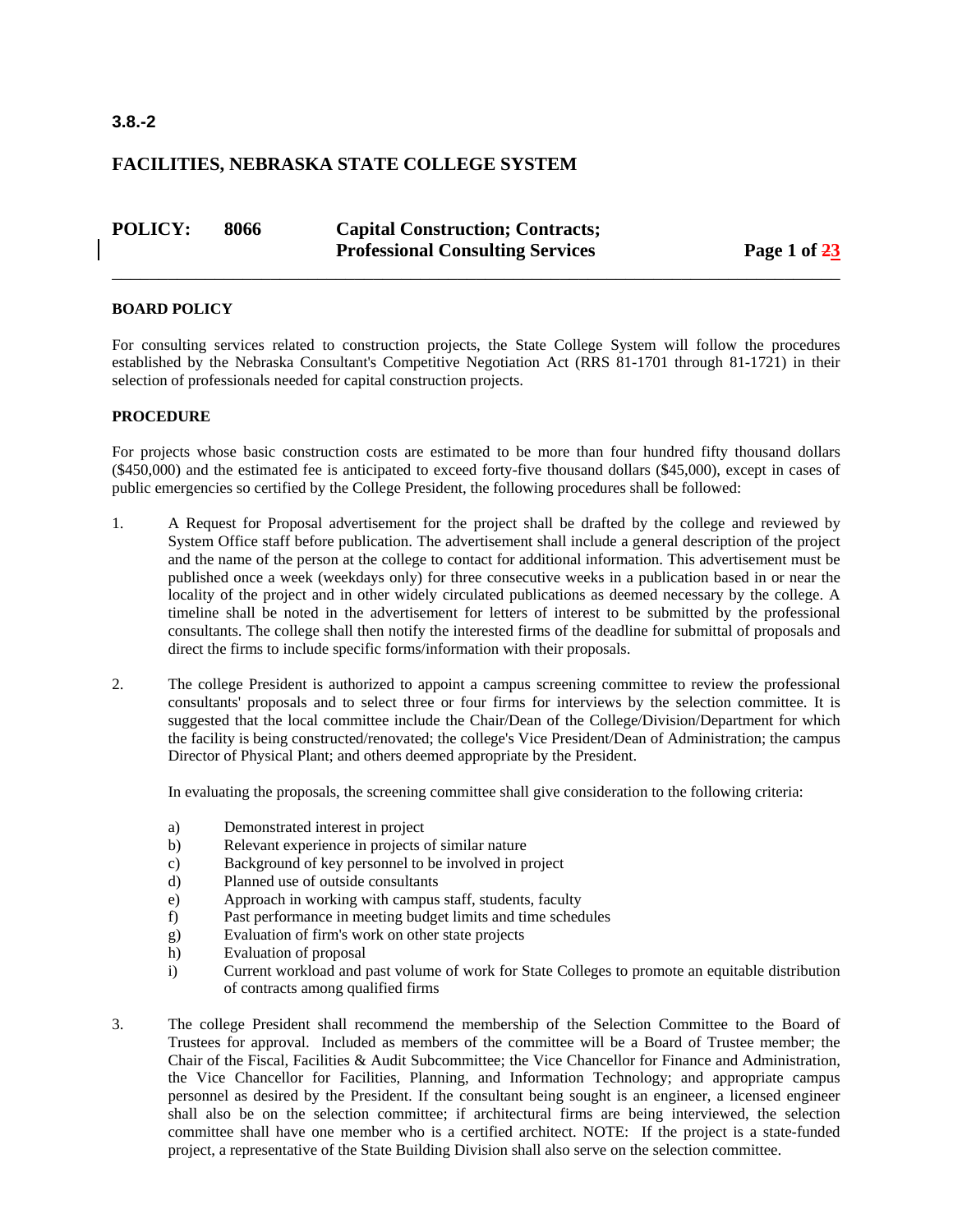| <b>POLICY:</b> | 8066 | <b>Capital Construction; Contracts;</b> |              |  |  |
|----------------|------|-----------------------------------------|--------------|--|--|
|                |      | <b>Professional Consulting Services</b> | Page 2 of 23 |  |  |
|                |      |                                         |              |  |  |

- 4. The college representative in charge of the selection process shall consult with the System Office staff in scheduling the date for the interviews. Once the firms to be interviewed have been identified by the screening committee, notification and appropriate material shall be forwarded to the selection committee for review prior to the interviews. The objective criteria shall be similar to that identified in the preceding paragraph 2.
- 5. Unless time is not available, each firm shall be interviewed for one hour, including questions from the selection committee. When the interviews have all been completed, the committee shall discuss the strengths of the firms in relation to the proposed project and shall arrive at agreement on the first-, secondand third-place firms. The college shall then negotiate a contract, in consultation with System Office staff, with the selected firm, keeping in mind the budget for professional fees. If the negotiations are concluded within the budget limitations and all other issues resolved, a recommendation shall be made by the college President to the members of the Fiscal, Facilities & Audit Subcommittee who shall then submit a recommendation to the Board of Trustees for approval. If the fee cannot be negotiated with the first-place firm within the budget limits and required terms, negotiations shall be held with the second-place firm. If agreement cannot be reached with the second qualified firm, negotiations shall be undertaken with the third-place firm. If those negotiations do not result in a satisfactory agreement, the college and System Office staff will determine the next steps.

The Presidents are delegated the responsibility for the selection process and for negotiating, and signing on behalf of the Board and reporting the same to them, contracts for architectural or engineering services, under twenty-five thousand dollars (\$25,000) which have been included in the operations budget, revenue bond budget or capital construction budgets. Contracts for architectural or engineering services with a fee that is more than twenty-five thousand dollars (\$25,000) but less than forty-five thousand dollars (\$45,000) shall be submitted to the Chancellor for approval prior to acceptance by the college and signature by the President. The Chancellor will include information on these contracts in his/her subsequent report to the Board.

A consultant services contract may be conditioned upon later refinements in scope and price and may permit the College in agreement with the consultant to make changes in the project without invalidating the contract. Later refinements shall not exceed the scope of the program statement contained in the request for proposals.

The Board of Trustees/Professional Consultants form shall be used for all agreements entered into by the colleges. The short form may be used for services to develop a Program Statement. The long form must be used for all other professional design phases of a construction project.

The Department of Administrative Services "Open End Agreement" as defined by DAS Standard Form of Consulting Services: Design and Contract Administration, Nebraska Open End Agreement may be substituted as defined by DAS policy. The policy applies to projects not to exceed one million dollars (\$1,000,000). The policy recognizes the DAS-BD Open End Agreement as an already complete Proposal Request.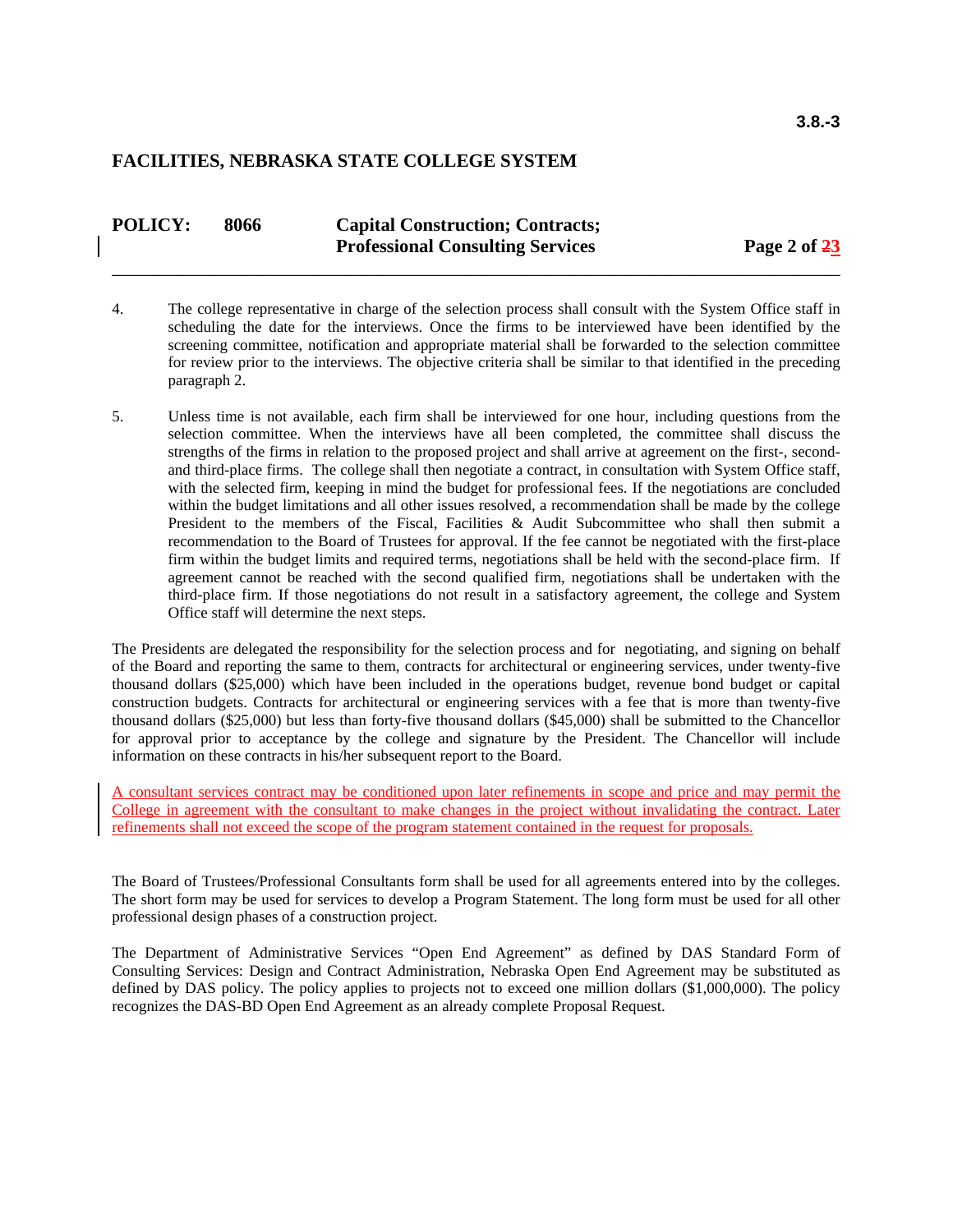| <b>POLICY:</b> | 8066 | <b>Capital Construction; Contracts;</b><br><b>Professional Consulting Services</b> | Page $2-3$ of $23$ |  |
|----------------|------|------------------------------------------------------------------------------------|--------------------|--|
|                |      |                                                                                    |                    |  |

All contracts and professional consulting service agreements involving the use of Building Renewal funds must conform to Project Procedures/Standards as promulgated by the Task Force for Building Renewal.

| Legal Reference:       | $RRS$ 81-1701 through<br>RRS 81-1721 | Nebraska Consultant's Competitive Negotiation Act      |
|------------------------|--------------------------------------|--------------------------------------------------------|
|                        | <b>RRS 85-411</b>                    | Campus buildings and facilities; board; powers         |
|                        | RRS 85-306                           | State college; president; duties; responsible to board |
|                        | RRS 85-304                           | Board of Trustees; powers; enumerated                  |
|                        |                                      |                                                        |
| Policy Adopted:        | 3/11/94                              |                                                        |
| Policy Revised:        | 6/19/98                              |                                                        |
| Policy Revised:        | 9/10/02                              |                                                        |
| Policy Revised:        | 2/12/04                              |                                                        |
| Policy Revised:        | 9/15/06                              |                                                        |
| Policy Revised:        | 11/13/09                             |                                                        |
| <b>Policy Revised:</b> | 4/22/10                              |                                                        |

#### **3.8.-4**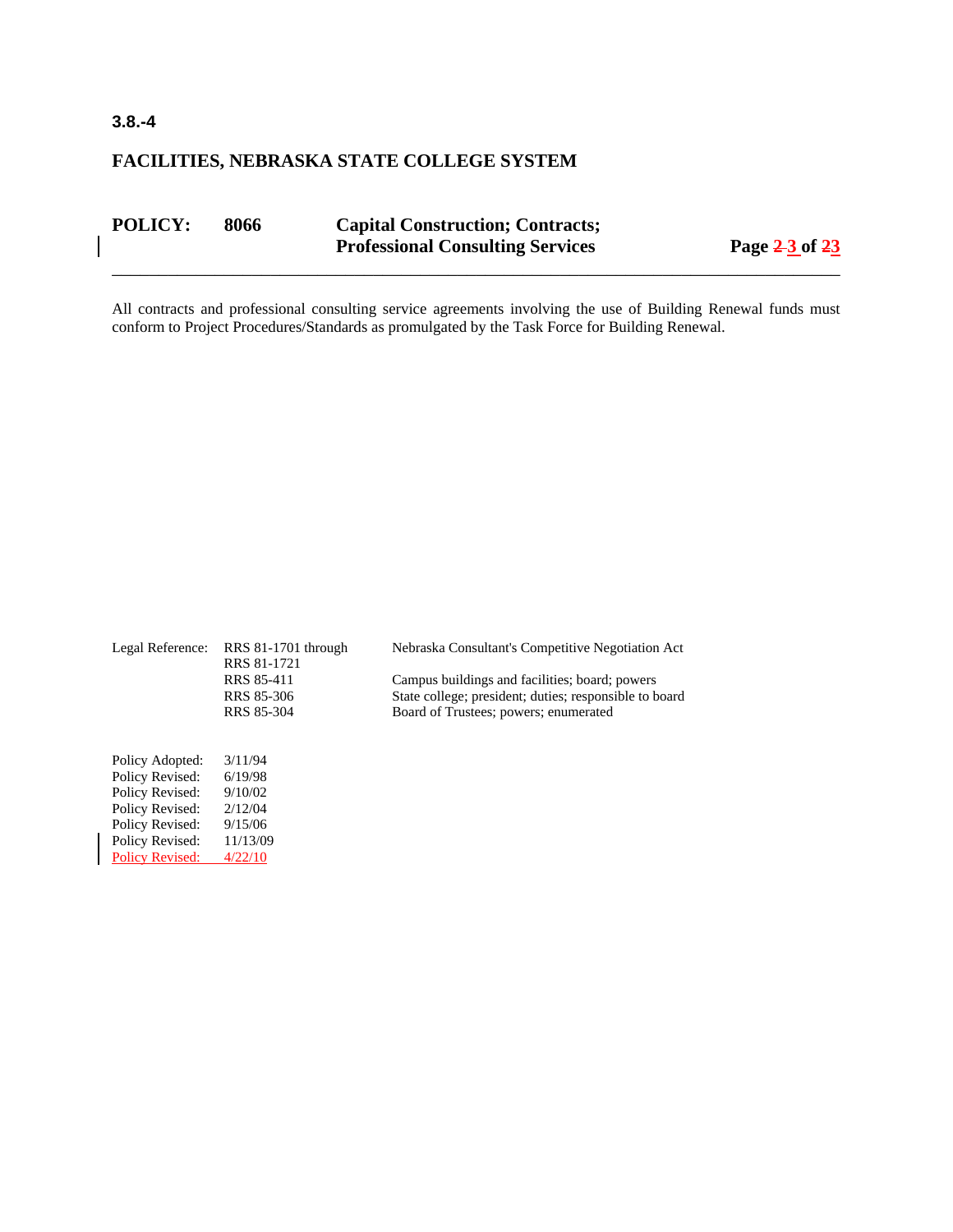*Cap Peterson, Chair Bill Roskens Doug Liewer* 

April 22, 2010

#### ACTION: **First & Final Round Approval of Changes to Board Policy 8067; Capital Construction; Contracts; Works of Art**

**\_\_\_\_\_\_\_\_\_\_\_\_\_\_\_\_\_\_\_\_\_\_\_\_\_\_\_\_\_\_\_\_\_\_\_\_\_\_\_\_\_\_\_\_\_\_\_\_\_\_\_\_\_\_\_\_\_\_\_\_\_\_\_\_\_\_\_\_\_\_\_\_\_\_\_\_** 

**\_\_\_\_\_\_\_\_\_\_\_\_\_\_\_\_\_\_\_\_\_\_\_\_\_\_\_\_\_\_\_\_\_\_\_\_\_\_\_\_\_\_\_\_\_\_\_\_\_\_\_\_\_\_\_\_\_\_\_\_\_\_\_\_\_\_\_\_\_\_\_\_\_\_\_\_\_** 

The System Office recommends approval of the changes to Board Policy 8067. Several changes are proposed to clarify the thresholds for which various categories of assets are capitalized. These asset categories have been included in policy, but were not clearly delineated in the section that discusses thresholds. In only one case is an existing threshold changed, and that relates to fences and moving the threshold from \$10,000 to \$50,000 to be more in line with other landscaping improvements. The proposed changes are all on pages 3 and 4 of the policy.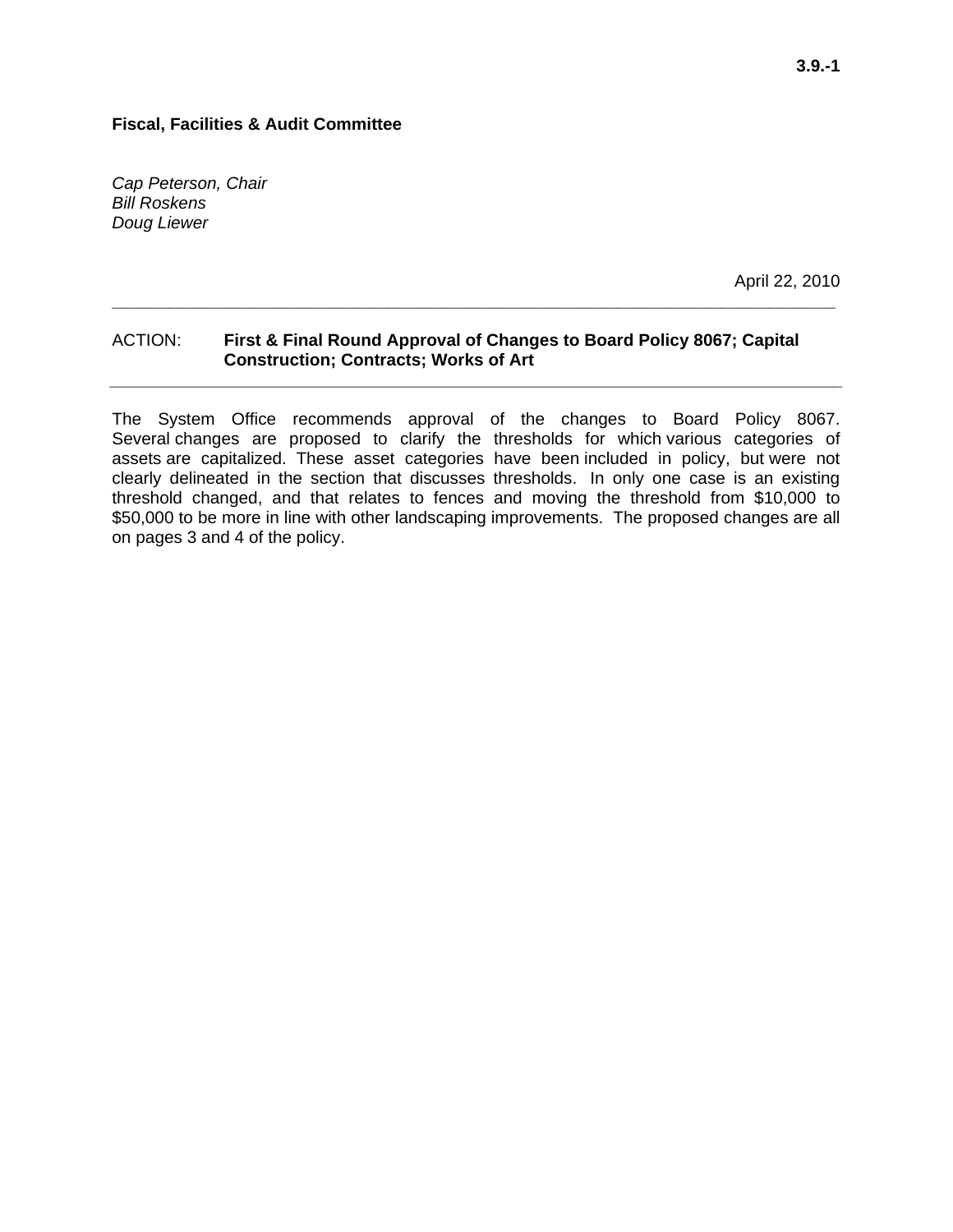#### **3.9.-2**

#### **FACILITIES, NEBRASKA STATE COLLEGE SYSTEM**

| <b>POLICY:</b> | 8067 | <b>Capital Construction; Contracts;</b> |
|----------------|------|-----------------------------------------|
|                |      | <b>Works of Art</b>                     |

Page 1 of 2

#### **BOARD POLICY**

At least one percent (1%) of any appropriation for the original construction cost of any public building under the supervision of the Board shall be spent for the acquisition of works of art. Such buildings shall not include repair shops, garages, warehouses or buildings of a utilitarian nature. The work of art may be an integral part of the structure, attached to the structure, detached within or outside of the structure, or may be exhibited by the Board in other public facilities.

\_\_\_\_\_\_\_\_\_\_\_\_\_\_\_\_\_\_\_\_\_\_\_\_\_\_\_\_\_\_\_\_\_\_\_\_\_\_\_\_\_\_\_\_\_\_\_\_\_\_\_\_\_\_\_\_\_\_\_\_\_\_\_\_\_\_\_\_\_\_\_\_\_\_\_\_\_\_

The Board, in consultation with the Nebraska Arts Council, shall determine the amount of money to be made available for the purchase of art for each project under its supervision. The selection of, commissioning of artists for, reviewing of design, execution and placement of, and the acceptance of works of art for each project shall be the responsibility of the Board in consultation with the Nebraska Arts Council.

#### **PROCEDURE**

The President of each College to which an appropriation is made for the construction, expansion, or renovation of a public building will appoint an art selection committee consisting of a minimum of three members for the purpose of advising the President on art for eligible projects.

- 1. The committee should be established at the earliest practical time after appropriation of design funds. The decision as to whether the art is to be an integral part of the structure, attached to the structure, detached within or outside of the structure, or exhibited in other public facilities should be made prior to the design of the project and shall be made by the President with the advice of the committee and the architect.
- 2. The committee shall be responsible for advising the President on the type of art; the selection and commissioning of an artist; the design and execution of the proposed work of art; the placement and acceptance of the work of art.
- 3. For each project which comes under the purview of the Board's policy and these procedures the President shall arrange the following:
	- a) Reporting to the Fiscal, and Facilities  $\&$  Audit Subcommittee of the Board of Trustees prior to any formal action by the Board on the amount of funds to be allocated; the type and placement of art; the commissioning of an artist; and the proposed art design.

 An art contract may be conditioned upon later refinements in scope and price and may permit the College in agreement with the artist to make changes in the project without invalidating the contract. Later refinements shall not exceed the scope of the program statement contained in the request for proposals.

- b) Consulting with the Nebraska Arts Council, after the Board of Trustees has been advised on the  $art<sub>z</sub>$  and prior to any formal action by the Board. Consultation should cover the amount of funds available for art; the type, placement and acceptance of art; the selection and commissioning of an artist; and the proposed art design.
- c) Obtaining Board approval of funding; the artist; and the proposed art design.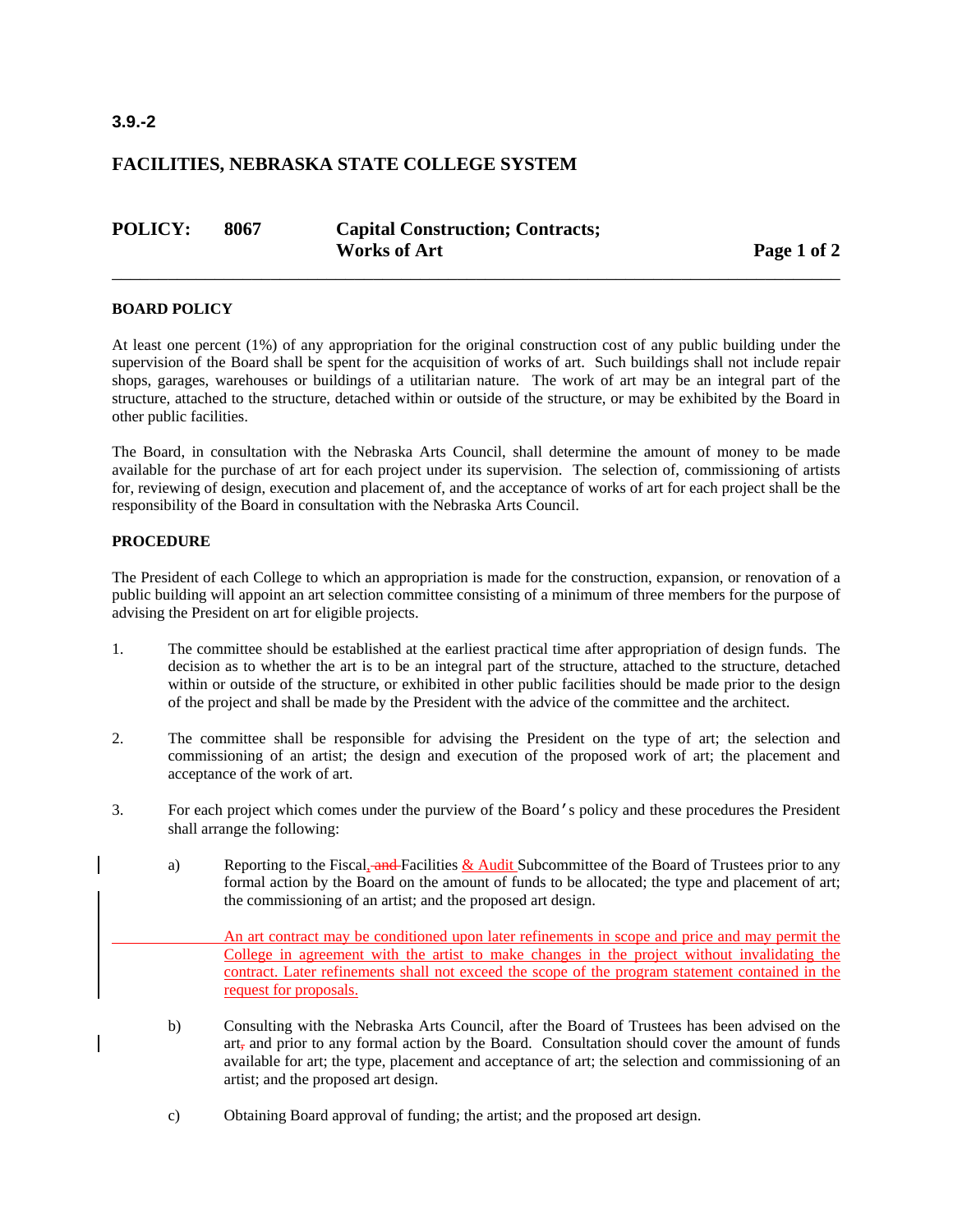| <b>POLICY:</b> | 8067 | <b>Capital Construction; Contracts;</b> |             |  |  |
|----------------|------|-----------------------------------------|-------------|--|--|
|                |      | <b>Works of Art</b>                     | Page 2 of 2 |  |  |
|                |      |                                         |             |  |  |

- d) Advising the Director of Administrative Services that the requirements of the Statutes pertaining to acquisition of art for public buildings have been met so that warrants may be issued for payment on the project.
- e) Accepting the art.

| Legal Reference:       | RRS 82-316             | Nebraska Arts Council Cash Fund                                                                       |
|------------------------|------------------------|-------------------------------------------------------------------------------------------------------|
|                        | RRS 82-317             | Declaration of policy                                                                                 |
|                        | RRS 82-318             | Terms defined                                                                                         |
|                        | RRS 82-319             | New state capital construction                                                                        |
|                        | RRS 82-320             | Nebraska Arts Council duties                                                                          |
|                        | RRS 82-321             | Construction project committee                                                                        |
|                        | RRS 82-322             | Nebraska Arts Council; Promulgate rules                                                               |
|                        | RRS 82-323             | Nebraska Arts Council; Artists                                                                        |
|                        | RRS 82-324             | Nebraska Arts Council; Insure compliance with act                                                     |
|                        | RRS 82-325             | Expenditures for works of art                                                                         |
|                        | RRS 82-326             | Appropriation; Works of art; Administration                                                           |
|                        | RRS 82-327             | Works of Art; How displayed                                                                           |
|                        | RRS 82-328             | Works of Art; Property of State of Nebraska                                                           |
|                        | RRS 82-329             | Works of Art; Nebraska Arts Council, maintain inventory, inspect, recommend<br>procedures             |
|                        | RRS 85-304.01 - 304.03 | Nebraska State Colleges; new capital construction; appropriation; percentage<br>used for works of art |
| Policy Adopted:        | 5/14/82                |                                                                                                       |
| Policy Revised:        | 3/11/94                |                                                                                                       |
| Policy Revised:        | 11/11/95               |                                                                                                       |
| Policy Revised:        | 4/13/00                |                                                                                                       |
| Policy Revised:        | 9/15/06                |                                                                                                       |
| <b>Policy Revised:</b> | 4/22/10                |                                                                                                       |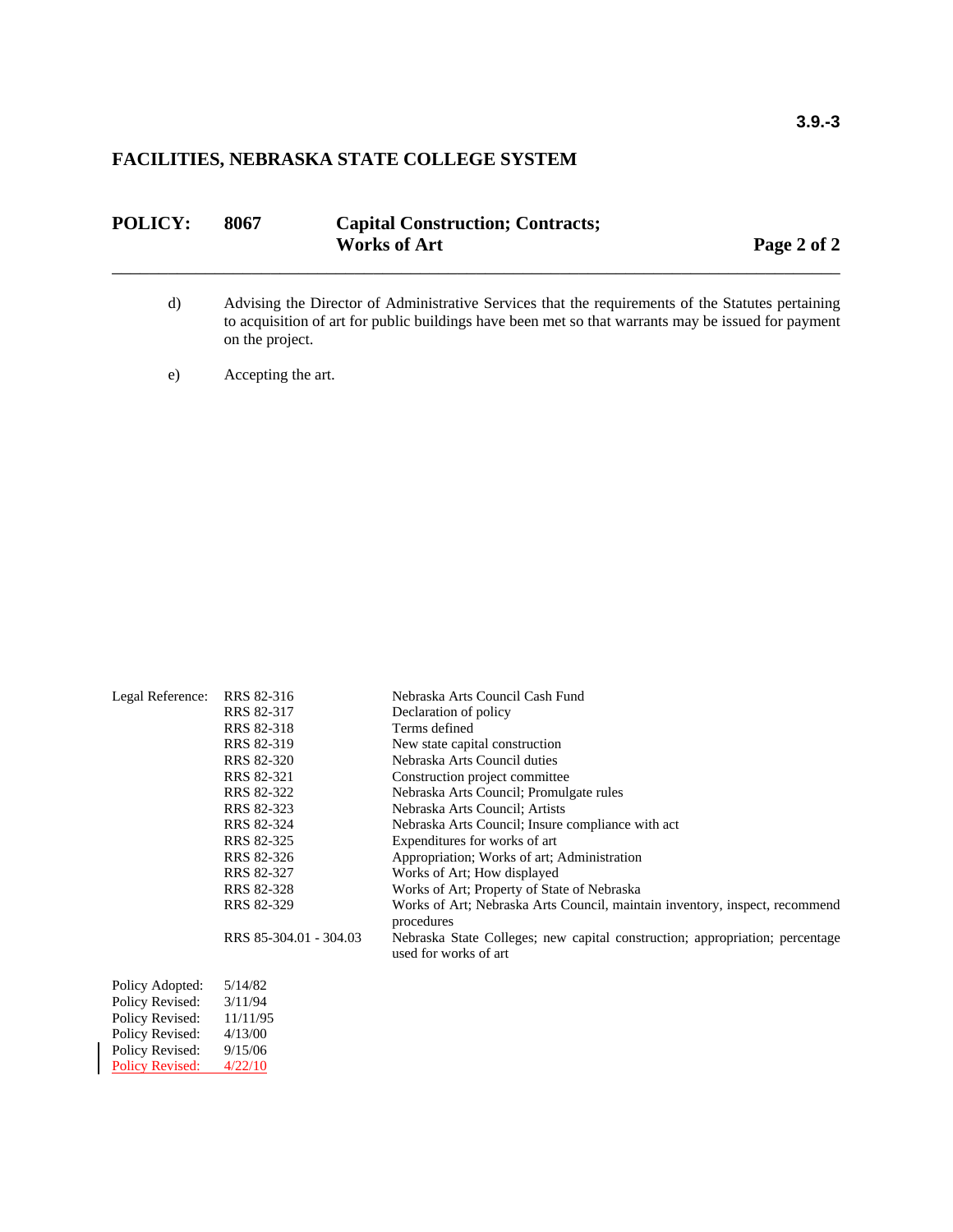*Cap Peterson, Chair Bill Roskens Doug Liewer* 

April 22, 2010

#### ACTION: **First & Final Round Approval of Changes to Board Policy 8068; Capital Construction; Contracts; Forms, Payments**

**\_\_\_\_\_\_\_\_\_\_\_\_\_\_\_\_\_\_\_\_\_\_\_\_\_\_\_\_\_\_\_\_\_\_\_\_\_\_\_\_\_\_\_\_\_\_\_\_\_\_\_\_\_\_\_\_\_\_\_\_\_\_\_\_\_\_\_\_\_\_\_\_\_\_\_\_** 

**\_\_\_\_\_\_\_\_\_\_\_\_\_\_\_\_\_\_\_\_\_\_\_\_\_\_\_\_\_\_\_\_\_\_\_\_\_\_\_\_\_\_\_\_\_\_\_\_\_\_\_\_\_\_\_\_\_\_\_\_\_\_\_\_\_\_\_\_\_\_\_\_\_\_\_\_\_** 

The System Office recommends approval of the changes to Board Policy 8068. Several changes are proposed to clarify the thresholds for which various categories of assets are capitalized. These asset categories have been included in policy, but were not clearly delineated in the section that discusses thresholds. In only one case is an existing threshold changed, and that relates to fences and moving the threshold from \$10,000 to \$50,000 to be more in line with other landscaping improvements. The proposed changes are all on pages 3 and 4 of the policy.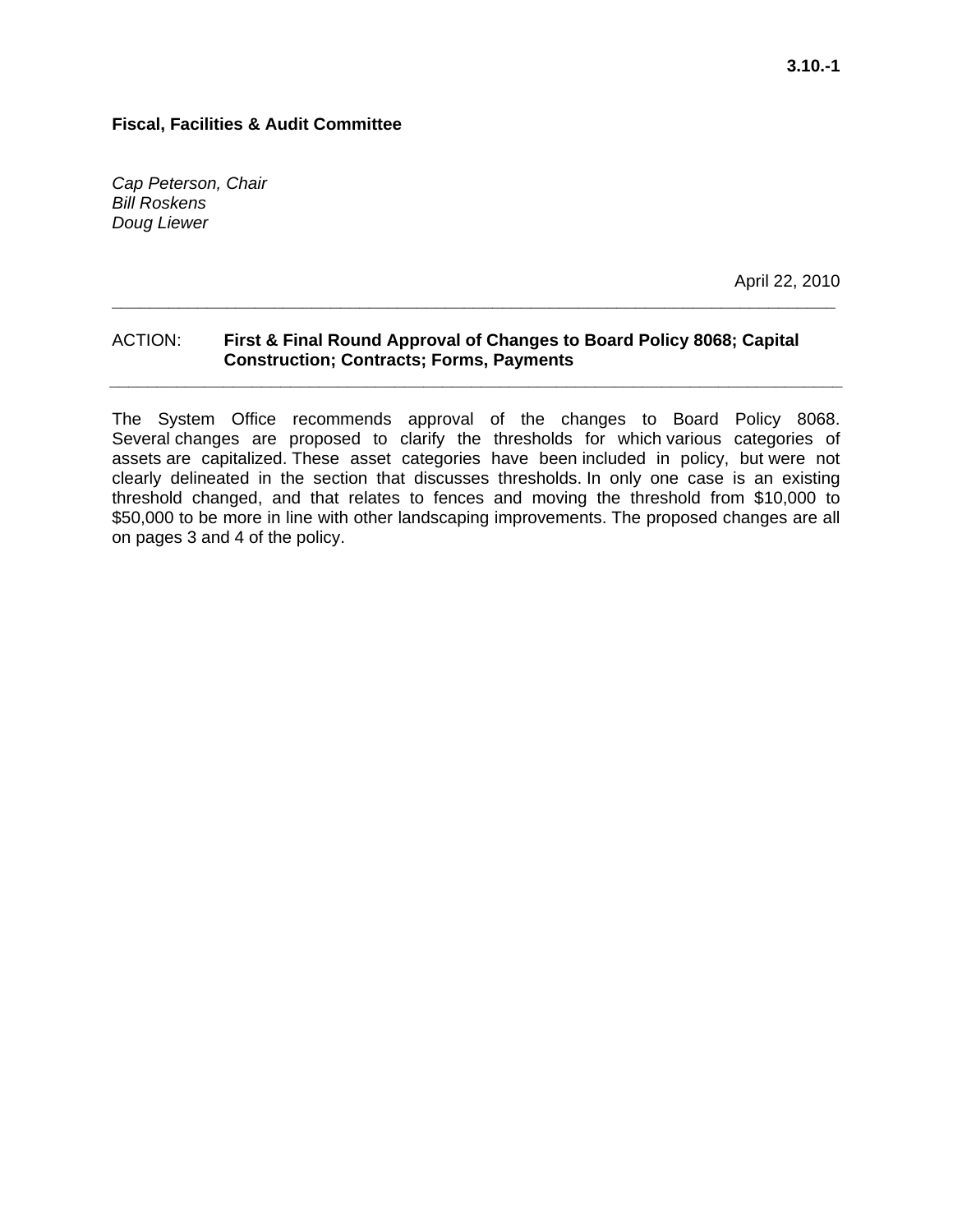#### **3.10.-2**

#### **FACILITIES, NEBRASKA STATE COLLEGE SYSTEM**

| <b>POLICY:</b> | 8068 | <b>Capital Construction; Contracts;</b> |             |
|----------------|------|-----------------------------------------|-------------|
|                |      | <b>Forms, Payments</b>                  | Page 1 of 2 |

#### **BOARD POLICY**

No capital construction contract for a project costing more than one hundred thousand dollars (\$100,000) may be executed before approval has been granted by the Board or the Chancellor, as stipulated in Policy 8065. After Board approval, the contract will be signed in this order:

\_\_\_\_\_\_\_\_\_\_\_\_\_\_\_\_\_\_\_\_\_\_\_\_\_\_\_\_\_\_\_\_\_\_\_\_\_\_\_\_\_\_\_\_\_\_\_\_\_\_\_\_\_\_\_\_\_\_\_\_\_\_\_\_\_\_\_\_\_\_\_\_\_\_\_\_\_\_

- 1. Contractor
- 2. College President
- 3. Chancellor

#### **Form**

If a contract is for labor and material costing less than one hundred thousand dollars (\$100,000), a short form may be used. The short form should include the following elements:

- 1. Owner is the State College/Board of Trustees
- 2. Detailed Scope of Work
- 3. Contract Sum
- 4. Progress Payment Schedule (if applicable)
- 5. Time of Commencement and Completion
- 6. Fair Labor Standards Statement
- 7. Equal Employment Opportunities statement
- 8. Listing of contract documents (attachments)
- 9. Binding Parties statement
- 10. Signature blocks for contractor and college President

The latest AIA Abbreviated Form of Agreement Between Owner and Contractor, may be used or the short form document developed by the System Office.

If the contract is for labor and material costing more than one hundred thousand dollars (\$100,000), the latest AIA contract, Standard Form of Agreement Between Owner and Contractor, shall be used. Attached to the base contract shall be the contractor's proposal form, the Notice to Proceed, general conditions of the contract, supplemental conditions of the contract, certificate of insurance as specified in the bid documents, the index of the specifications for the project, and any other documents deemed a part of the contractual agreement.

A capital construction contract may be conditioned upon later refinements in scope and price and may permit the College in agreement with the contractor to make changes in the project without invalidating the contract. Later refinements shall not exceed the scope of the program statement contained in the request for proposals.

All contracts shall contain the following clause: Continuance of this contract beyond the limits of funds available shall be contingent upon appropriation or allocation of the necessary funds, and the termination of this contract for lack of funds shall be without penalty.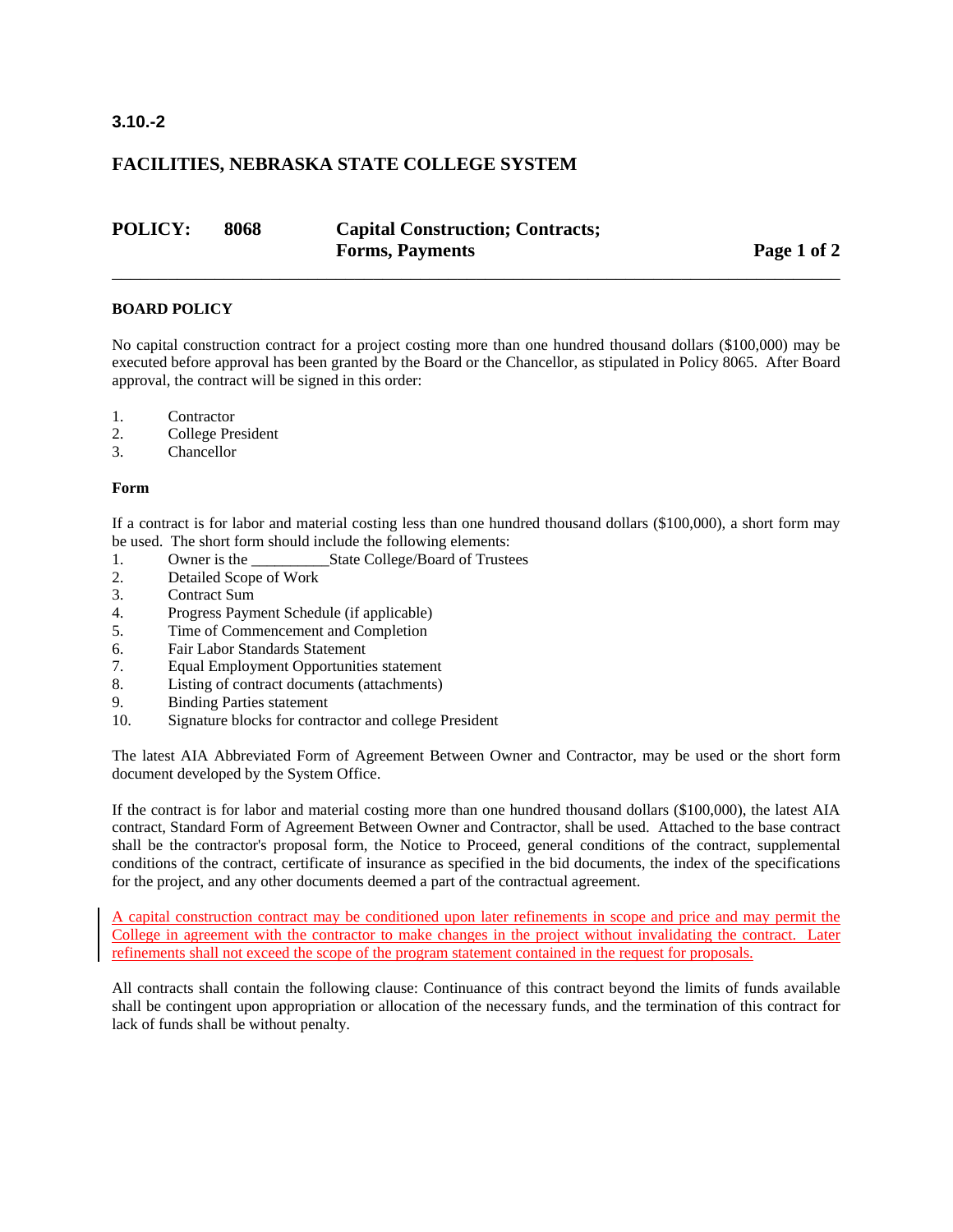| <b>POLICY:</b> | 8068 | <b>Capital Construction; Contracts;</b> |  |             |
|----------------|------|-----------------------------------------|--|-------------|
|                |      | <b>Forms, Payments</b>                  |  | Page 2 of 2 |
|                |      |                                         |  |             |

#### **Payments**

For construction contracts with phased payments, the payment schedule shall be as follows:

- 1. Every application of payment shall be based on a portion of the Contract sum, properly allocable to the completed portion of work, and shall be reviewed and payment authorized by the architect/engineer. A retainage of five percent (5%) shall be kept until the project is complete.
- 2. When the project reaches final completion, the retainage will be paid in full.

Policy Adopted: 3/11/94 Policy Revised: 9/26/97 Policy Revised: 2/12/04 Policy Revised: 9/15/06 Policy Revised: 11/13/09<br>Policy Revised: 4/22/10 Policy Revised:

Legal Reference: RRS 85-304 Board of trustees; powers enumerated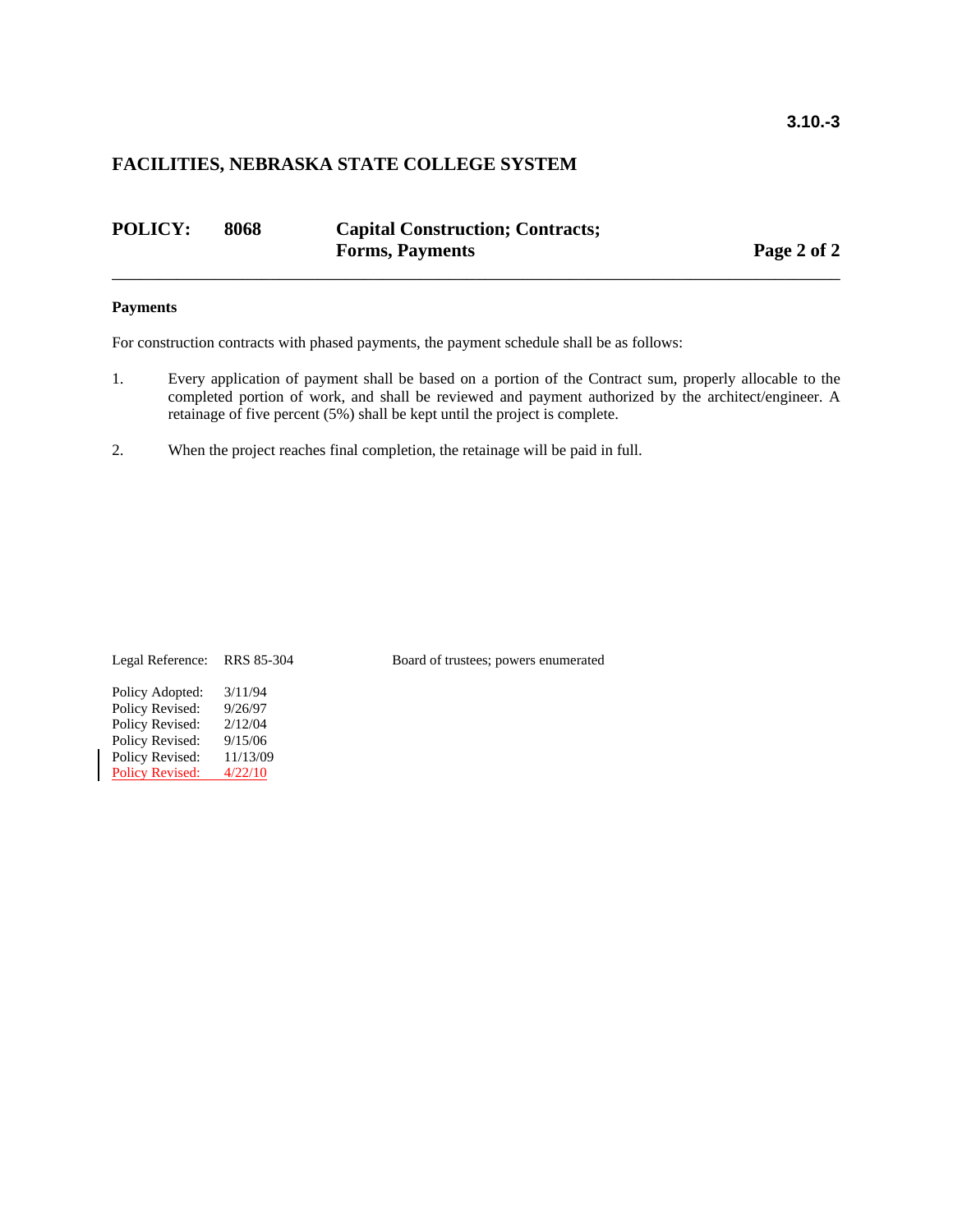*Cap Peterson, Chair Bill Roskens Doug Liewer* 

April 22, 2010

#### ACTION: **Approve the Following Grant Application Submitted by Peru State:**

**\_\_\_\_\_\_\_\_\_\_\_\_\_\_\_\_\_\_\_\_\_\_\_\_\_\_\_\_\_\_\_\_\_\_\_\_\_\_\_\_\_\_\_\_\_\_\_\_\_\_\_\_\_\_\_\_\_\_\_\_\_\_\_\_\_\_\_\_\_\_\_\_\_\_\_\_** 

Peru Application

• Title III, Strengthening Institutions Grant (U.S. Department of Education) -- \$1,750,000

Priority: Financial Strength of the System Goal: 1. Ensure financial accountability Strategy: f. Keep Board of Trustees informed on the financial status of the colleges and system

Board Policy 6024 requires that grant applications and awards, which have as part of the Agreement the obligation to accept fiscal responsibility in future years, or require maintenance of effort, shall be approved by the Board. Information on grant applications and awards is found on the following page(s).

**\_\_\_\_\_\_\_\_\_\_\_\_\_\_\_\_\_\_\_\_\_\_\_\_\_\_\_\_\_\_\_\_\_\_\_\_\_\_\_\_\_\_\_\_\_\_\_\_\_\_\_\_\_\_\_\_\_\_\_\_\_\_\_\_\_\_\_\_\_\_\_\_\_\_\_\_\_**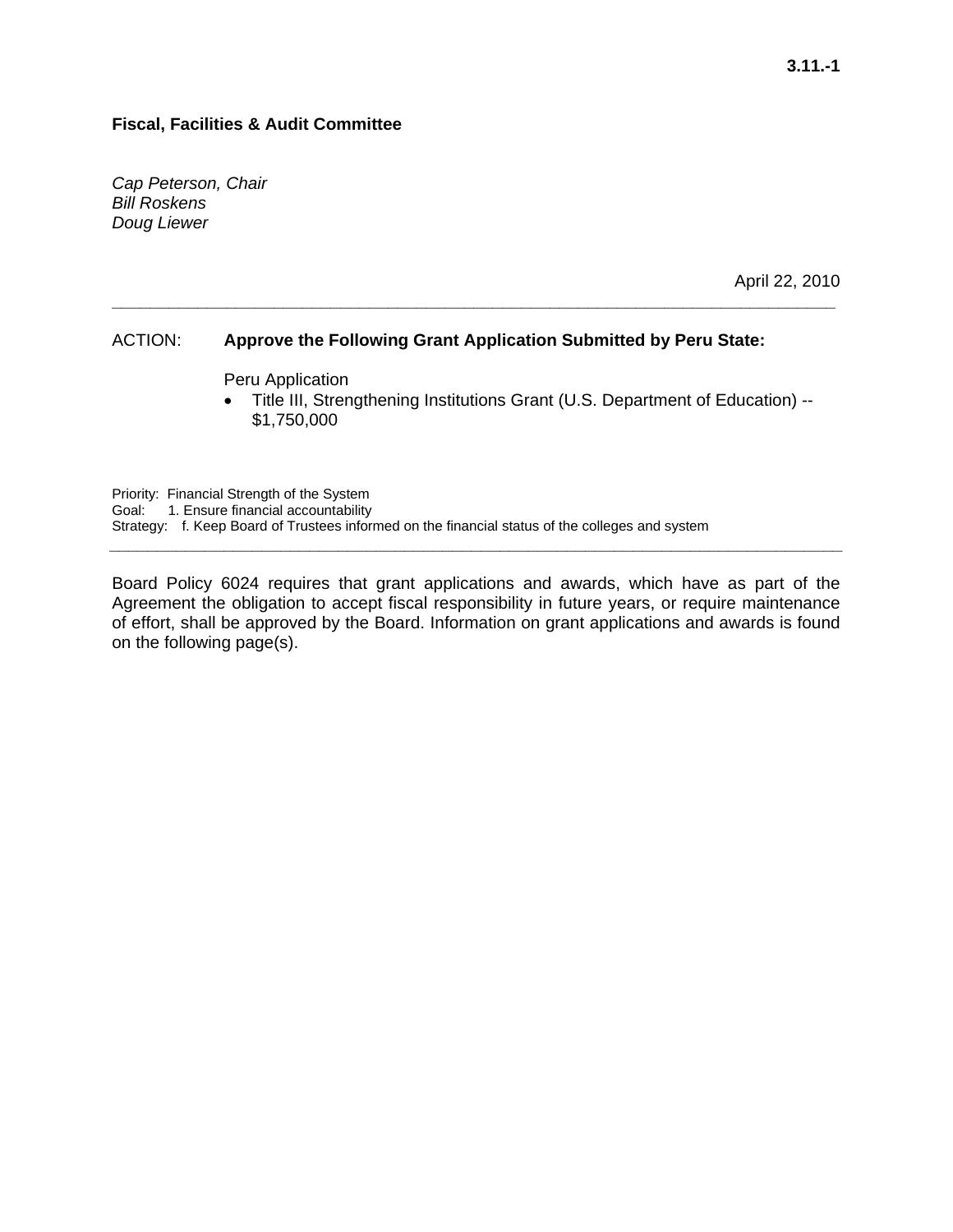### **NOTICE OF INTENT TO APPLY FOR, OR TO ACCEPT, AWARDS OF NON-STATE CONTRACTS OR GRANTS**

| College: Peru State College                                                                                                                                                                                                                                                                             |                                                                                                                                                                                                                                                                                                                                                                |                | Date: March 30, 2010              |               |  |  |
|---------------------------------------------------------------------------------------------------------------------------------------------------------------------------------------------------------------------------------------------------------------------------------------------------------|----------------------------------------------------------------------------------------------------------------------------------------------------------------------------------------------------------------------------------------------------------------------------------------------------------------------------------------------------------------|----------------|-----------------------------------|---------------|--|--|
| Notice of Intent                                                                                                                                                                                                                                                                                        | Application: x                                                                                                                                                                                                                                                                                                                                                 |                |                                   | Accept Award: |  |  |
| Name of Program: Title III, Strengthening Institutions Grant                                                                                                                                                                                                                                            |                                                                                                                                                                                                                                                                                                                                                                |                |                                   |               |  |  |
| Funding Source: U.S. Department of Education                                                                                                                                                                                                                                                            |                                                                                                                                                                                                                                                                                                                                                                |                |                                   |               |  |  |
| Amount Requested: 1.75 million                                                                                                                                                                                                                                                                          | Amount Awarded:                                                                                                                                                                                                                                                                                                                                                |                | Funding Period: 10/1/10 - 10/1/15 |               |  |  |
|                                                                                                                                                                                                                                                                                                         | Closing Date for Application Submission: Anticipated April 2010, but not yet specified                                                                                                                                                                                                                                                                         |                |                                   |               |  |  |
| When reporting Grant Award--<br>Has Grant Application been approved by the Board? No                                                                                                                                                                                                                    |                                                                                                                                                                                                                                                                                                                                                                | Date Approved: |                                   |               |  |  |
| Does this grant include Indirect Cost Funds for the College's use?                                                                                                                                                                                                                                      |                                                                                                                                                                                                                                                                                                                                                                |                | Yes:                              | No: X         |  |  |
| Will this grant require State Matching Funds?                                                                                                                                                                                                                                                           |                                                                                                                                                                                                                                                                                                                                                                |                | Yes:                              | No: $X$       |  |  |
| postage, space rental, equipment, etc.):                                                                                                                                                                                                                                                                | If yes, indicate dollar amount and specific uses of funds (i.e., salaries, honorariums, travel, office supplies, phone,                                                                                                                                                                                                                                        |                |                                   |               |  |  |
| Will this grant require In-Kind Funds?                                                                                                                                                                                                                                                                  |                                                                                                                                                                                                                                                                                                                                                                |                | Yes: X                            | No:           |  |  |
| employees to grant administration and processing.                                                                                                                                                                                                                                                       | If yes, describe briefly (i.e., faculty release time, support personnel, use of office space, telephone, office supplies,<br>etc.): Office space, telephone, and network access for 4.5 grant-funded employees will need to be provided. In<br>addition, approximately \$20,000 a year for grant overhead will be needed for allocation of the time of current |                |                                   |               |  |  |
| approximately \$85,000 annually.                                                                                                                                                                                                                                                                        | Is State Maintenance of Effort or Future Fiscal Responsibility required? It is<br>Yes: X<br>No:<br>anticipated that the college will need to maintain an instructional technology position<br>following the completion of the grant. The salary and benefits for this position will be                                                                         |                |                                   |               |  |  |
| Are there restrictions imposed by regulation on claiming indirect costs?                                                                                                                                                                                                                                |                                                                                                                                                                                                                                                                                                                                                                |                | Yes:                              | No: X         |  |  |
| How many FTE positions will the grant fund?                                                                                                                                                                                                                                                             |                                                                                                                                                                                                                                                                                                                                                                |                | FTE: 4.5                          |               |  |  |
| How many of these are new positions?                                                                                                                                                                                                                                                                    |                                                                                                                                                                                                                                                                                                                                                                |                | <b>New FTE: 4.5</b>               |               |  |  |
| Briefly describe the purpose(s) of this application/award:<br>The broad areas of focus for the grant include the following:<br>First-year experience<br>Curriculum enhancement<br>٠<br>Student leadership<br>On-line course enhancement<br>Instructional technology<br>Faculty professional development |                                                                                                                                                                                                                                                                                                                                                                |                |                                   |               |  |  |
|                                                                                                                                                                                                                                                                                                         | Is this grant a continuation of a previous/existing grant?<br>No: X<br>Yes:                                                                                                                                                                                                                                                                                    |                |                                   |               |  |  |
| program:                                                                                                                                                                                                                                                                                                | If a continuation grant, describe the previous grant in terms of amount, funding period, and any differences in                                                                                                                                                                                                                                                |                |                                   |               |  |  |
| Has this grant application been previously denied?                                                                                                                                                                                                                                                      |                                                                                                                                                                                                                                                                                                                                                                |                | Yes:                              | No: X         |  |  |
| If yes, please state the reason:                                                                                                                                                                                                                                                                        |                                                                                                                                                                                                                                                                                                                                                                |                |                                   |               |  |  |
| Person responsible for the preparation of the application: Dr. Todd Drew                                                                                                                                                                                                                                |                                                                                                                                                                                                                                                                                                                                                                |                |                                   |               |  |  |
| Administrator responsible for approving the application: Dr. Daniel Hanson                                                                                                                                                                                                                              |                                                                                                                                                                                                                                                                                                                                                                |                |                                   |               |  |  |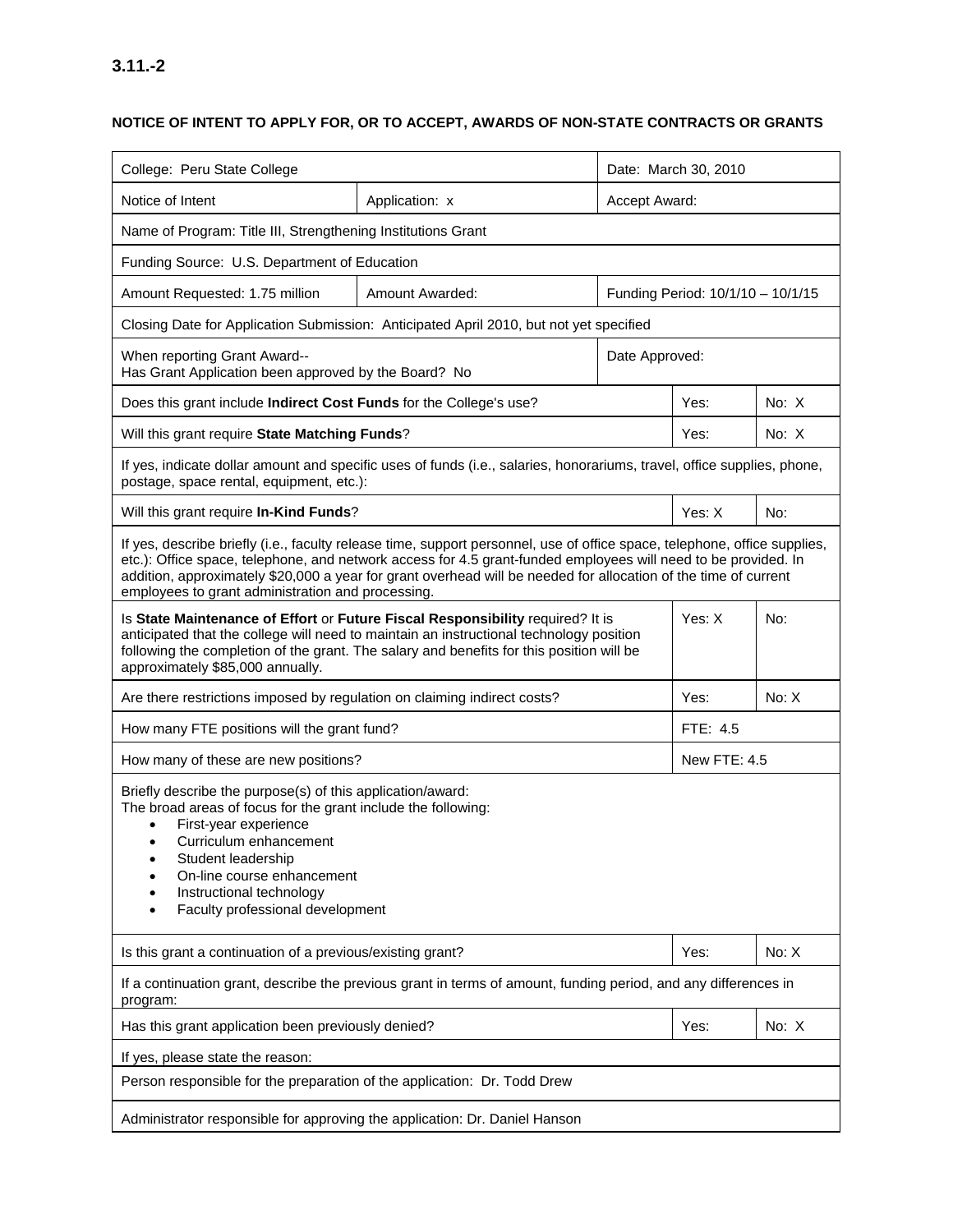*Cap Peterson, Chair Bill Roskens Doug Liewer* 

April 22, 2010

#### ACTION: **Approve the Following Contract as Submitted by Chadron State:**

**\_\_\_\_\_\_\_\_\_\_\_\_\_\_\_\_\_\_\_\_\_\_\_\_\_\_\_\_\_\_\_\_\_\_\_\_\_\_\_\_\_\_\_\_\_\_\_\_\_\_\_\_\_\_\_\_\_\_\_\_\_\_\_\_\_\_\_\_\_\_\_\_\_\_\_\_** 

Chadron Contract

• Campus (consulting contract for managing access to Sakai) -- \$133,602 (3 year contract at \$44,534 annually)

 Priority: Financial Strength of the System Goal: 3. Strengthen fiscal, environmental, technological and physical resources Strategy: j. Maintain facilities and improve physical environment **\_\_\_\_\_\_\_\_\_\_\_\_\_\_\_\_\_\_\_\_\_\_\_\_\_\_\_\_\_\_\_\_\_\_\_\_\_\_\_\_\_\_\_\_\_\_\_\_\_\_\_\_\_\_\_\_\_\_\_\_\_\_\_\_\_\_\_\_\_\_\_\_\_\_\_\_** 

Board policies 7015, 7016 and 8065 require that the following types of contracts and change orders be submitted to the Board for approval.

**CONTRACTS** – a) construction contracts for more than \$100,000; b) architect/engineer fees of more than \$40,000; c) consultant contracts for more than \$50,000; and d) exempt contracts exceeding \$50,000.

| <b>Chadron State College</b> |                                                  |
|------------------------------|--------------------------------------------------|
| Location on Campus:          | Campus                                           |
| <b>Contracted Work:</b>      | Consulting Contract – Managing Access to Sakai   |
| <b>Contract Amount:</b>      | \$133,602 (3 year contract at \$44,534 annually) |
| Fund Source:                 | Cash                                             |
| Contractor:                  | The rSmart Group, Inc.                           |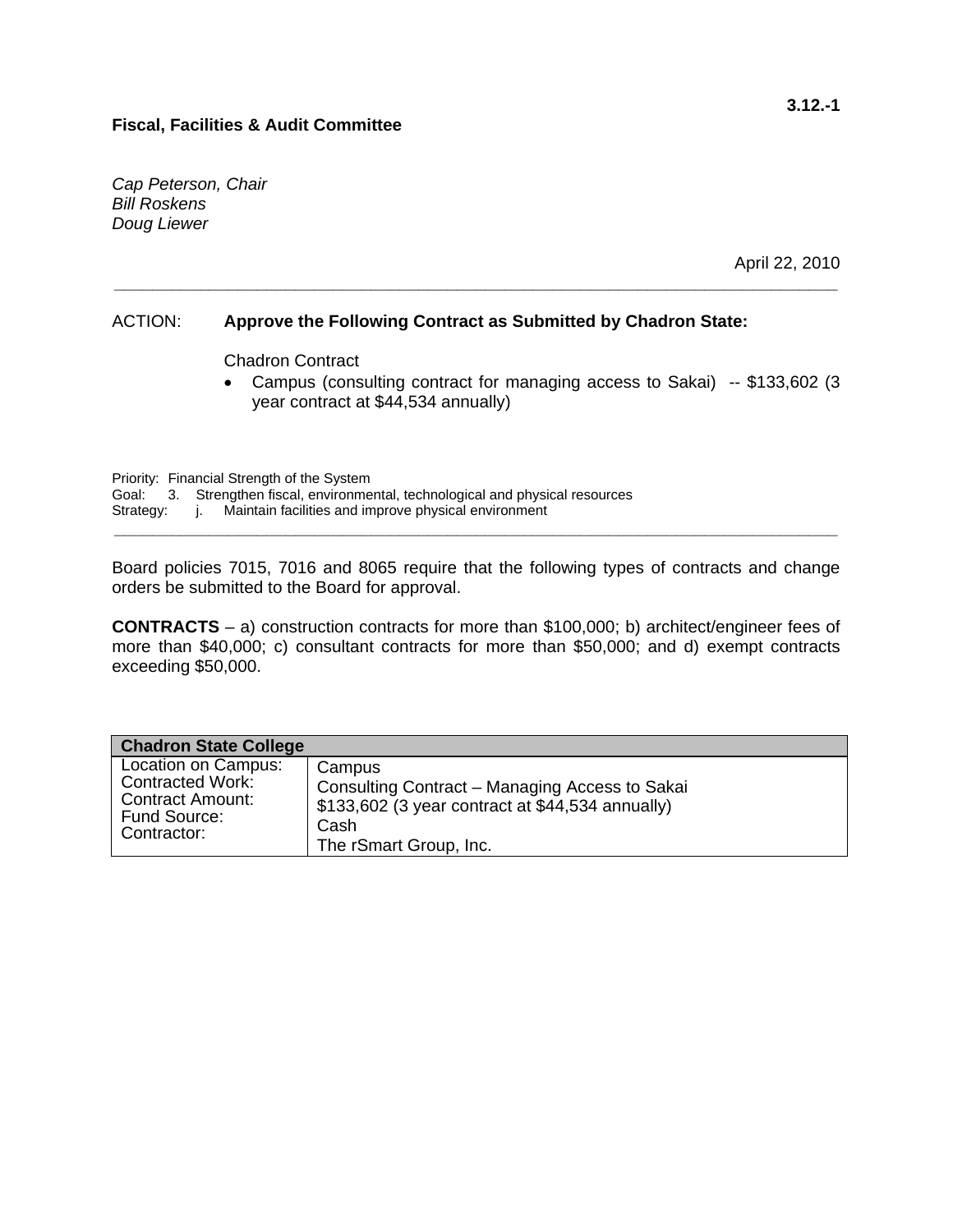*Cap Peterson, Chair Bill Roskens Doug Liewer* 

April 22, 2010

#### ACTION: **Approve the Use of Un-Appropriated Cash Funds on a One-Time Basis for Peru State College:**

**\_\_\_\_\_\_\_\_\_\_\_\_\_\_\_\_\_\_\_\_\_\_\_\_\_\_\_\_\_\_\_\_\_\_\_\_\_\_\_\_\_\_\_\_\_\_\_\_\_\_\_\_\_\_\_\_\_\_\_\_\_\_\_\_\_\_\_\_\_\_\_\_\_\_\_\_** 

|  | Priority: Financial Strength of the System |                                                                           |  |  |  |
|--|--------------------------------------------|---------------------------------------------------------------------------|--|--|--|
|  |                                            | Goals: 2. Increase enrollment and retention                               |  |  |  |
|  |                                            | 3. Strengthen fiscal, environmental, technological and physical resources |  |  |  |
|  |                                            | Strategies: e. Increase number of out-of-state students                   |  |  |  |
|  |                                            | Maintain facilities and improve physical environment                      |  |  |  |
|  |                                            |                                                                           |  |  |  |

Peru State College is requesting the following one-time cash fund adjustments:

| Jindra Fine Arts Building Codes Upgrade | \$500,000 |
|-----------------------------------------|-----------|
| One Rate Any State Marketing Initiative | \$150,000 |

At the September 11, 2009 meeting, the Board approved design development of the Jindra Fine Arts Building Codes Upgrade at Peru State College. The LB 309 Task Force has approved allocations for the project from LB 309 and LB 1100 funds, and Peru State anticipates using \$500,000 of capital improvement fees and \$1,000,000 of cash funds for the project. The Board approved a one-time cash fund adjustment of \$500,000 at the November 13, 2009 meeting. Peru State is requesting approval of a one-time use of un-appropriated cash funds for the remaining \$500,000 from the cash fund. The adjustment will need to carry forward to the 2010- 2011 fiscal year since the construction period will run through March of 2011.

At the April 17, 2009 meeting, the Board approved a three-year pilot program at Peru State to offer a special tuition rate to nonresident undergraduate students, beginning in Fall, 2009. The initial results have been encouraging, with a 10 percent increase in the number of out-of-state students in 2009-10, and a 41 percent increase in out-of-state freshman applications for 2010- 11. Significant, immediate enhanced funding for this initiative is essential to its success, which in turn positions the State College System well and bolsters its reputation for program innovation at a critical time in the state's resource allocation cycle. Peru State is requesting additional funds for marketing efforts for the pilot program in the amount of \$150,000 for the 2009-10 fiscal year.

Peru State expects to request an additional cash fund adjustment in 2010-11 for the "One Rate Any State" program to support specific initiatives to be determined through a planning process that will begin in Fall 2010.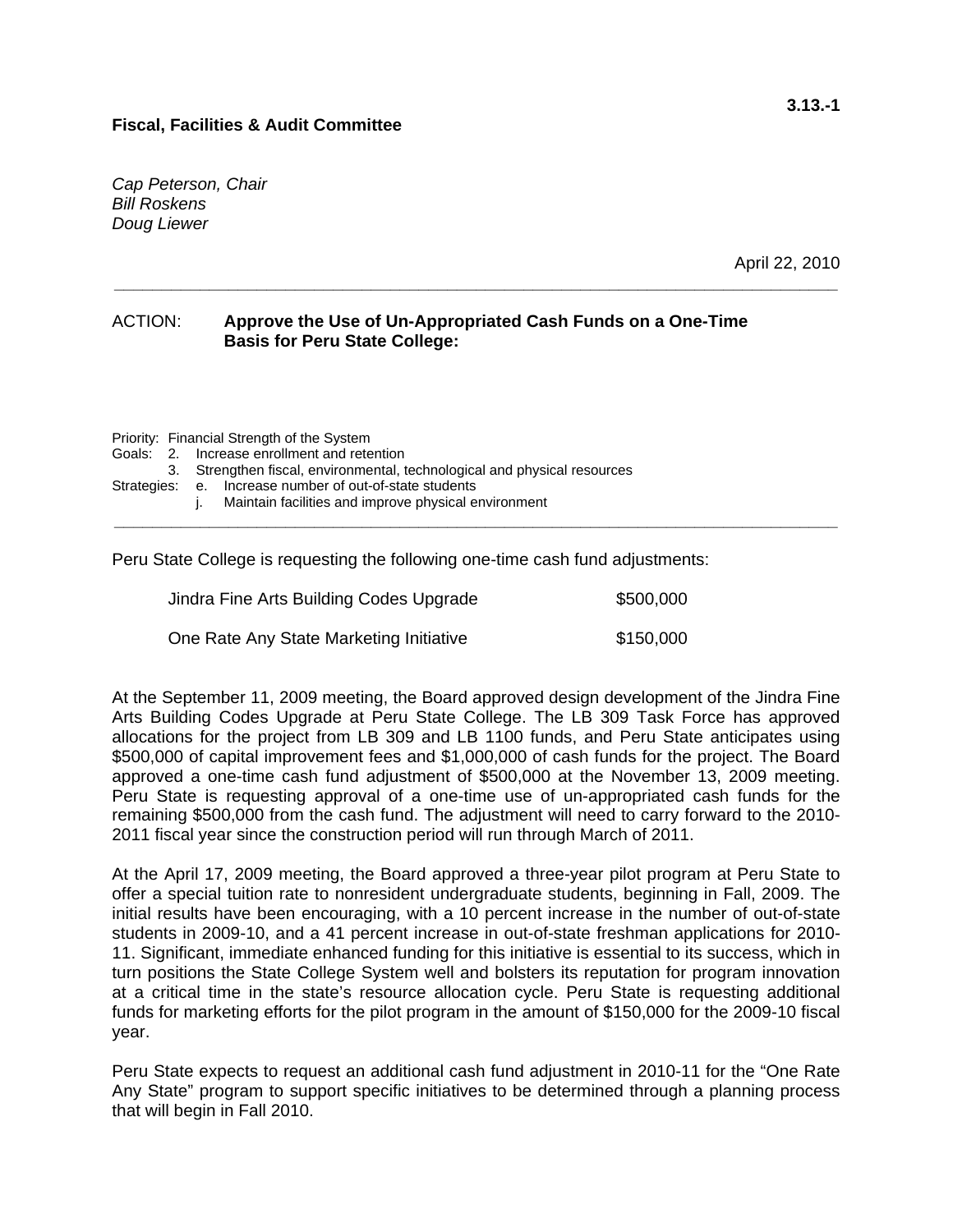*Gary Bieganski, Chair Roger Breed David Seger* 

April 22, 2010

#### Funding Request To CSC Foundation (For Information Only)

According to the Agreement approved and signed at the March 26, 2010 meeting of the Board of Trustees, a formal request for funding must be submitted, no later than June 15 each year, to the Chadron State Foundation. Following is the request to be submitted for 2010-2011 and 2011-2012.

- Unrestricted funds to a discretionary account for the CSC President in the amount of \$4,500
- Unrestricted funds to a discretionary account for the NSCS Chancellor in the amount of \$1,500
- Annually provide one-third (1/3) of the payment made in support of the NSCS Senators' Reception
- Annually provide \$1,000 in support of the NSCS Teaching Excellence Award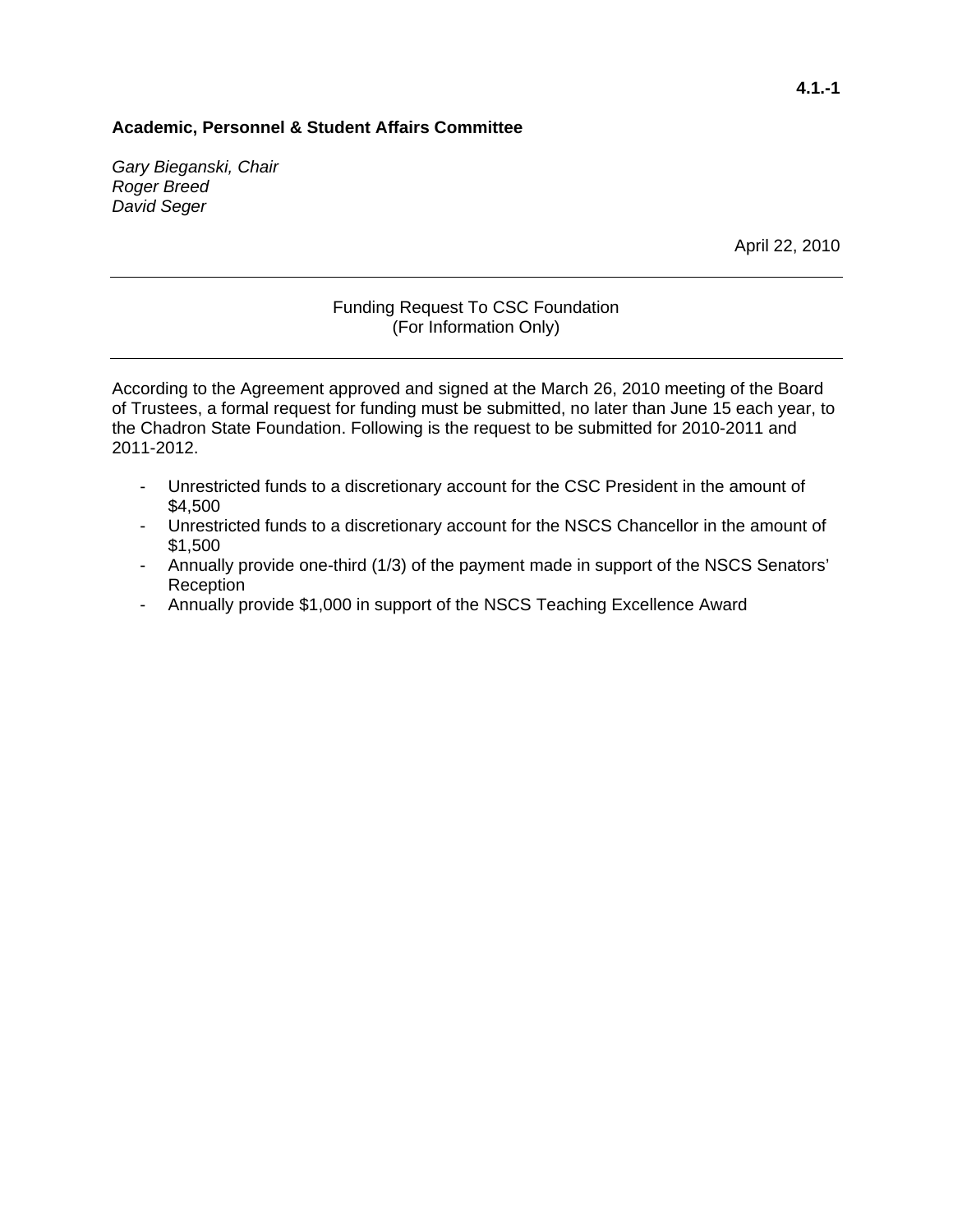*Gary Bieganski, Chair Roger Breed David Seger* 

April 22, 2010

#### Peru State Acceptance Into Heartland of America Athletic Conference (For Information Only)

Peru State College has been accepted into the Heart of America Athletic Conference (HAAC). Competition for all sports will begin in Fall 2011 within HAAC. Previously, PSC was a member of the Midlands Collegiate Athletic Conference (which spans Nebraska, Kansas, Missouri and Oklahoma) for all sports except football. Entering this new conference will enable Peru to participate in conference play for all sports. Football will no longer have to operate as an independent sport. Teams associated with the HAAC are located in Kansas and Missouri. The Board of Trustees approved this move at its January 12, 2010 meeting.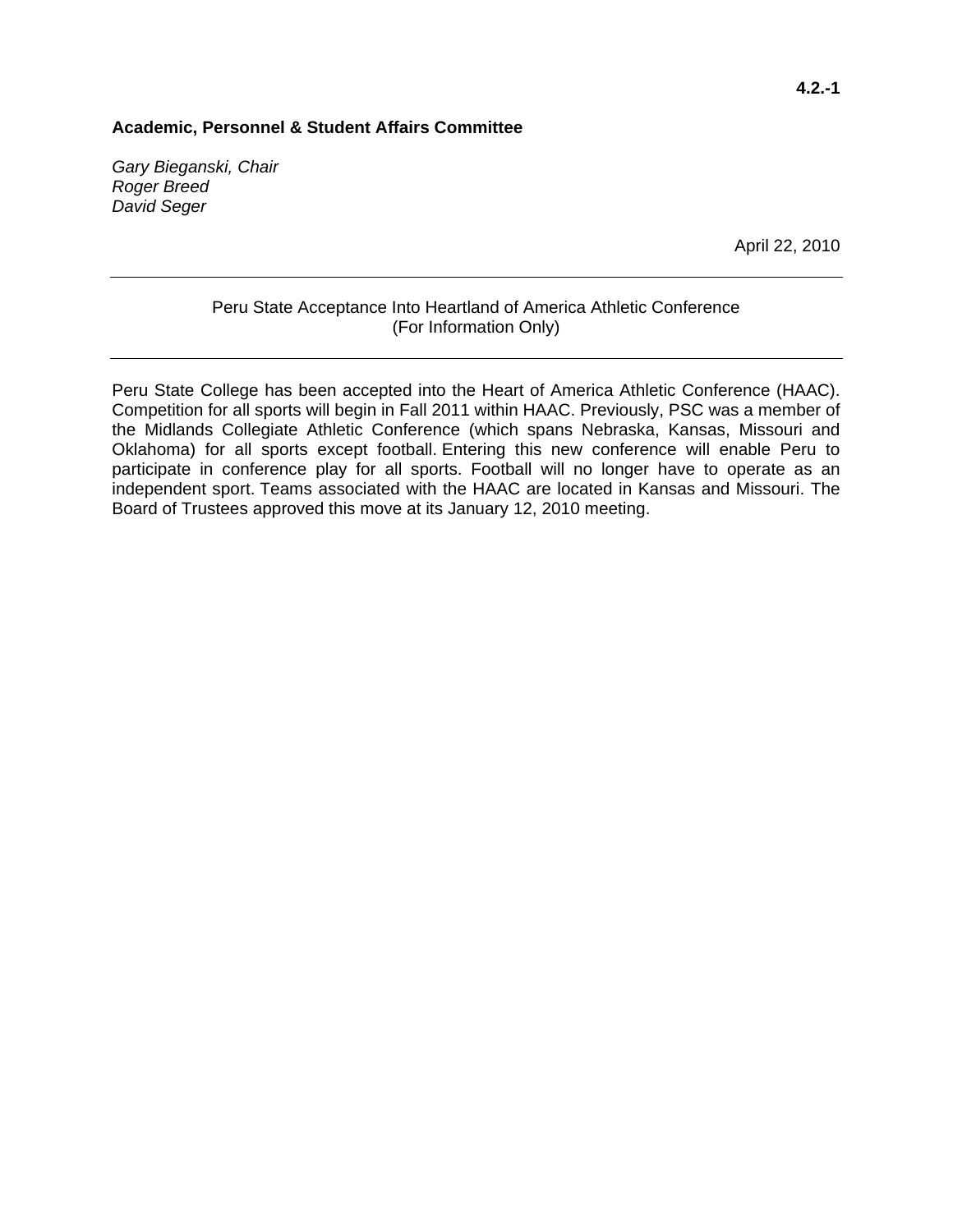*Cap Peterson, Chair Bill Roskens Doug Liewer* 

April 22, 2010

#### Contracts and Change Orders for Information Only

**\_\_\_\_\_\_\_\_\_\_\_\_\_\_\_\_\_\_\_\_\_\_\_\_\_\_\_\_\_\_\_\_\_\_\_\_\_\_\_\_\_\_\_\_\_\_\_\_\_\_\_\_\_\_\_\_\_\_\_\_\_\_\_\_\_\_\_\_\_\_\_\_\_\_\_\_** 

Priority: Financial Strength of the System Goal: 3. Strengthen fiscal, environmental, technological and physical resources<br>Strategy: j. Maintain facilities and improve physical environment j. Maintain facilities and improve physical environment **\_\_\_\_\_\_\_\_\_\_\_\_\_\_\_\_\_\_\_\_\_\_\_\_\_\_\_\_\_\_\_\_\_\_\_\_\_\_\_\_\_\_\_\_\_\_\_\_\_\_\_\_\_\_\_\_\_\_\_\_\_\_\_\_\_\_\_\_\_\_\_\_\_\_\_\_** 

Board policies 7015 and 8065 require that the colleges report the following contract awards and change orders to the Board as information.

**CONTRACTS** – 1) construction contracts for less than \$100,000; b) architect/engineer fees of less than \$55,000; c) consultant contracts for less than \$50,000 (between \$25,000 and \$50,000 must have Chancellor's approval); and d) exempt contracts exceeding \$25,000.

| <b>Chadron State College</b> |                                                          |  |
|------------------------------|----------------------------------------------------------|--|
| Location on Campus:          | <b>Heat Plant</b>                                        |  |
| <b>Contracted Work:</b>      | Switchgear replacement                                   |  |
| <b>Contract Amount:</b>      | \$195,500 (Chancellor authorized to sign April 17, 2009) |  |
| Fund Source:                 | LB 309                                                   |  |
| Contractor:                  | <b>Mac Construction</b>                                  |  |

| <b>Wayne State College</b> |                                                        |  |  |
|----------------------------|--------------------------------------------------------|--|--|
| Location on Campus:        | <b>Student Center</b>                                  |  |  |
| <b>Contracted Work:</b>    | Furnish & install overlay floor for dishwasher project |  |  |
| Contract Amount:           | \$12,339                                               |  |  |
| Fund Source:               | <b>Contingency Maintenance</b>                         |  |  |
| Contractor:                | Epoxy Coating Specialists, Kansas City, KS             |  |  |
| Location on Campus:        | Rice Auditorium                                        |  |  |
| <b>Contracted Work:</b>    | Alley door replacement                                 |  |  |
| Contract Amount:           | \$3,817                                                |  |  |
| Fund Source:               | Cash                                                   |  |  |
| Contractor:                | Christensen Construction, Pender, NE                   |  |  |
| Location on Campus:        | <b>Bowen Hall</b>                                      |  |  |
| Contracted Work:           | Carpet replacement                                     |  |  |
| <b>Contract Amount:</b>    | \$95,520                                               |  |  |
| Fund Source:               | <b>Contingency Maintenance</b>                         |  |  |
| Contractor:                | Complete Floors, Norfolk, NE                           |  |  |
| Location on Campus:        | Carlson Natatorium                                     |  |  |
| <b>Contracted Work:</b>    | Door replacement                                       |  |  |
| Contract Amount:           | \$6,717                                                |  |  |
| Fund Source:               | Revenue Bond                                           |  |  |
| Contractor:                | The Glass Edge, Norfolk, NE                            |  |  |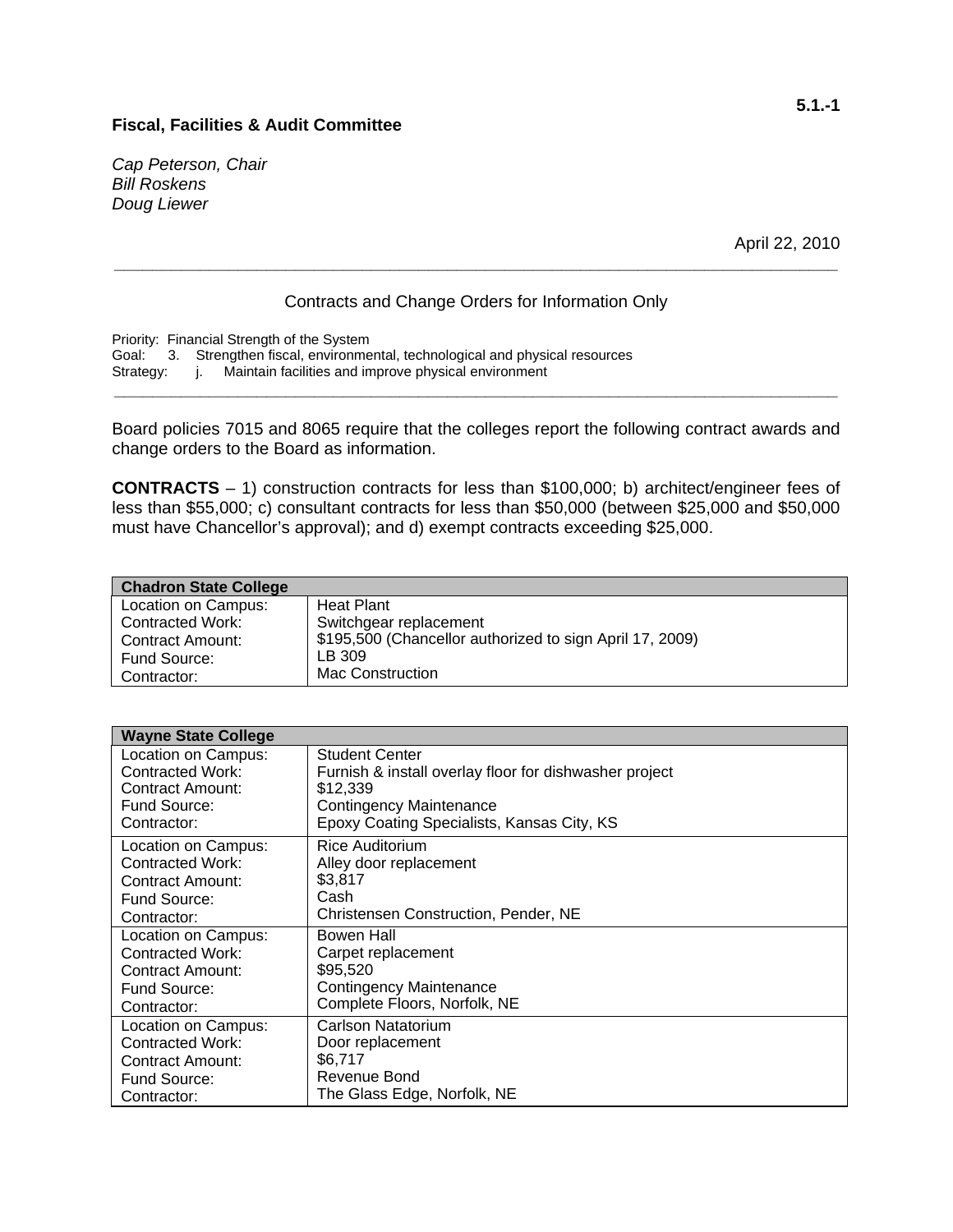## **5.1.-2**

| <b>Wayne State College (continued)</b> |                                                         |  |  |
|----------------------------------------|---------------------------------------------------------|--|--|
| Location on Campus:                    | <b>Brandenburg Education</b>                            |  |  |
| <b>Contracted Work:</b>                | Provide and install auto door opener                    |  |  |
| Contract Amount:                       | \$300                                                   |  |  |
| Fund Source:                           | Cash                                                    |  |  |
| Contractor:                            | Binswanger Glass, Norfolk, NE                           |  |  |
| Location on Campus:                    | U.S. Conn Library                                       |  |  |
| Contracted Work:                       | Engineering costs for fire/sprinkler system             |  |  |
| <b>Contract Amount:</b>                | \$8,750                                                 |  |  |
| Fund Source:                           | LB 309                                                  |  |  |
| Contractor:                            | Noel Engineering, Lincoln, NE                           |  |  |
| Location on Campus:                    | <b>Brandenburg Education</b>                            |  |  |
| <b>Contracted Work:</b>                | Engineering costs for fire alarm/sprinkler system       |  |  |
| <b>Contract Amount:</b>                | \$8,500                                                 |  |  |
| Fund Source:                           | LB 309                                                  |  |  |
| Contractor:                            | Noel Engineering, Lincoln, NE                           |  |  |
| Location on Campus:                    | <b>Humanities Building</b>                              |  |  |
| <b>Contracted Work:</b>                | Engineering costs for fire alarm/sprinkler system       |  |  |
| <b>Contract Amount:</b>                | \$7,750                                                 |  |  |
| Fund Source:                           | LB 309                                                  |  |  |
| Contractor:                            | Noel Engineering, Lincoln, NE                           |  |  |
| Location on Campus:                    | Humanities/Brandenburg/Conn Library                     |  |  |
| <b>Contracted Work:</b>                | Administration fee for fire alarm/sprinkler system      |  |  |
| <b>Contract Amount:</b>                | \$4,000                                                 |  |  |
| Fund Source:                           | LB 309                                                  |  |  |
| Contractor:                            | Noel Engineering, Lincoln, NE                           |  |  |
| Location on Campus:                    | <b>Carhart Science</b>                                  |  |  |
| <b>Contracted Work:</b>                | Natural History Museum asbestos abatement               |  |  |
| <b>Contract Amount:</b>                | \$3,263                                                 |  |  |
| Fund Source:                           | Cash                                                    |  |  |
| Contractor:                            | Environmental Services, Norfolk, NE                     |  |  |
| Location on Campus:                    | <b>Humanities</b>                                       |  |  |
| <b>Contracted Work:</b>                | Insulation, stub wall, gypsum board (Rms 319, 301, 216) |  |  |
| Contract Amount:                       | \$1,099                                                 |  |  |
| Fund Source:                           | Cash                                                    |  |  |
| Contractor:                            | Hattig Construction, Wayne, NE                          |  |  |
| Location on Campus:                    | <b>Student Center</b>                                   |  |  |
| <b>Contracted Work:</b>                | Construction for dishwasher replacement                 |  |  |
| <b>Contract Amount:</b>                | \$16,550                                                |  |  |
| Fund Source:                           | <b>Contingency Maintenance</b>                          |  |  |
| Contractor:                            | Christiansen Construction, Pender, NE                   |  |  |
| Location on Campus:                    | <b>Student Center</b>                                   |  |  |
| <b>Contracted Work:</b>                | Mechanical room glovebagging for dishwasher replacement |  |  |
| <b>Contract Amount:</b>                | \$250                                                   |  |  |
| Fund Source:                           | <b>Contingency Maintenance</b>                          |  |  |
| Contractor:                            | Environmental Services, Inc., Norfolk, NE               |  |  |
| Location on Campus:                    | <b>Student Center</b>                                   |  |  |
| <b>Contracted Work:</b>                | Mechanical work for dishwasher replacement              |  |  |
| <b>Contract Amount:</b>                | \$33,963                                                |  |  |
| Fund Source:                           | <b>Contingency Maintenance</b>                          |  |  |
| Contractor:                            | Volkman Plumbing & Heating, Norfolk, NE                 |  |  |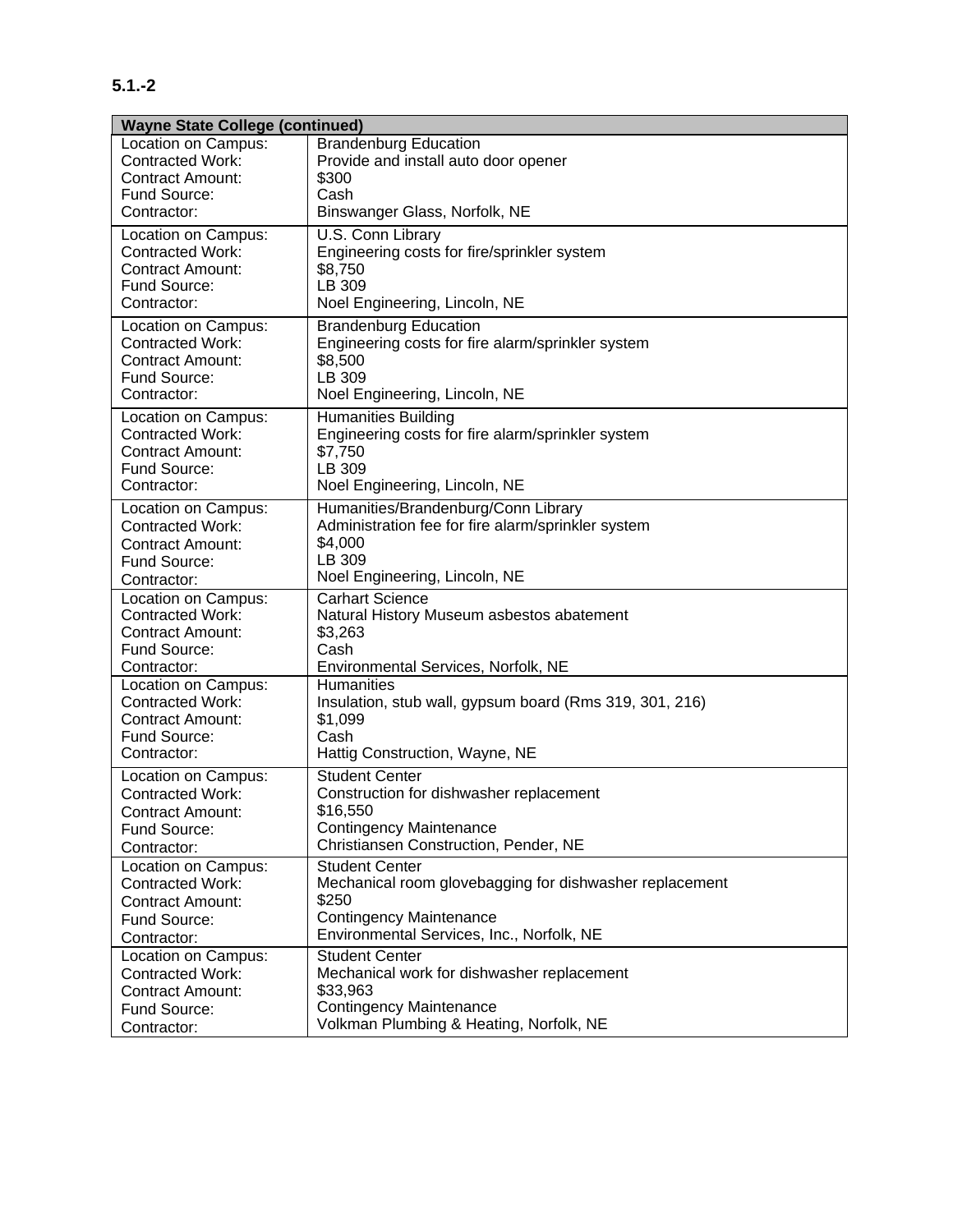**CHANGE ORDERS** – (including architect/engineer fees, construction contracts, equipment purchases and all other miscellaneous expenditures) which are less than \$20,000. If approval of change order is critical to project schedule, \$20,000 to \$60,000 range change orders may be approved by Chancellor and reported for ratification at next Board meeting.

| <b>Peru State College</b>   |                               |  |
|-----------------------------|-------------------------------|--|
| Location on Campus:         | Jindra Fine Arts Building     |  |
| No. & Description:          | #1 change window types        |  |
| <b>Change Order Amount:</b> | Contingency increase \$21,120 |  |
| Fund Source:                | LB 309                        |  |
| Contractor:                 | Lund Ross                     |  |